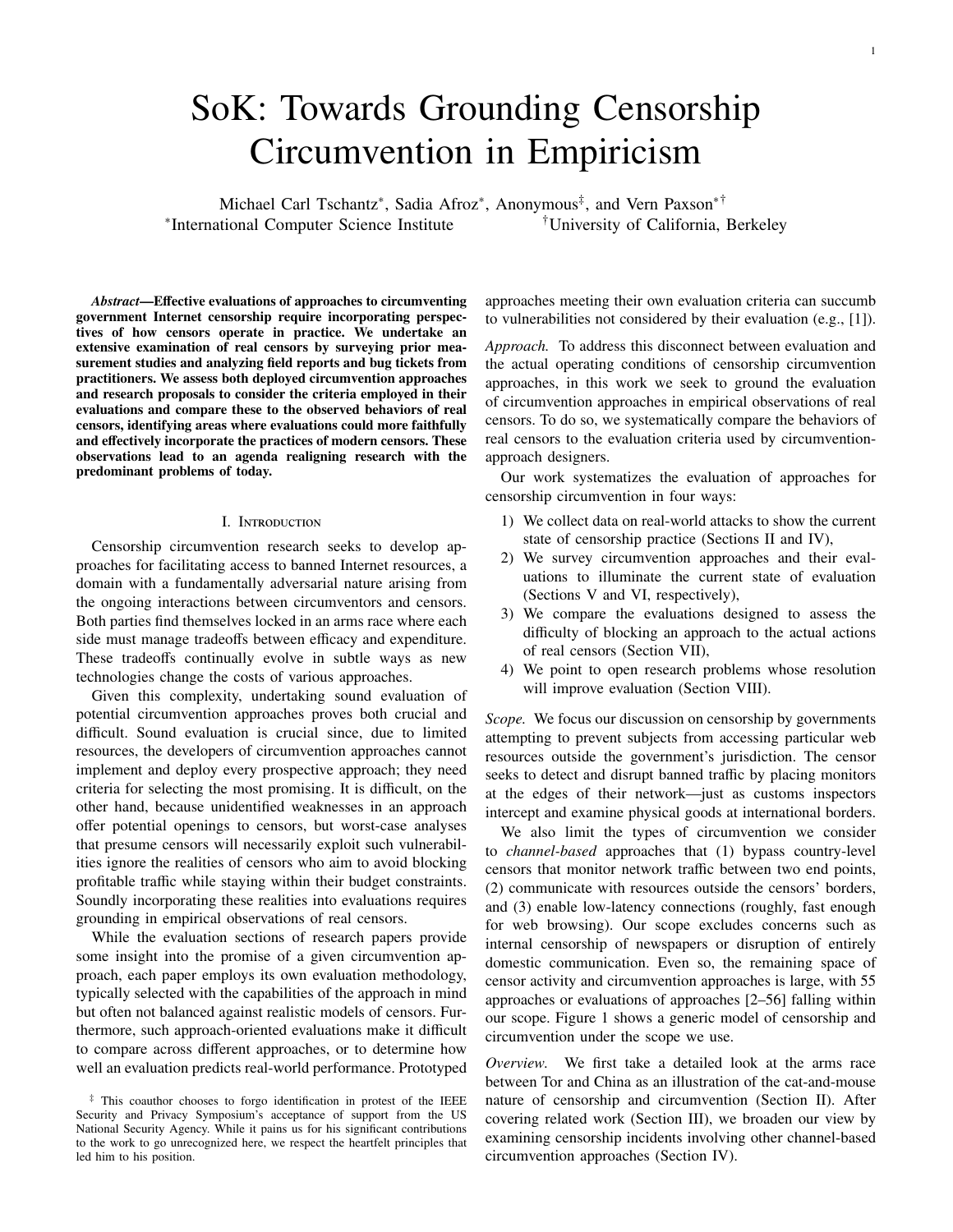

Fig. 1. An illustration of the type of censorship we study. First, censored users within a censor's jurisdiction gather information about how to use an approach, which may include a program download. Second, the users gain various identifiers, such as IP addresses and passwords. Third, they run their traffic through a client-side program that applies various transformations to hide the true destination and content. In the case of a banned destination, the approach sends the obscured traffic to some allowed destination that acts as a forwarder to the real destination.

Next, we provide a survey of channel-based censorship circumvention (Section V) and its evaluation (Section VI). Unlike other surveys on circumvention [57–59], we do not focus on comparing the approaches themselves, but rather on comparing their evaluations. We enumerate the criteria that the developers of each approach used in their evaluations. We find little commonality in the evaluation methods employed. While some diversity is to be expected given that approaches differ in goals and intended deployment environments, we find no globally organizing principles guiding the selection of evaluation criteria.

We focus on the criteria related to detecting circumventing traffic and compare them to the actions of real censors (Section VII). We observe that system designers tend to emphasize censor capabilities that may become important in the future, but not seen in practice today, with little assessment on actual detection techniques used by current censors. In particular, we identify three disconnects between practice and research:

- 1) Real censors attack how users discover and set up channels, whereas research often centers on channel usage,
- 2) Real censors prefer cheap passive monitoring or more involved active probing, whereas research often looks at complex passive monitoring and traffic manipulations at line speed, and
- 3) Censors favor attacks that do not risk falsely blocking allowed connections due to packet loss, whereas research considers many less robust attacks.

We end with a research agenda to realign the evaluation of circumvention approaches with the actions of real censors (Section VIII). We propose augmenting prior approachspecific methods of evaluation with a new methodology for creating evaluation criteria and interpreting results, and with tools for aiding evaluators.

Throughout, we provide recommendations on how to improve evaluations. However, we do not ultimately end with any list of "correct" evaluation criteria, nor actually evaluate any approaches. We believe that the range of approaches used is too wide for any one list to cover all use cases, or for a single study to attempt to comprehensively rank them. Rather, we hope to provide a systematic method of thinking about evaluation that will guide evaluators of circumvention approaches in their selection of appropriate criteria on a caseby-case basis.

Also, we do not intend for this work to discount the utility of forward-looking studies that anticipate the more advanced censors of the future. Rather, we aim to make the tradeoffs clear: some approaches considered by research are likely years ahead of the point where their overhead is justified by actual censors effectively blocking less advanced methods; meanwhile, censors block deployed approaches using simple attacks. We hope this observation inspires the research community towards also providing tools for preventing simpler attacks, which would yield immediate benefits for many real users.

We make details and our database available at http://internet-freedom-science.org/circumvention-survey/

# II. Illustrating the Problem Space: Tor and the Great Firewall

The problem space we consider has both disparate aspects and a complicated arms-race-driven evolution. In this section we frame the space through the lens of the Tor anonymity system and the "Great Firewall" (GFW), the primary national censorship apparatus of China. The conflict between these two actors is representative of the larger world of censorship and circumvention, and offers us a way of introducing different notions and the associated terminology we will use in our discussion, as well as providing some of the grounding in real-life censorship that underlies many of our perspectives.

Tor provides a convenient focus due to the relatively extensive documentation of its censorship and circumvention counter-responses. We mined blog posts, bug reports, and the Tor Project's public documentation to identify the censorship events that underlie our narrative. A progression emerges: Tor, which was not originally designed for circumvention, is used to evade the GFW. The censor blocks the Tor website and the servers that make up the anonymity network; Tor responds with mirrors and secret entry servers. The censor begins to identify Tor by protocol features; Tor deploys protocol encapsulation to hide those features. The censor starts actively scanning for Tor servers; Tor introduces protocols immune to scanning.

In this recounting, in our terminology the GFW plays the role of a *censor*: a government entity that disrupts access to certain Internet resources outside its jurisdiction (in this case, China). The censor employs *monitors*, traffic filtering devices at the edge of the network. Tor and its users are *circumventors* who seek to evade the censor's controls. We divide circumventors into *users*, those within the censor's jurisdiction who try to access blocked content; and *advocates*, those who develop, deploy, and maintain systems that enable circumvention. We term any means of evading the censor's blocking a *censorship circumvention approach*, or "approach" for short. Tor offers not a single approach, but multiple "pluggable" approaches,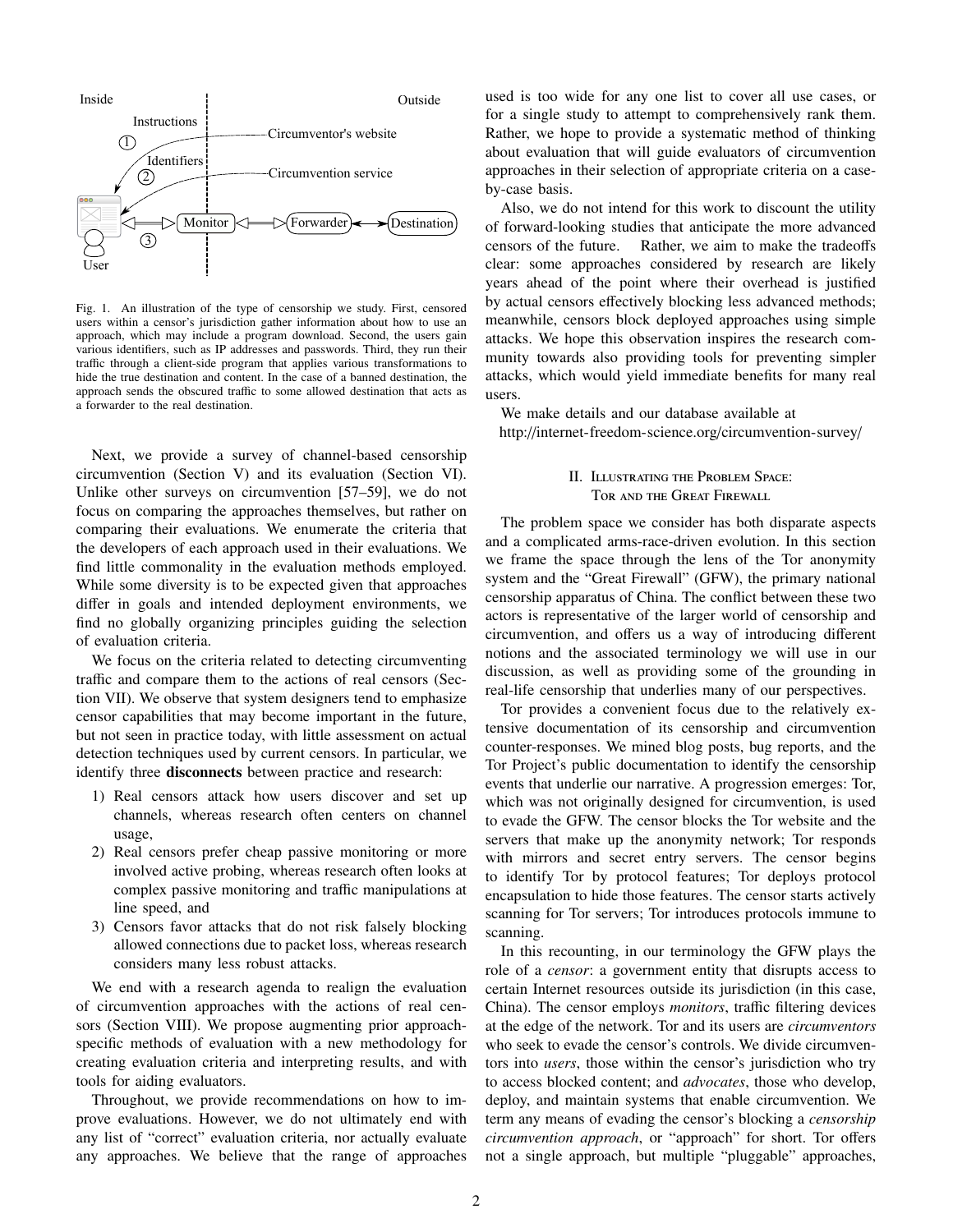each with advantages and disadvantages. A user's connection to the Tor network (however accomplished) is an example of what we call a *channel*. The Tor network itself is an example of a *forwarder*. A channel disguises user traffic so that it may reach a forwarder that then passes the traffic on to its ultimate destination. Refer to Figure 1 for the relative positioning of user, monitor, and forwarder.

The Tor network began operating in 2003 [60]. Designed for anonymity, early Tor had major deficiencies as a circumvention approach. Unsurprisingly, the first action the GFW took against Tor was simple: in 2008 it blocked the www.torproject. org website [61]. In response, advocates deployed website mirrors and email-based software distribution mechanisms.

The raw Tor protocol—today often called "vanilla" Tor to distinguish it from the more resistant approaches that followed—has many distinguishing features that make it easy to detect. We call any such distinguishing feature a *vulnerability*, by analogy to software security. Similarly, we refer to the effective leveraging of a vulnerability by the censor for detection and taking action against circumvention as an *exploit*. We call a chain of exploits aimed at disrupting a channel an *attack*. One of vanilla Tor's biggest vulnerabilities is its hardcoded list of public directory authorities, from which users download the similarly public list of relay IP addresses. In late 2009 the GFW exploited this vulnerability by blocking the IP addresses of directory authorities and relays [62, 63]. The steps of the attack in this case are (1) downloading the list of relays and adding their addresses to a blacklist; (2) dynamically blocking any access to those addresses when observed in a traffic stream.

In response to the blocking of its directory requests and relays, Tor introduced "bridges", secret relays without publicly listed addresses. (Bridges had in fact been prepared earlier, in 2007, in anticipation of this type of blocking [64, 65] the arms race is not merely reactive.) Users must first learn the IP address of a bridge in some out-of-band fashion, for example by email, an instance of what we term an *identifier distribution mechanism* (IDM), the means by which a user learns the information required to establish a connection to a forwarder. After blocking the public relays, the GFW went after bridges by attacking the IDM, enumerating bridges from the centralized bridge database one by one [62, 63, 66].

Private bridges—those distributed by word of mouth rather than through a centralized database—remained unblocked for a time. Even with secret bridge addresses, though, Tor remains vulnerable to *deep packet inspection* (DPI), protocol-aware filtering that considers application-layer semantics. Tor uses TLS in fairly distinctive ways that make it relatively easy to detect. For example, the firewall began to identify the use of Tor by looking for Tor's distinctive list of TLS client cipher suites in 2011 [67]. For a time, Tor developers responded with incremental refinements to make Tor's use of TLS less distinctive [68]. A more lasting solution came in the form of "pluggable transports", modular circumvention approaches that form an additional layer around Tor TLS to protect it from protocol fingerprinting. Pluggable transports use a variety of techniques to hide the fact that Tor is in use.

of the firewall used DPI detection of Tor as a cue to employ *active probing*, posing as a user and connecting to suspected circumvention forwarders to block them by address if confirmed. In late 2011 the first evidence of active probing against Tor appeared [69]. Later, the censors employed probing for certain pluggable transports, as well as non-Tor channels such as virtual private networks (VPNs) [70]. The latest pluggable transports are designed to resist active probing by incorporating per-forwarder secrets or by co-locating forwarders with non-circumvention-related services.

This brings us to the state-of-the-art for Tor-related circumvention: censors that employ website and IP address blocking, IDM disruption, deep packet inspection, and active probing; and circumvention approaches that use secret IP addresses, encrypt their payloads, and resist active probing.

#### III. Related work

To our knowledge, the literature lacks published surveys analyzing censorship attacks on circumvention approaches. The closest is Dingledine and Appelbaum's slide deck listing attacks on Tor [63].

Elahi et al. offer a report decomposing circumvention approaches into various phases and components to compare how they mitigate attacks on each [58]. For example, the forwarders, IDM, channel setup, and channel usage in our model of circumvention each has an analog in Elahi et al.'s model. More narrowly focused, a report by Khattak et al. covers *pluggable transports*, a subset of channel-based approaches designed to plug into a larger system, such as Tor [59]. Their work decomposes the channel of such transports into layers similar to a network stack to consider attacks and mitigations at each layer. Each of these two technical reports provides a survey of which tools offer which properties, similar to our Table IV. However, our survey differs in goal and scope: Rather than attempting to compare approaches, our study's primary goal is to compare evaluations in terms of how they relate to real-world concerns, grounding our discussion in empirical data regarding the behavior of actual censors.

Köpsell and Hillig proposed a taxonomy of circumvention approaches. They model censors as either blocking on *circumstances* or *content* [71], similar to our breakdown of channel setup and usage. However, they do not empirically study how their model compares to real attacks.

Prior works has also empirically evaluated approaches. Roberts et al. assessed deployed circumvention approaches by testing whether they work in various countries [55]. Callanan et al. used a combination of in-laboratory tests and user surveys to determine the usability, performance, and security characteristics of a variety of deployed approaches [53].

Robinson et al. [72] performed a study of 1,175 Chinese Internet users and found GoAgent [25] to be the most widely used tool. They concluded that collateral damage caused by an evasion tool should be the ultimate criterion for evasion, arguing that a censor will not block a technology viewed as economically or politically indispensable to the regime.

Leberknight et al. [73, 74] classify evasion tools and examine the relationship between a tool's classification and its

The GFW's DPI came with a twist, however: The operators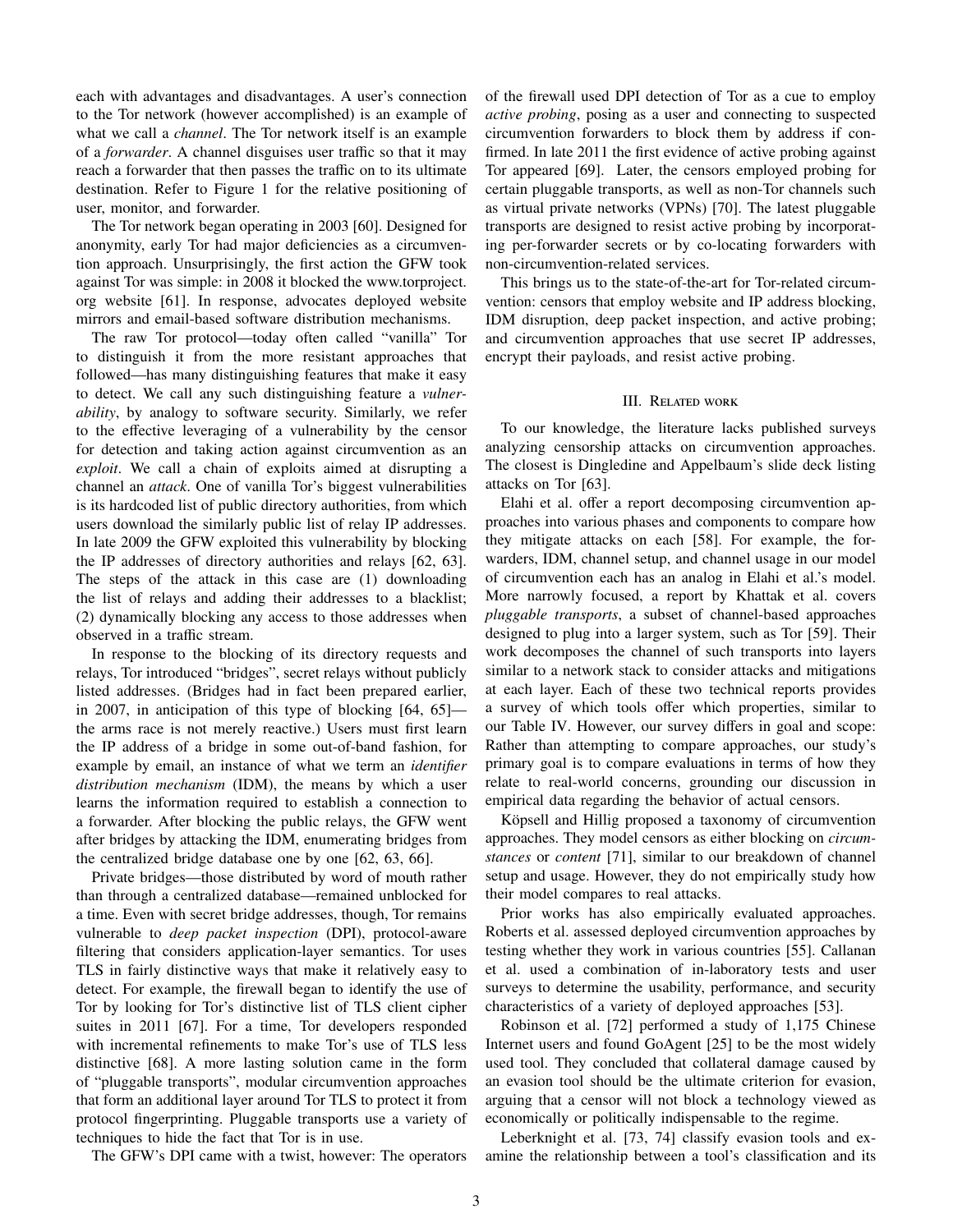lifespan. Their study grouped 15 tools into general types: HTTP proxy, CGI proxy, rerouting, IP tunneling, and distributed hosting. Examining the lifespan of these tools and when new censorship technologies arose, they conclude that users gravitate toward the fastest unblocked approach Their work does not however develop corresponding measurements or delve into the technical issues of blocking and evasion.

By applying common methods to assessing circumvention technologies in their environment, these empirical works (i.e., [53, 55, 72–74]) assessed the success of deployed approaches. However, researchers and developers need criteria applicable to *undeployed* approaches. They must carefully select which proposals to develop and deploy due to the costs associated with such efforts. For this reason, we aim to understand how censors operate in order to predict which approaches will perform well if deployed.

Others have provided definitions of success or lists of criteria for circumvention approaches to fulfill. For example, Dingledine enumerates general properties that make for good evasion approaches [56]. While he presents anecdotal evidence, his work does not systematically explore the capabilities of censors to justify his criteria. Pfitzmann and Hansen provide definitions of security properties, such as *undetectability*, *unobservability*, and *unblockability*, but they do not ground these using empirical observations [75].

Houmansadr et al. [1] and Geddes et al. [76] empirically evaluate the vulnerability to blocking of a selection of mimicry-based approaches. We compare these evaluation methods to real-world attacks in Section VII.

## IV. Censorship As Practiced

In this section we examine censorship as practiced today more broadly than our previous sketch of Tor and China. We seek to illuminate the capabilities and limitations of current censors, with important implications for designing and evaluating effective approaches to circumvention.

We develop our knowledge of today's censors from two sources: measurement studies of censors, and reports from the field about actual blocking events.

We find little empirical analysis in the literature regarding how real censors block circumvention. Thus, we focus on collecting and organizing field reports, first for Tor, followed by those about other deployed approaches.

#### *A. Measurement Studies*

We examined 31 measurement studies [70, 77–106]. Table I provides an overview of what they show about such censorship. The majority of the papers assessed censorship of non-circumventing traffic. At the end of this subsection, we consider those that did look at the censorship of circumventing traffic.

Studies documented censors disrupting traffic by injecting fake DNS replies [81, 92], sending forged TCP Resets [79, 80, 83, 91], actively probing a suspicious protocol [70, 82] and using URL filtering systems, such as Blue Coat [95], Netsweeper [101], and SmartFilter [102]. While some have conjectured that the GFW uses machine learning based upon

| Censor's capabilities | Seen                                              |
|-----------------------|---------------------------------------------------|
| DNS injection         | China 2007 [105], 2011 [89], China 2014 [92];     |
|                       | Pakistan 2010 [107], 2013 [81]; Iran 2013 [80]    |
| HTTP injection        | Pakistan 2013 [81]                                |
| TCP RST injection     | China 2006 [83], China 2010 [90]                  |
| Packet dropping       | Iran 2013 [80], China 2015 [77],                  |
| <b>Stateless</b>      | China 2002 [78], 2006 [83]                        |
| Stateful              | China 2007 [85], China 2012 [88], China 2013 [79] |
| Packet reassembly     | China 2013 [79]                                   |
| Using Netsweeper      | Pakistan 2013 [101], Oatar 2013 [102],            |
|                       | UAE 2013 [102], Yemen 2013 [102]                  |
| Using Blue Coat       | Syria 2011 [96, 108]; Burma 2011 [102];           |
|                       | UAE 2013 [102], Qatar 2013 [102]                  |
| Using SmartFilter     | Iran 2004 [109], Oatar 2013 [102],                |
|                       | Saudi Arabia 2012 [102], UAE 2013 [102]           |

TABLE I Censor Capabilities as Found in Prior Measurement Studies of Non-circumventing Traffic

their interactions with it (e.g., [110]), we know of no rigorous studies suggesting such. A few papers also examined reverseengineering the internal structure of censors [79, 83, 92].

*In-path vs. On-path.* Censorship system can operate in-path or on-path. An in-path monitor is a forwarding element between two networks through which all traffic must flow, such as Syria's and Qatar's employment of Blue Coat [102]. An onpath monitor passively examines passing traffic and can inject, but not remove, packets, such as China's GFW [91].

Each type of censorship system has advantages and limitations. On-path censors cannot conduct exploits requiring dropping packets (e.g., "packet dropping" [76]). On the other hand, in-path censors face exacerbated processing challenges due to the need to process all traffic at line rate lest the monitor introduces a performance bottleneck. Accordingly, attacks that rely on analyzing distributions of features (for example) could prove difficult to perform for an in-path monitor.

*Stateless vs. Stateful.* Stateless censors process packets individually, or at most perform limited packet reassembly. As such, circumventors can evade them by splitting sensitive strings into multiple packets. Stateful censors track transportlayer signalling and perform packet reassembly, with a corresponding processing and memory burden. The GFW operated in a stateless fashion before 2007 [78, 83], but stateful as of 2007, confirmed in 2013 [79, 85], indicating a system upgrade.

*Whitelist vs. Blacklist.* The majority of the censors use a blacklist to filter disallowed contents. We noted only two incidents of whitelisting based censors: Iran in 2013 [63, 80] and Tunisia in 2009 [63]. Aryan et al. studied censorship in Iran in 2013 [80] when non-whitelisted protocols were throttled. They found SSH file transfers got throttled to around 15% of its standard bandwidth and an obfuscated protocol, similar to the Tor's Obfsproxy protocol, $<sup>1</sup>$  got throttled to near</sup> zero at about 60 seconds into the connection.

*Blocking Timeline.* Censors have particular motivations for censorship, which the onset of censorship can illuminate. For example, China and Iran increase censorship activity to

<sup>&</sup>lt;sup>1</sup>The paper did not test any real circumvention protocol but used simple obfuscation approach, for example, XORing packet payloads with a predefined key, to obfuscate the SSH file transfer including the unencrypted portion of the handshake.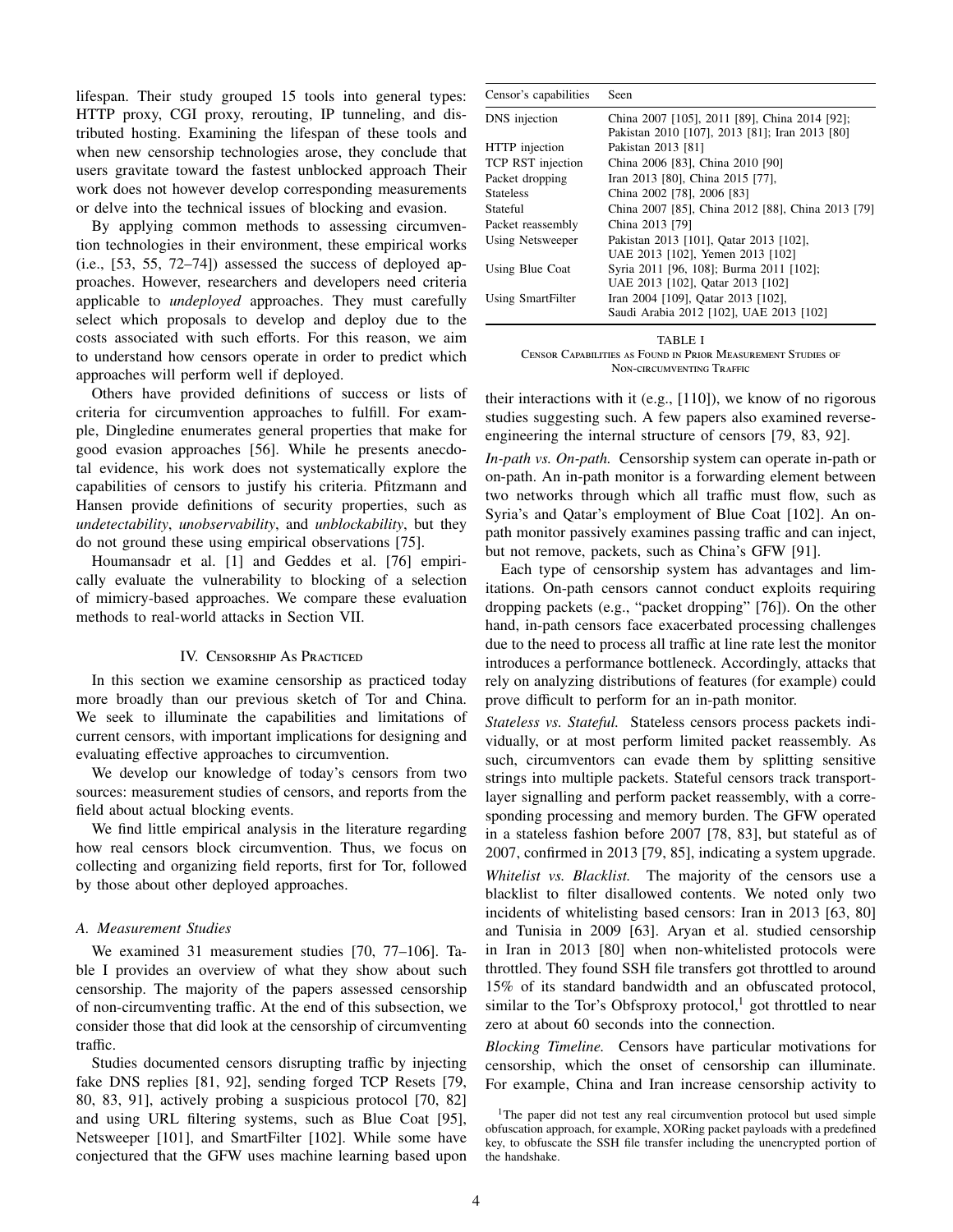reduce political chaos, leading to blocking of circumvention systems before or during political events [111]. Aryan et al. studied Iranian censorship before the June 2013 presidential election and discovered that Iranian censors only allowed a small number of whitelisted protocols [80]. Such patterns of employment suggest that circumvention approaches that can distribute sets of new identifiers or new protocols only during critical times might succeed by denying the censors sufficient time to detect and block all of them.

*Censorship of Circumvention.* Winters and Lindskog studied the active probing by China that sends requests to suspected nodes to identify and block Tor when using its "Obfs2" circumvention extensions ("pluggable transports") [82], and Ensafi et al. studied the extension of active probing to Tor's Obfs3 transport [70]. Distinguishing the censor's probes from real users can prove challenging, as at least for China the censor draws upon a large number of IP addresses to originate the probes.

Ensafi et al. [103] studied reachability of Tor relays and directory authorities from China. Using "SYN backlog" scanning, they confirmed the GFW blocks access to Tor relays and directory authorities by dropping their SYN/ACK replies to clients.

From the leaked logs of Blue Coat deployed in Syria in 2011, Chaabane et al. found censorship of less that 2% of requests to the Tor network, but heavy censorship of other circumvention services such at Hotspot Shield [96].

We find it striking that just four papers have examined the censorship of circumvention approaches:

Research Gap 1. *Little research has examined how real censors exploit vulnerabilities in circumvention approaches, leading to a dearth of realistic censor models.*

## *B. Tor*

To partly address Gap 1, we conducted and analyzed a survey of prior field reports on the blocking of deployed approaches. The story of Tor and the GFW in Section II forms a part of this larger analysis. Table II summarizes the censorship incidents we found and what we know about them.

The table is based upon field reports primarily coming from Tor advocates, developers, and users in the form of bug reports, blog posts, presentations, and comments. We undertook a comprehensive study of Tor's blog and bug tracker to find as many censorship-related reports as possible. We collected 747 blog posts and 13,337 bug-tracker reports from 12/2007 to 3/2015. We seeded a list of known censorship events with 9 blog posts and 11 bug reports [63]. Finding that grepstyle searches yielded too many false positives, we used these manually labeled instances as a training set for a supervised machine-learning classifier, which found an additional 5 bug reports and 11 blog posts about specific censorship events.

We associate each event with its target (Tor, in most cases), as well as with the steps that make up the censor's attack. Some steps are vague because of a lack of documentation; for instance some are simply "Block" because we do not know exactly how the block was effected. Each step of an attack corresponds to some sort of detection, or an action taken based on a previous detection. Attacks can span multiple phases in the use of a circumvention approach. We observe a common pattern of the dynamic detection of traffic destined for a forwarder, followed by blacklisting of the forwarder's address to prevent any future communication.

In general, we see a progression from simple to more complex on the part of both censor and circumventor. Thailand blocked the www.torproject.org website in 2006 [63]. In 2007, Saudi Arabia [63] and Iran [115] began blocking HTTP requests with the string "/tor/" in the URL, intending to block communication with the Tor directory authorities.

DPI against the Tor protocol itself came only later, but took a variety of forms. Examples include checking for Tor's characteristic TLS renegotiation (Syria in 2011 [63]); checking for a specific Diffie-Hellman parameter during key negotiation (Iran in January 2011 [116]); measuring the TLS certificate lifetime (Iran in September 2011 [118]); and checking for specific TLS cipher suites (Ethiopia [130], Kazakhstan [125], the UAE [129], and the Philippines [126] in 2012).

Tor is occasionally caught up in more general censorship. In 2009 Tunisia blocked all but a few TCP ports [63]. Only relays running on those ports remained accessible. Throttling deliberate slowing—of encrypted traffic took place in separate incidents in Iran in 2009, 2011–2012, and 2013 [63, 131]. Even more extreme, Egypt [132] and Libya [133] in 2011 and Syria [134] in 2012 completely disabled Internet access for a period of days or weeks. (We elide such total-censorship events from Table II.)

That instances of complete network blocking are rare and short-lived highlights an important general principle. Censors could prevent all circumvention by permanently disabling the network—but they do not, because Internet access brings general benefits that outweigh the harm of circumvention. The censor would prefer, ideally, to block forbidden sites and circumvention traffic, and nothing else. The purpose of circumvention is to make it difficult for the censor to distinguish these cases, thereby forcing the censor to allow some circumvention traffic (*underblocking*), or else block some noncircumvention trac (*overblocking*), resulting in *collateral damage*. The higher the costs of overblocking, the more likely the censor will tend towards underblocking.

## *C. Approaches Other Than Tor*

We also collected reports of censorship events against other deployed approaches. We find these harder to come by since most approaches do not offer as much public documentation as Tor does. Thus, here we offer not a comprehensive overview but illustrations of real censorship incidents that highlight additional facets regarding the operation of real censors.

*Popularity-Driven Blocking.* VPN Gate launched in March 2013 and quickly accrued over 5,000 unique clients from China [32]. Only three days after launch, and presumably as a result of this sudden popularity, the Great Firewall blocked the VPN Gate website and its central database of relay servers. Soon after, Chinese censors began crawling the database of servers more than once a day to maintain an up-to-date blacklist.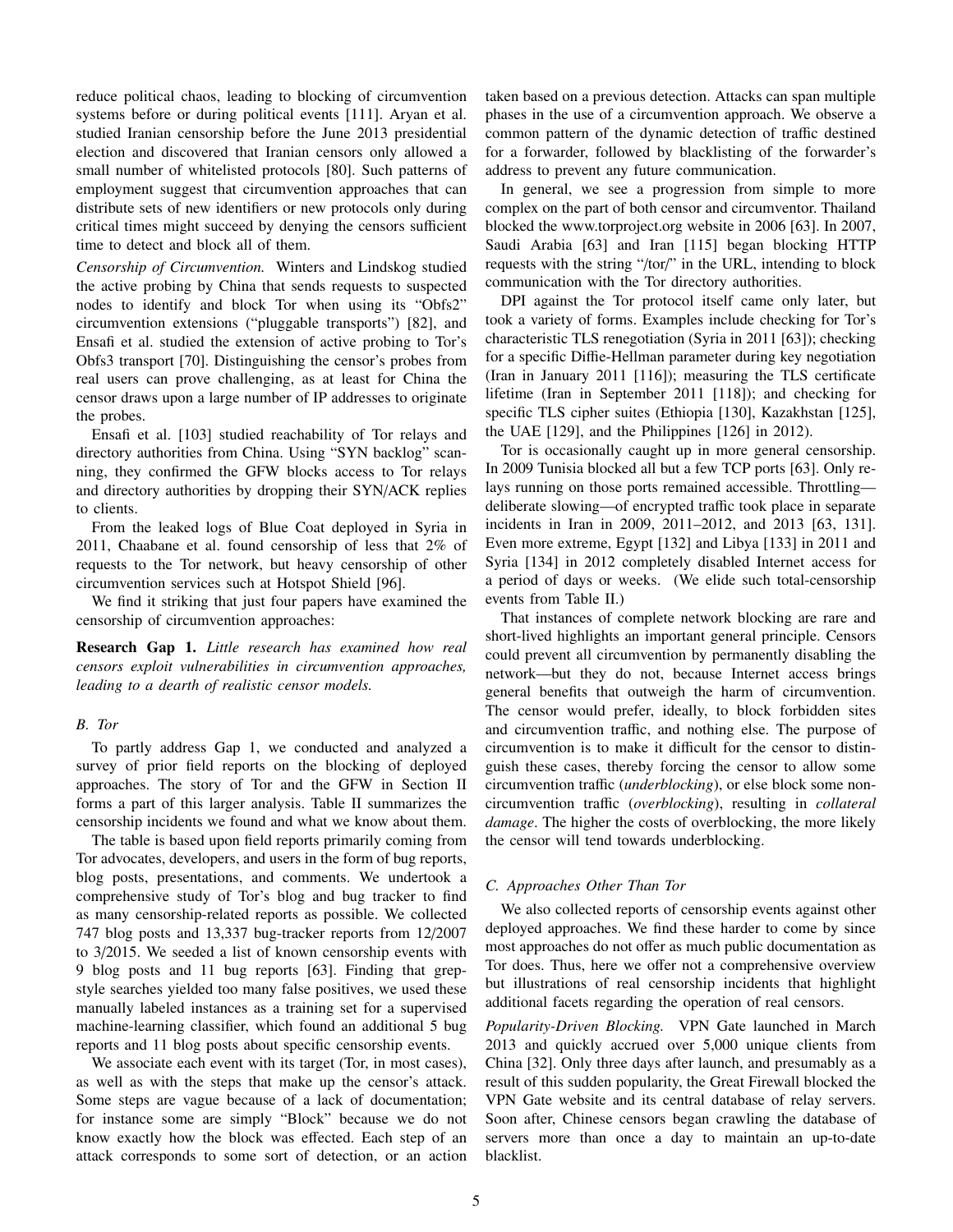| Event                                       | Target     | <b>Steps</b>                                                                                                                                                                                                                                                             |
|---------------------------------------------|------------|--------------------------------------------------------------------------------------------------------------------------------------------------------------------------------------------------------------------------------------------------------------------------|
| China 2008a [61]                            | Tor        | Check requests for Tor ('.torproject.org') then Send TCP reset                                                                                                                                                                                                           |
| China 2008b [61]                            | Tor        | Check whether server IP is in blacklist then Timeout                                                                                                                                                                                                                     |
| China 2009a [62, 63]                        | Tor        | Get Tor relays' IP addresses from public list then Blacklist server IP address AND<br>Check whether server IP-port pair is in blacklist then Block                                                                                                                       |
| China 2009b [62, 63]                        | Tor        | Get Tor bridges' IP addresses from webpage then Blacklist server IP address AND<br>Check whether server IP is in blacklist <b>then</b> Block                                                                                                                             |
| China 2010 [63, 66]                         | Tor        | Get Tor bridges' IP addresses from email then Blacklist server IP address AND<br>Check whether server IP is in blacklist <b>then</b> Block                                                                                                                               |
| China 2011/10 [63, 67, 70,<br>82, 112, 113] | Tor        | DPI for Tor's TLS 'Client Hello' for cipherlist then Graylist server IP-port pair AND<br>Probe server for circumvention handshake looking for version cell then Blacklist server IP-port pair AND<br>Check whether server IP-port pair is in blacklist <b>then</b> Block |
| China 2013/01 [70, 113]                     | Tor+obfs2  | Observe suspected circumvention flow (method unknown) then Graylist server IP-port pair AND<br>Probe server for circumvention handshake (looking for what?) then Blacklist server IP-port pair AND<br>Check whether server IP-port pair is in blacklist then Block       |
| China 2013/07 [70]                          | Tor+obfs3  | Observe suspected circumvention flow (method unknown) then Graylist server IP-port pair AND<br>Probe server for circumvention handshake (looking for what?) then Blacklist server IP-port pair AND<br>Check whether server IP-port pair is in blacklist then Block       |
| Ethiopia 2012/06 [114]                      | Tor        | DPI for TLS 'Server Hello' for cipher 0x0039 sent by the Tor relay or bridge then Drop packet                                                                                                                                                                            |
| Iran 2007 [63, 115]                         | Tor        | Check GET requests for Tor $('/tor')$ then Cut connection                                                                                                                                                                                                                |
| Iran 2009 [63, 115]                         | <b>SSL</b> | Identify SSL (method unknown) then Throttle                                                                                                                                                                                                                              |
| Iran $2011/01$ [63, 116]                    | Tor        | DPI for Tor's DH parameter in SSL then Block AND<br>Check whether server IP is in blacklist then TCP FIN                                                                                                                                                                 |
| Iran 2011/10 [63, 117]                      | SSL?       | Identify SSL for Tor (method unknown) then Throttle                                                                                                                                                                                                                      |
| Iran 2011/09 [63, 118]                      | Tor        | DPI for Tor's SSL and TLS certificate lifetime then Block                                                                                                                                                                                                                |
| Iran 2012/10 [119]                          | Tor        | DPI for TLS 'Client Hello' for SNI that resolves to Tor relay/bridge then Block                                                                                                                                                                                          |
| Iran $2012/11$ [119]                        | Tor etc?   | DPI on TLS for client key exchange then Send a TCP reset and drop packet                                                                                                                                                                                                 |
| Iran 2012/02a [120, 121]                    | SSL        | Identify SSL handshake then Block                                                                                                                                                                                                                                        |
| Iran 2012/02b [120]                         | Tor etc.   | Check whether server IP-port pair is in blacklist then Block                                                                                                                                                                                                             |
| Iran 2012/02c [120]                         | Tor etc.   | Search for 'Tor' as a keyword, e.g., as a search term then Block                                                                                                                                                                                                         |
| Iran 2013/03 [122]                          | Tor        | DPI for Tor's SSL and TLS certificate lifetime then Block                                                                                                                                                                                                                |
| Iran 2013/04a $[123]$                       | non-HTTP   | Check for port 80 and whether protocol is non-HTTP (method unknown) then Send a TCP reset                                                                                                                                                                                |
| Iran $2013/04b$ [123]                       | encryption | Check for encryption (method unknown) then Throttle                                                                                                                                                                                                                      |
| Iran 2014 $[124]$                           | Tor        | Find IP addresses of Tor directory authorities then Blacklist server IP-port pair AND<br>Check whether server IP-port pair is in blacklist <b>then</b> Block                                                                                                             |
| Kazakhstan 2012a [125]                      | Tor        | DPI for TLS 'Server Hello' for cipher 0x0039 sent by the Tor relay or bridge then Drop packet                                                                                                                                                                            |
| Kazakhstan 2012b [125]                      | Tor        | DPI for Tor's TLS 'Client Hello' for cipherlist then Block                                                                                                                                                                                                               |
| Philippines 2012 [126, 127]                 | Tor        | DPI for TLS 'Server Hello' for cipher 0x0039 sent by the Tor relay or bridge then Block                                                                                                                                                                                  |
| Saudi Arabia 2007 [63]                      | Tor        | Check GET requests for Tor $('/tor')$ then Cut connection                                                                                                                                                                                                                |
| Syria 2011 [63]                             | Tor        | DPI for Tor's TLS renegotiation then Blacklist server IP address AND<br>Check whether server IP is in blacklist <b>then</b> Block                                                                                                                                        |
| Syria 2012/12 [128]                         | Tor        | DPI for Tor's TLS renegotiation then Blacklist server IP address AND<br>Check whether server IP is in blacklist then Block                                                                                                                                               |
| Thailand 2006 [63]                          | Tor        | Check DNS requests for whether they are for Tor's website then Redirect to a block page                                                                                                                                                                                  |
| Tunisia 2009a [63]                          | non-web    | Check whether port is not 80 or 443 then Block                                                                                                                                                                                                                           |
| Tunisia 2009b [63]                          | $SSL+$     | Check whether port is not 80 (and client IP is on a graylist?) then Block                                                                                                                                                                                                |
| Turkey 2014 [94]                            | Tor etc.   | Check DNS requests for whether they are for Tor's website then Block                                                                                                                                                                                                     |
| UAE 2012 [129]                              | Tor        | DPI for TLS 'Server Hello' for cipher 0x0039 sent by the Tor relay or bridge then Drop packet                                                                                                                                                                            |

TABLE II

Steps in Real-world Censorship Attacks Affecting Tor, including Detecting Suspicious Traffic, Blacklisting IP Addresses, and Disruption Actions. The exploits of an attack are separated by "And," with "then" separating the detection and action steps of an exploit.

In late 2013, Lantern [42] had a surge of Chinese users, who increased in number from 200 to 10,000 in just two weeks [135], followed soon after by blocking of the network and its website [136], with only a few users remaining able to connect.

*Denial-of-Service Attacks.* In 2015, GreatFire.org, a website offering information about and approaches for circumventing censorship in China, suffered from a DoS attack orchestrated by Chinese censors [77, 137, 138]. The major fallout for GreatFire was not downtime but rather a \$30,000-a-day bill from their web hosting provider. The attack came shortly after the publication of a *Wall Street Journal* article regarding the website.

*Man-in-the-Middle Attacks.* In 2011, Iran launched a series of MITM attacks using fraudulent TLS certificates for many Internet services [139], including one for the Tor website. (This, however, did not affect the certificates used by the Tor network itself [140].) In 2013, China conducted an HTTPS MITM attack against GitHub that lasted a few days [141].

*Malicious Software.* Green Simurgh [51] is a circumvention tool designed for users in Iran. In 2012, fraudulent copies of the software were found in the wild backdoored with a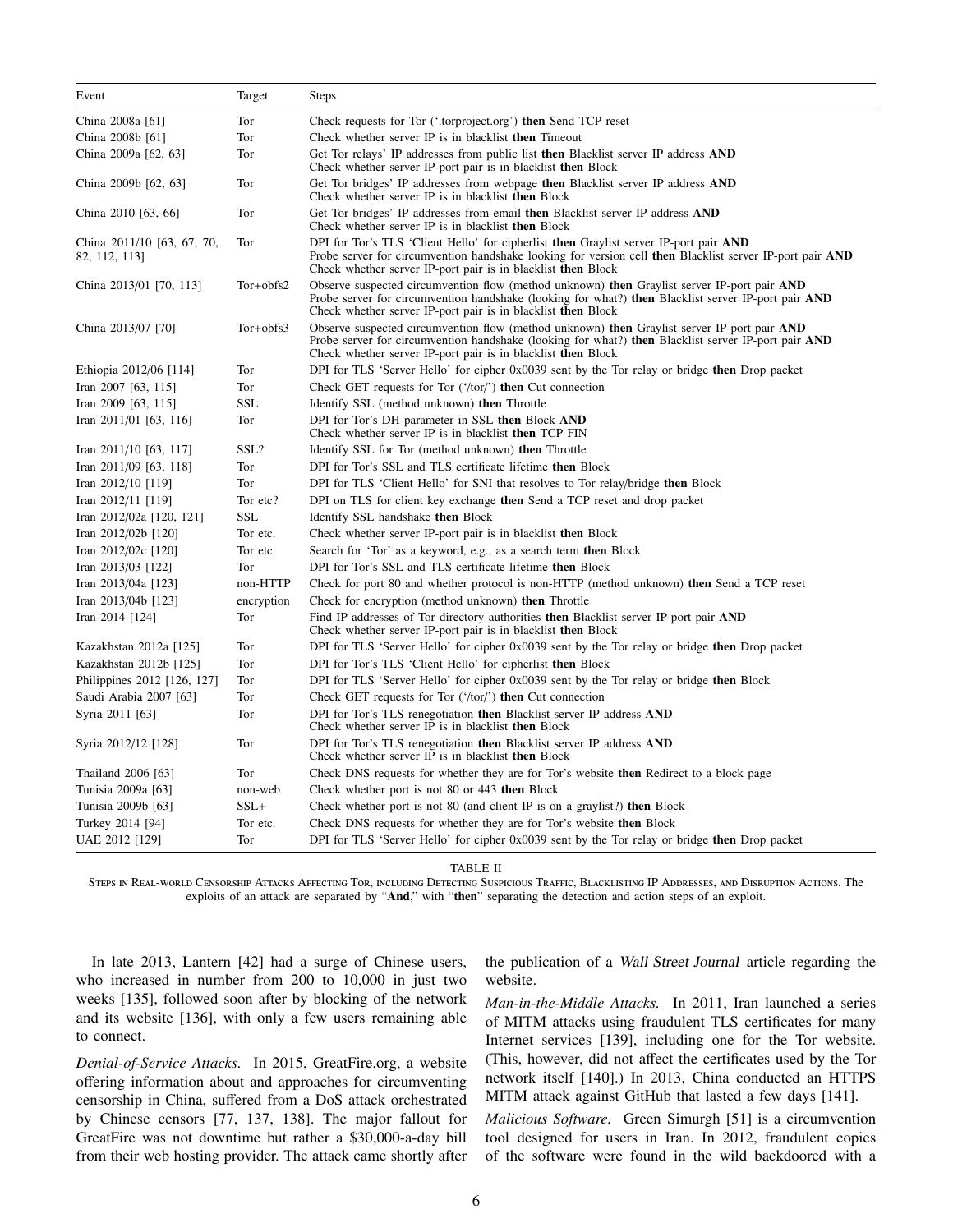keylogger and other malicious features [142].

## V. Channel-based Circumvention

We now survey approaches from both research papers and real deployments for "channel approaches" to circumvent censorship, which involve establishing a channel to a forwarder. In the next section we then analyze their evaluations.

Channel approaches vary in the form of censorship they aim to address, such as regarding the censor's motivations. For example, one approach may excel for use in the context of a highly repressive regime censoring and punishing political dissidents, while another may focus on causal users accessing social media in a moderately repressive regime.

Channel approaches also vary in their level of abstraction and implementation. Research papers sometimes propose channel protocols or schemes that could be instantiated in multiple ways (e.g., StegoTorus [19] and FTE [143] are parametrized). In some cases, researchers implement a protocol and benchmark it using a particular instantiation of an in-the-lab emulation of a censored network. Researchers rarely actually deploy their approaches for real users by setting up the necessary infrastructure. More often, activists deploy pragmatic homespun approaches due to the considerable effort required to actually deploy even a simple approach. Deployment typically involves a circumvention advocate setting up and maintaining the forwarder and associated infrastructure, providing documentation for users, and promoting the approach to attract users. In some cases, an advocate may skip setting up and maintaining the forwarder by directing users to a *found forwarder*, some pre-existing infrastructure maintained for some other purpose that can act as a forwarder (e.g., CacheBrowser [144]).

Table III provides an overview of circumvention approaches. We can divide the previously proposed circumvention systems into two main categories based upon what they primarily attempt to obfuscate: *setup* or *usage*. The setup category contains approaches that attempt to obfuscate the information about who will be communicating (e.g., IP address) and how (e.g., protocol identifiers). The usage category contains approaches that attempt to protect the usage of the approach during its employment. This entails obfuscating the user's behaviors to make them look non-circumventing. For tools that do both forms of obfuscation, we classify it based upon which form the tool designers focused on or presented as novel.

Additionally, we can split the approaches into those that focus on *polymorphism* and those that focus on *steganography* for obfuscation. (Most use a bit of both.) Both are methods of obfuscating a feature of the traffic that an approach produces, such as packet sizes or the value of parameters in a cryptographic handshake, that could reflect a vulnerability enabling identification of the approach producing the traffic.

Polymorphism is a way of spreading out behavior. To be polymorphic in a feature means that the feature takes on multiple values among different instances, such as messages. Spreading out the values of a feature used in a blacklist's signature can result in the signature no longer identifying disallowed traffic, increasing false negatives.

Steganography is a way of looking like allowed communications. To be steganographic in a feature means having values that are very close to allowed communications. The censor may fail to distinguish such steganographic traffic from genuine allowed traffic, resulting in false negatives.

The two concepts are not mutually exclusive. A polymorphic approach might steganographically match the characteristics of a generic class of traffic that censors allow due to their inability to identify it. Alternatively, matching an allowed protocol with random behavior requires polymorphism. However, the approaches we studied fall into two groups: those trying to not look like blacklisted traffic using polymorphism, and those trying to blend in with allowed traffic using steganography.

For example, ScrambleSuit [23], an approach polymorphic over usage, attempts to look random in hopes of having no easily recognizable behavior. SkypeMorph [18], an approach steganographic over usage, attempts to look like Skype traffic. Meek [26], steganographic over channel setup (not usage), also tries to look like allowed traffic, namely traffic headed to an allowed site hosted by a content delivery network (CDN). However, unlike SkypeMorph, Meek makes no effort to match the usage patterns of real CDN traffic, and instead just ensures that the connection setup looks similar by using the same IP address and URL as allowed traffic.

Looking at Table III, we see that research approaches (or at least their presentations) cluster in the area of steganography over usage, in which almost all approaches are only designs and are not deployed. It behooves us to consider the merits or drawbacks of this emphasis. We approach this question by analyzing how censors block approaches.

Approaches also vary in their identifier distribution mechanisms (IDMs). Such mechanisms include receiving IP addresses from friends by hand or via email. Some approaches include keys that authorize users to forwarders. Unlike a channel, an IDM does not need to be able to communicate arbitrary information to arbitrary destinations, nor are latency and bandwidth typically as salient concerns. Due to these differences, the problem of identifier distribution is largely orthogonal to channel setup and usage, with its own disjoint set of papers (e.g., [145–147]). To maintain focus in our work, moving forward we set IDMs aside except to comment on real censors' attacks on them when it sheds light on their abilities to also attack channels.

## VI. Evaluation Criteria

To understand how advocates and researchers evaluate current circumvention approaches—both those presented in papers as well as used in practice—we identified 55 documents about circumvention approaches to study. We selected 33 academic papers by searching the top computer security conferences, Google Scholar, and Microsoft Academic search using keywords like "censorship circumvention" and "censorship resistance," taking those papers that present a channelbased circumvention approach. We selected 25 documents, such as webpages and posted specifications, about approaches deployed in the wild by taking those that appear functional or to have had users. Of these deployed tools, 7 were also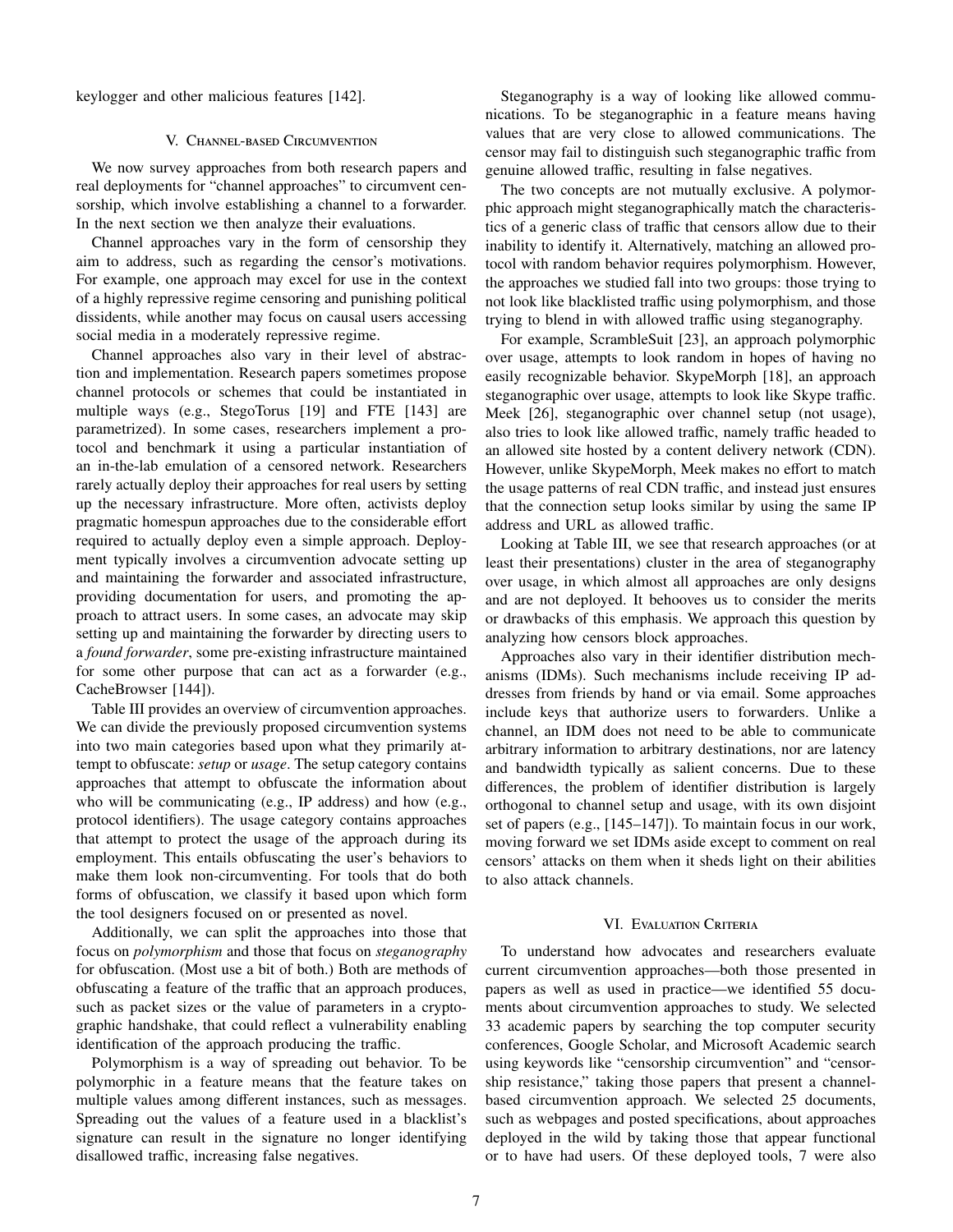|               | Setup                                                                                                                                                                                                                                                    | Usage                                                                                                                                                                                                                                                                                                                                                                         |
|---------------|----------------------------------------------------------------------------------------------------------------------------------------------------------------------------------------------------------------------------------------------------------|-------------------------------------------------------------------------------------------------------------------------------------------------------------------------------------------------------------------------------------------------------------------------------------------------------------------------------------------------------------------------------|
| Polymorphism  | Tor Sep, $2011^a$ , BridgeDB [2], CGIProxy [38],<br>Flash Proxy [17], FreeGate [40], Green Simurgh [51],<br>GTunnel [44], Hotspot Shield [45], JAP [46], Lantern [42],<br>Psiphon [41], Ultrasurf [39], uProxy [37], VPN Gate [32],<br>Your Freedom [47] | Dust [24], GoHop [52], MessageStreamEncryption [8],<br>Obfs2 [20], Obfs3 [21], Obfs4 [22], ScrambleSuit [23]                                                                                                                                                                                                                                                                  |
| Steganography | Tor Jan, $2011^b$ , Tor Jun, $2012^c$ , CacheBrowser [50],<br>Cirripede [13], CloudTransport [36], Decoy routing [14],<br><b>GoAgent</b> [25], Meek [26], OSS [27], TapDance [35], Telex [15]                                                            | Bit-smuggler [43], Castle [48], CensorSpoofer [16],<br>Collage [12], DEFIANCE [3], Facade [33], Facet [34],<br><b>FOE</b> [9], FreeWave [30], <b>FTE</b> [28],<br>Identity-based Steganographic Tagging [5], Infranct [4],<br>MailMyWeb [10], Marionette [29], Message in a Bottle [6],<br>Rook [49], SkyF2F [11], SkypeMorph [18], StegoTorus [19],<br>SWEET [31], Trist [7] |

TABLE III

PRIOR RESEARCH ON EVADING NETWORK-BASED CENSORSHIP USING OBFUSCATION, ORGANIZED BY PRIMARY OBFUSCATION METHOD. COlumns show the primary type of obfuscated feature. Bold denotes deployed approaches. *<sup>a</sup>*Tor 0.2.3.4-alpha: changed TLS cert expiration time to make it less distinct. *<sup>b</sup>*Tor 0.2.2.22-alpha: changed TLS D-H parameter to one used by Apache's mod\_ssl. 'Tor 0.2.3.17-beta: updated TLS cipher list to match Firefox version 8 or later.

selected as academic papers counted above. Lastly, we added 4 reports on the *evaluation* of circumvention tools, looking for those that mention technical criteria. Amongst the papers we included the documentation of Bit-smuggler [43], which is a tool though not deployed. While we did not cover every existing approach, we believe we have covered the ones that effectively shape the circumvention arms race in research and practice.

Table IV shows the criteria related to censorship attacks, such as how easily a censor can detect it, disrupt it, or harm its users. To create this table, we started by reading the selected documents, paying particular attention to sections with titles such as "evaluation", "experiments", "threat model", and "design goals". We then made a large superset of all criteria discussed in any evaluation. We combined similar criteria where reasonable, losing some nuances and making adjustments to terminology when needed.

Next, we organized the criteria into two classes: (1) abstract *goals* and (2) concrete *metrics*. A goal motivates metrics that measure an aspect of how well an approach meets the goal. For example, some approaches have the goal of resistance to traffic analysis; their developers measured the satisfaction of this goal using various metrics, such as the packet size distribution produced by their approach, which show how similar it looks to allowed and disallowed traffic. Under metrics, we include not just traditional quantitative measurements, such as throughput, but also binary properties about the approach, such as whether it employs authentication. While ideally metrics objectively measure an approach, we allow a bit of vagueness in their definitions since obvious ways of making concepts like "popular hosts" precise exist despite some documents not discussing them. We used the motivations for metrics provided in the documents to categorize them under goals, per Table IV; where not all documents agreed, we used our judgement. Note that some metrics fall under two goals each.

To understand the evaluations that document authors had in mind, as opposed to how well an approach did, for each goal and metric we determined whether each document mentioned it, giving it a box  $\Box$  in the table if so. We included discussed criteria regardless of whether a documented approach actually met it, or even tried to.

For documents about a single approach, we also assessed which metrics the authors "checked off" (denoted by  $\sqrt{ }$ ). For binary metrics, we checked off those that the document stated that the approach provided. For quantitative metrics, we checked off those for which the document provided a measured value, since these have no clear cutoffs for satisfaction. We did not check off goals, since there is no clear meaning of satisfying most of them due to their generality.

The reason we checked off metrics was not because we wanted to evaluate the approaches; rather, we did so to understand which metrics the authors took seriously enough to either meet or at least measure. As such, we only record the criteria as documented: we made no effort to infer undocumented relationships between goals and metrics, to discover undocumented features of approaches, to evaluate the correctness of the evaluations performed, or to rank approaches.

To improve our assessments, we did two rounds of emailing the authors of each document that included contact information. Each round led to corrections to our assessments of tools and to adjustments to our list of criteria. We re-examined the documents to check that we listed the correct criteria as our criteria list changed. Some authors sent us additional documentation to consider, which we accepted as long as it was publicly available and created by the same team as the primary document. Even with the two rounds, as of this writing some (non)assignments of criteria to tools have not been validated by the tools' authors, particularly those involving criteria newly introduced in response to the second round of replies. This process made clear to us the subjective judgement involved in deciding whether a "document" (such as an amorphous website) "discusses" a criteria in an "evaluation" given the vagueness of language (both ours and theirs).

In the end, we have 23 goals and 74 metrics. Of these, 15 goals and 46 metrics relate to how easily a censor can attack an approach. Because we focus on criteria related to attacks, we relegate the others to the appendix.

Since we consider most of the criteria in Table IV to be self-explanatory, for reasons of limited space we forgo an enumeration of them here and only touch upon the interesting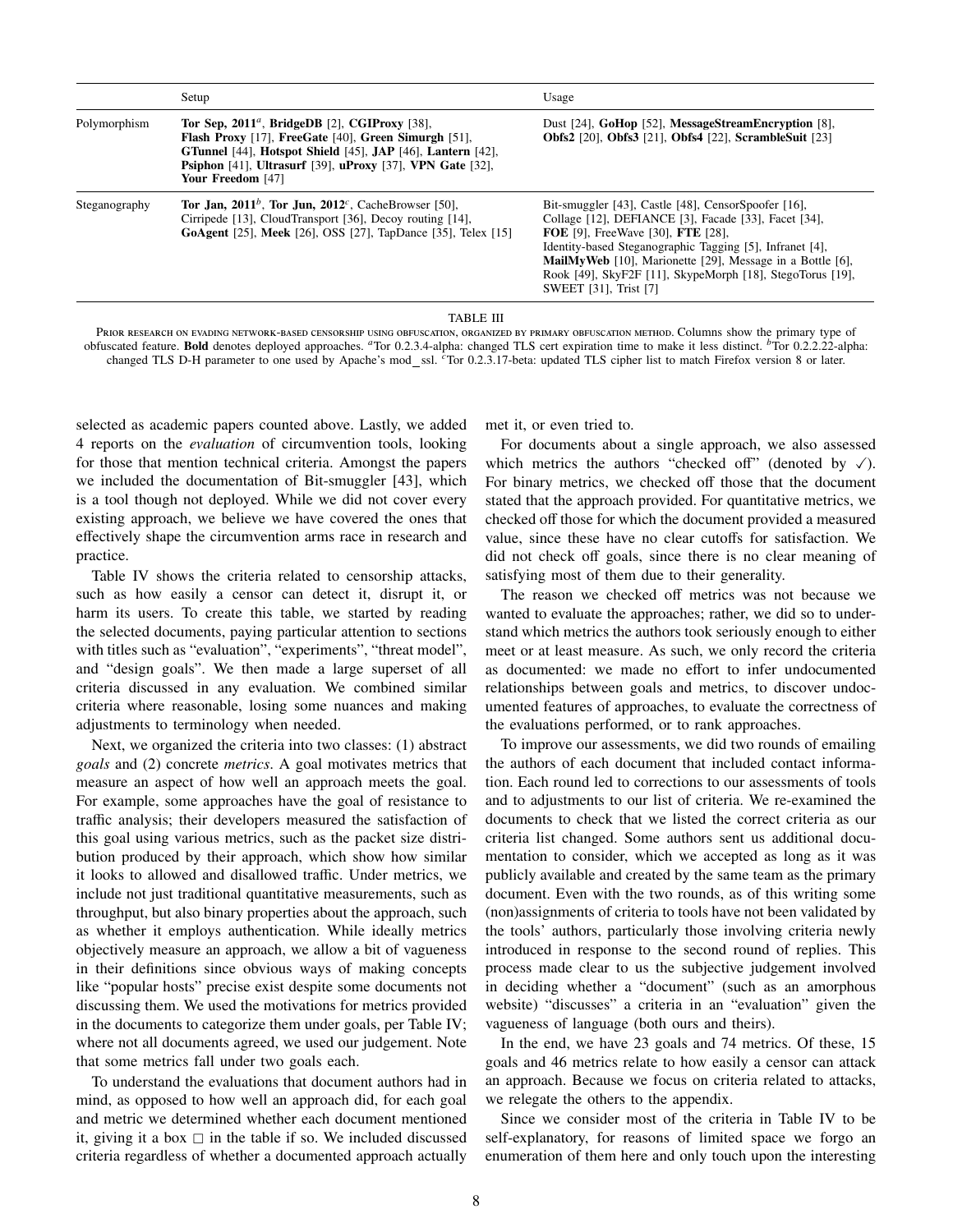| Academic Papers Proposing Approaches<br>[2] [8] [9] [10] [20] [21] [22] [25] [37] [38] [39] [40] [41] [42] [44] [43] [44] [45] [47] [51] [23] [26] [28] [32] [46] [45] [4] [5] [5] [4] [5] [14] [15] [14] [15] [14] [15] [16] [17] [18] [19] [21] [27] [29] [29] [31] [<br>Resistance to traffic analysis<br>$\begin{array}{c c} \hline \begin{array}{ccc} \hline \begin{array}{ccc} \hline \end{array} & \hline \end{array} & \begin{array}{ccc} \hline \end{array} & \begin{array}{ccc} \hline \end{array} & \end{array}$<br>$\overline{\Box}$<br>$\begin{array}{c c} \square & \square & \square \end{array}$<br>$\overline{a}$<br>0000000<br>$\Box$<br>$\Box$<br>$\Box$<br>$\Box$<br>$\Box$<br>$\Box$<br>$\Box$<br>$\Box$<br>$\Box$<br>$\Box$<br>$\Box$<br>$\Box$<br>Serial connection count<br>☑<br>☑<br>$\boxtimes$<br>Matching allowed n-gram distribution<br>$\boxtimes$<br>TLS characteristics<br>$\boxtimes$<br>ø<br>Total payload length<br>☑<br>Total TCP connection<br>$\hbox{\ensuremath{\boxtimes}}$<br>$\boxtimes$<br>Concurrent connection count<br>Inter-packet timing<br>$\boxtimes$<br>$\Box$<br>$\Box$<br>☑<br>$\Box$<br>$\boxtimes$<br>☑<br>$\Box$<br>☑ ☑<br>Ø<br>$\boxtimes$<br>☑ ☑<br>$\boxtimes$<br>$\boxtimes$<br>$\boxtimes$<br>$\boxtimes$<br>Use encryption to resist traffic analysis<br>ø<br>Ø<br>$\boxtimes$<br>ø<br>☑<br>Number of HTTP requests/responses<br>☑<br>Packet size distribution<br>$\boxtimes$<br>$\hfill\ensuremath{\square} \quad \hfill\ensuremath{\square}$<br>$\boxtimes$<br>Ø Ø Ø<br>☑□<br>$\Box$<br>$\begin{array}{cccccccccccccc} \Box & \Box & \Box & \Box \end{array}$<br>☑ ☑<br>$\boxtimes$<br>Connection length<br>N<br>☑ ☑<br>Lack of server response<br>ø<br>Protocol misclassification rate<br>$\boxtimes$<br>☑<br>Use random port<br>N<br>000<br>Resistance to traffic manipulation<br>$\overline{a}$<br>$\overline{\square}$<br>$\overline{\square}$<br>$\overline{\square}$<br>$\overline{\square}$<br>$\begin{array}{c c c c} \hline \rule{0pt}{1.2ex} & \rule{0pt}{1.2ex} & \rule{0pt}{1.2ex} & \rule{0pt}{1.2ex} \\ \rule{0pt}{1.2ex} & \rule{0pt}{1.2ex} & \rule{0pt}{1.2ex} & \rule{0pt}{1.2ex} \\ \rule{0pt}{1.2ex} & \rule{0pt}{1.2ex} & \rule{0pt}{1.2ex} & \rule{0pt}{1.2ex} \\ \rule{0pt}{1.2ex} & \rule{0pt}{1.2ex} & \rule{0pt}{1.2ex} & \rule{0pt}{1.2ex} \\ \rule{0pt}{1.2ex} &$<br>$\Box$ $\Box$<br>$\boxtimes$<br>$\boxtimes$<br>Use UDP with reliability<br>$\boxtimes$<br>$\boxtimes$<br>$\boxtimes$<br>$\boxtimes$<br>$\boxtimes$<br>$\boxtimes$<br>$\boxtimes$<br>$\Box$<br>$\boxtimes$<br>$\boxtimes$<br>$\boxtimes$<br>Use error correcting codes<br>Limit service to each user ID (DoS)<br>ØØ<br>$\Box$<br>ø<br>☑<br>$\begin{array}{ccc} \square & \square & \square \end{array}$<br>$\Box$<br>Resistance to active probing<br>$\Box$<br>$\begin{array}{ccc} \square & \square & \square \end{array}$<br>$\Box$<br>$\Box$ $\Box$<br>$\Box$<br>$\Box$<br>$\Box$<br>$\Box$<br>$\Box$<br>$\Box$ $\Box$<br>$\boxtimes$<br>$\boxtimes$<br>$\boxtimes$<br>ø<br>Respond to probes like something else<br>$\sqrt{ }$<br>$\boxtimes$<br>$\boxtimes$<br>Use authentication<br>$\boxtimes$<br>$\boxtimes$<br>$\boxtimes$<br>$\Box$<br>$\boxtimes$<br>$\boxtimes$<br>Resistance to security attacks<br>$\Box$<br>$\begin{array}{ccc} \square & \square \end{array}$<br>$\Box$<br>$\overline{\square}$<br>$\begin{array}{c} \square \end{array}$<br>0<br>$\begin{array}{c} \square \end{array}$<br>$\begin{array}{c} \square \end{array}$<br>$\overline{\square}$<br>$\begin{array}{c} \square \end{array}$<br>$\begin{array}{c} \square \end{array}$<br>$\Box$<br>$\begin{array}{c c} \hline \begin{array}{ccc} \hline \begin{array}{ccc} \hline \begin{array}{ccc} \hline \end{array} & \hline \begin{array}{ccc} \hline \end{array} & \hline \end{array} \end{array}$<br>$\Box$<br>$\Box$<br>$\begin{array}{ccc} \square & \square \end{array}$<br>$\Box$<br>$\Box$<br>$\Box$<br>$\Box$<br>$\begin{array}{ccc} \square & \square & \square \end{array}$<br>Use encryption for confidentiality<br>☑<br>☑<br>N<br>$\boxtimes$<br>Ø<br>$\boxtimes$<br>$\boxtimes$<br>☑<br>$\Box$<br>☑<br>$\boxtimes$<br>$\boxtimes$<br>$\Box$<br>$\Box$<br>Use client puzzle (DoS)<br>Use authenticated key exchange (MITM)<br>$\boxtimes$<br>Limit service to each user ID (DoS)<br>$\boxtimes$<br>☑ ☑<br>$\Box$<br>Use certificate pinning (MITM)<br>$\boxtimes$<br>$\sqrt{2}$<br>$\boxtimes$<br>Use shared secret (MITM)<br>$\boxtimes$<br>Ignore invalid connections (DoS)<br>☑<br>☑<br>Use strong third-party service (DoS)<br>☑ ☑<br>Use TLS for confidentiality<br>☑<br>$\boxtimes$<br>$\boxtimes$<br>$\boxtimes$<br>Use timestamp (replay)<br>$\boxtimes$<br>$\boxtimes$<br>$\boxtimes$<br>Use trustworthy proxy<br>☑<br>☑<br>☑ ☑<br>N<br>Use block cipher (key reuse)<br>$\boxtimes$<br><b>Resistance to blocking</b><br>$\begin{array}{c c} \square & \square & \square \end{array}$<br>$\begin{array}{ccc} \square & \square \end{array}$<br>$\begin{array}{c} \square \end{array}$<br>$\begin{array}{c} \square \end{array}$<br>$\overline{\square}$<br>$\Box$<br>$\Box$<br>$\Box$<br>$\Box$<br>$\begin{array}{c c c c c} \hline \rule{0pt}{1.2ex} & \rule{0pt}{1.2ex} & \rule{0pt}{1.2ex} & \rule{0pt}{1.2ex} & \rule{0pt}{1.2ex} & \rule{0pt}{1.2ex} & \rule{0pt}{1.2ex} & \rule{0pt}{1.2ex} & \rule{0pt}{1.2ex} & \rule{0pt}{1.2ex} & \rule{0pt}{1.2ex} & \rule{0pt}{1.2ex} & \rule{0pt}{1.2ex} & \rule{0pt}{1.2ex} & \rule{0pt}{1.2ex} & \rule{0pt}{1.2ex} & \rule{0pt}{1.2ex$<br>$\begin{array}{c c c c} \hline \rule{0pt}{1.2ex} & \rule{0pt}{1.2ex} & \rule{0pt}{1.2ex} & \rule{0pt}{1.2ex} \\ \rule{0pt}{1.2ex} & \rule{0pt}{1.2ex} & \rule{0pt}{1.2ex} & \rule{0pt}{1.2ex} \\ \rule{0pt}{1.2ex} & \rule{0pt}{1.2ex} & \rule{0pt}{1.2ex} & \rule{0pt}{1.2ex} \\ \rule{0pt}{1.2ex} & \rule{0pt}{1.2ex} & \rule{0pt}{1.2ex} & \rule{0pt}{1.2ex} \\ \rule{0pt}{1.2ex} &$<br>$\hfill\square$ $\hfill\square$<br>$\Box$<br>$\Box$<br>$\begin{array}{ccc} \square & \square & \square \end{array}$<br>$\Box$<br>$\Box$<br>$\Box$<br>$\Box$<br>$\Box$<br>$\Box$ $\Box$<br>$\Box$<br>$\hfill\ensuremath{\square} \quad \hfill\ensuremath{\square}$<br>$\boxtimes$<br>$\boxtimes$<br>ø<br>ØØ<br>☑<br>Use many access points<br>☑<br>ØØ<br>$\boxtimes$<br>$\boxtimes$<br>$\Box$<br>$\boxtimes$<br>$\boxtimes$<br>0000<br>Use a popular protocol<br>☑ ☑<br>$\boxtimes$<br>$\boxtimes$<br>☑<br>Use network infrastructure<br>☑ ☑<br>☑<br>ø<br>Server obfuscation<br>$\overline{\square}$<br>$\Box$<br>Indirect connection to forwarder<br>$\boxtimes$<br>N<br>$\overline{\mathsf{d}}%$<br>Availability of infrastructure<br>$\overline{\square}$<br>$\overline{\square}$<br>$\overline{\square}$<br>$\Box$<br>$\begin{array}{c} \square \end{array}$<br>$\begin{array}{c} \square \end{array}$<br>$\overline{\square}$<br>$\begin{array}{c} \square \end{array}$<br>$\overline{\square}$<br>$\overline{\square}$<br>$\Box$<br>$\Box$<br>Rate of proxy churn<br>$\boxtimes$<br>N<br>$\boxtimes$<br>$\boxtimes$<br>$\boxtimes$<br>Preponderance of suitable servers<br>$\boxtimes$<br>$\boxtimes$<br>Stability of decoy hosts<br>$\boxtimes$<br>Geographic diversity of proxies<br>$\boxtimes$<br>Number of proxies<br>$\Box$<br>$\boxtimes$<br>$\boxtimes$<br>$\Box$<br>Independent deployment<br>☑<br><b>End-user protection</b><br>$\overline{\square}$<br>$\begin{array}{cccccccccccccc} \Box & \Box & \Box & \Box \end{array}$<br>$\begin{array}{ccc} \square & \square \end{array}$<br>$\Box$<br>$\Box$<br>$\Box$<br>$\Box$<br>$\Box$ $\Box$<br>$\Box$<br>$\begin{array}{ccc} & \square & \square \end{array}$<br>$\Box$ $\Box$<br>$\Box$<br>$\Box$<br>$\Box$<br>$\begin{array}{cccccccccccccc} \Box & \Box & \Box & \Box \end{array}$<br>$\Box$<br>$\Box$<br>$\Box$ $\Box$<br>$\Box$<br>$\Box$<br>$\begin{array}{ccc} \square & \square \end{array}$<br>$\boxtimes$<br>$\Box$<br>$\mathbb Z$<br>$\begin{array}{ccc} \square & \square \end{array}$<br>$\Box$<br>Does not store user information<br>$\sqrt{2}$<br>$\Box$<br>Z<br>$\Box$<br>$\begin{array}{ccc} \square & \square \end{array}$<br>Hide user information from end host<br>$\begin{array}{cccccccccccccc} \Box & \Box & \Box & \Box \end{array}$<br><b>.</b><br>☑ ☑<br>ø<br>$\Box$<br>Ø Ø Ø<br>ø<br>☑<br>$\boxtimes$<br>☑<br>$\overline{\Box}$<br>Deniability under computer inspection<br>$\overline{\Box}$<br>$\Box$<br>$\boxtimes$<br>$\Box$<br>No installation<br>$\hbox{\ensuremath{\boxtimes}}$<br>$\boxtimes$<br>00000<br>N<br>$\begin{array}{ccc} \square & \square \end{array}$<br>Adaptability to blocking<br>$\overline{a}$<br>$\begin{array}{c c} \square & \square & \square \end{array}$<br>$\begin{array}{c c} \hline \begin{array}{ccc} \hline \end{array} & \begin{array}{ccc} \hline \end{array} & \begin{array}{ccc} \hline \end{array} \end{array}$<br>$\Box$<br>$\Box$<br>$\Box$<br>Time to create an adaptation<br>☑<br>Resistance to insider attacks<br>$\overline{a}$<br><b>Decentralization of trust</b><br>$\overline{\square}$<br>$\begin{array}{ccc} \square & \square & \square \end{array}$<br>$\begin{array}{ccc} \square & \square \end{array}$<br>Self promotion<br>$\Box$<br>$\overline{\square}$<br>Veracity of claims<br>$\Box$<br>Diversity of users<br>$\Box$ |                       |  |  | Deployed Tools |  |  | Deployed & Papers |  |  |  |  |  |  |  |  |  | <b>Evaluation Papers</b> |
|---------------------------------------------------------------------------------------------------------------------------------------------------------------------------------------------------------------------------------------------------------------------------------------------------------------------------------------------------------------------------------------------------------------------------------------------------------------------------------------------------------------------------------------------------------------------------------------------------------------------------------------------------------------------------------------------------------------------------------------------------------------------------------------------------------------------------------------------------------------------------------------------------------------------------------------------------------------------------------------------------------------------------------------------------------------------------------------------------------------------------------------------------------------------------------------------------------------------------------------------------------------------------------------------------------------------------------------------------------------------------------------------------------------------------------------------------------------------------------------------------------------------------------------------------------------------------------------------------------------------------------------------------------------------------------------------------------------------------------------------------------------------------------------------------------------------------------------------------------------------------------------------------------------------------------------------------------------------------------------------------------------------------------------------------------------------------------------------------------------------------------------------------------------------------------------------------------------------------------------------------------------------------------------------------------------------------------------------------------------------------------------------------------------------------------------------------------------------------------------------------------------------------------------------------------------------------------------------------------------------------------------------------------------------------------------------------------------------------------------------------------------------------------------------------------------------------------------------------------------------------------------------------------------------------------------------------------------------------------------------------------------------------------------------------------------------------------------------------------------------------------------------------------------------------------------------------------------------------------------------------------------------------------------------------------------------------------------------------------------------------------------------------------------------------------------------------------------------------------------------------------------------------------------------------------------------------------------------------------------------------------------------------------------------------------------------------------------------------------------------------------------------------------------------------------------------------------------------------------------------------------------------------------------------------------------------------------------------------------------------------------------------------------------------------------------------------------------------------------------------------------------------------------------------------------------------------------------------------------------------------------------------------------------------------------------------------------------------------------------------------------------------------------------------------------------------------------------------------------------------------------------------------------------------------------------------------------------------------------------------------------------------------------------------------------------------------------------------------------------------------------------------------------------------------------------------------------------------------------------------------------------------------------------------------------------------------------------------------------------------------------------------------------------------------------------------------------------------------------------------------------------------------------------------------------------------------------------------------------------------------------------------------------------------------------------------------------------------------------------------------------------------------------------------------------------------------------------------------------------------------------------------------------------------------------------------------------------------------------------------------------------------------------------------------------------------------------------------------------------------------------------------------------------------------------------------------------------------------------------------------------------------------------------------------------------------------------------------------------------------------------------------------------------------------------------------------------------------------------------------------------------------------------------------------------------------------------------------------------------------------------------------------------------------------------------------------------------------------------------------------------------------------------------------------------------------------------------------------------------------------------------------------------------------------------------------------------------------------------------------------------------------------------------------------------------------------------------------------------------------------------------------------------------------------------------------------------------------------------------------------------------------------------------------------------------------------------------------------------------------------------------------------------------------------------------------------------------------------------------------------------------------------------------------------------------------------------------------------------------------------------------------------------------------------------------------------------------------------------------------------------------------------------------------------------------------------------------------------------------------------------------------------------------------------------------------------------------------------------------------------------------------------------------------------------------------------------------------------------------------------------------------------------------------------------------------------------------------------------------------------------------------------------------------------------------------------------------------------------------------------------------------------------------------------------------------------------------------------------------------------------------------------------------------------------------------------------------------------------------------------------------------------------------------------------------------------------------------------------------------------------------------------------------------------------------------------------------------------------------------------------------------------------------------------------------------------------------------------------------------------------------------------------------------------------------------------------------------------------------------------------------------------------------------------------------------------------------------------------------------------------------------------------------------------------------------------------------------------------------------------------------------------------------------------------------------------------------------------------------------------------------------------------------------------------------------------------------------------------------------------------------------------------------------------------------------------------------|-----------------------|--|--|----------------|--|--|-------------------|--|--|--|--|--|--|--|--|--|--------------------------|
|                                                                                                                                                                                                                                                                                                                                                                                                                                                                                                                                                                                                                                                                                                                                                                                                                                                                                                                                                                                                                                                                                                                                                                                                                                                                                                                                                                                                                                                                                                                                                                                                                                                                                                                                                                                                                                                                                                                                                                                                                                                                                                                                                                                                                                                                                                                                                                                                                                                                                                                                                                                                                                                                                                                                                                                                                                                                                                                                                                                                                                                                                                                                                                                                                                                                                                                                                                                                                                                                                                                                                                                                                                                                                                                                                                                                                                                                                                                                                                                                                                                                                                                                                                                                                                                                                                                                                                                                                                                                                                                                                                                                                                                                                                                                                                                                                                                                                                                                                                                                                                                                                                                                                                                                                                                                                                                                                                                                                                                                                                                                                                                                                                                                                                                                                                                                                                                                                                                                                                                                                                                                                                                                                                                                                                                                                                                                                                                                                                                                                                                                                                                                                                                                                                                                                                                                                                                                                                                                                                                                                                                                                                                                                                                                                                                                                                                                                                                                                                                                                                                                                                                                                                                                                                                                                                                                                                                                                                                                                                                                                                                                                                                                                                                                                                                                                                                                                                                                                                                                                                                                                                                                                                                                                                                                                                                                                                                                                                                                                                                                                                                                                                                                                                                                                                                                                                                                       |                       |  |  |                |  |  |                   |  |  |  |  |  |  |  |  |  |                          |
|                                                                                                                                                                                                                                                                                                                                                                                                                                                                                                                                                                                                                                                                                                                                                                                                                                                                                                                                                                                                                                                                                                                                                                                                                                                                                                                                                                                                                                                                                                                                                                                                                                                                                                                                                                                                                                                                                                                                                                                                                                                                                                                                                                                                                                                                                                                                                                                                                                                                                                                                                                                                                                                                                                                                                                                                                                                                                                                                                                                                                                                                                                                                                                                                                                                                                                                                                                                                                                                                                                                                                                                                                                                                                                                                                                                                                                                                                                                                                                                                                                                                                                                                                                                                                                                                                                                                                                                                                                                                                                                                                                                                                                                                                                                                                                                                                                                                                                                                                                                                                                                                                                                                                                                                                                                                                                                                                                                                                                                                                                                                                                                                                                                                                                                                                                                                                                                                                                                                                                                                                                                                                                                                                                                                                                                                                                                                                                                                                                                                                                                                                                                                                                                                                                                                                                                                                                                                                                                                                                                                                                                                                                                                                                                                                                                                                                                                                                                                                                                                                                                                                                                                                                                                                                                                                                                                                                                                                                                                                                                                                                                                                                                                                                                                                                                                                                                                                                                                                                                                                                                                                                                                                                                                                                                                                                                                                                                                                                                                                                                                                                                                                                                                                                                                                                                                                                                                       |                       |  |  |                |  |  |                   |  |  |  |  |  |  |  |  |  |                          |
|                                                                                                                                                                                                                                                                                                                                                                                                                                                                                                                                                                                                                                                                                                                                                                                                                                                                                                                                                                                                                                                                                                                                                                                                                                                                                                                                                                                                                                                                                                                                                                                                                                                                                                                                                                                                                                                                                                                                                                                                                                                                                                                                                                                                                                                                                                                                                                                                                                                                                                                                                                                                                                                                                                                                                                                                                                                                                                                                                                                                                                                                                                                                                                                                                                                                                                                                                                                                                                                                                                                                                                                                                                                                                                                                                                                                                                                                                                                                                                                                                                                                                                                                                                                                                                                                                                                                                                                                                                                                                                                                                                                                                                                                                                                                                                                                                                                                                                                                                                                                                                                                                                                                                                                                                                                                                                                                                                                                                                                                                                                                                                                                                                                                                                                                                                                                                                                                                                                                                                                                                                                                                                                                                                                                                                                                                                                                                                                                                                                                                                                                                                                                                                                                                                                                                                                                                                                                                                                                                                                                                                                                                                                                                                                                                                                                                                                                                                                                                                                                                                                                                                                                                                                                                                                                                                                                                                                                                                                                                                                                                                                                                                                                                                                                                                                                                                                                                                                                                                                                                                                                                                                                                                                                                                                                                                                                                                                                                                                                                                                                                                                                                                                                                                                                                                                                                                                                       |                       |  |  |                |  |  |                   |  |  |  |  |  |  |  |  |  |                          |
|                                                                                                                                                                                                                                                                                                                                                                                                                                                                                                                                                                                                                                                                                                                                                                                                                                                                                                                                                                                                                                                                                                                                                                                                                                                                                                                                                                                                                                                                                                                                                                                                                                                                                                                                                                                                                                                                                                                                                                                                                                                                                                                                                                                                                                                                                                                                                                                                                                                                                                                                                                                                                                                                                                                                                                                                                                                                                                                                                                                                                                                                                                                                                                                                                                                                                                                                                                                                                                                                                                                                                                                                                                                                                                                                                                                                                                                                                                                                                                                                                                                                                                                                                                                                                                                                                                                                                                                                                                                                                                                                                                                                                                                                                                                                                                                                                                                                                                                                                                                                                                                                                                                                                                                                                                                                                                                                                                                                                                                                                                                                                                                                                                                                                                                                                                                                                                                                                                                                                                                                                                                                                                                                                                                                                                                                                                                                                                                                                                                                                                                                                                                                                                                                                                                                                                                                                                                                                                                                                                                                                                                                                                                                                                                                                                                                                                                                                                                                                                                                                                                                                                                                                                                                                                                                                                                                                                                                                                                                                                                                                                                                                                                                                                                                                                                                                                                                                                                                                                                                                                                                                                                                                                                                                                                                                                                                                                                                                                                                                                                                                                                                                                                                                                                                                                                                                                                                       |                       |  |  |                |  |  |                   |  |  |  |  |  |  |  |  |  |                          |
|                                                                                                                                                                                                                                                                                                                                                                                                                                                                                                                                                                                                                                                                                                                                                                                                                                                                                                                                                                                                                                                                                                                                                                                                                                                                                                                                                                                                                                                                                                                                                                                                                                                                                                                                                                                                                                                                                                                                                                                                                                                                                                                                                                                                                                                                                                                                                                                                                                                                                                                                                                                                                                                                                                                                                                                                                                                                                                                                                                                                                                                                                                                                                                                                                                                                                                                                                                                                                                                                                                                                                                                                                                                                                                                                                                                                                                                                                                                                                                                                                                                                                                                                                                                                                                                                                                                                                                                                                                                                                                                                                                                                                                                                                                                                                                                                                                                                                                                                                                                                                                                                                                                                                                                                                                                                                                                                                                                                                                                                                                                                                                                                                                                                                                                                                                                                                                                                                                                                                                                                                                                                                                                                                                                                                                                                                                                                                                                                                                                                                                                                                                                                                                                                                                                                                                                                                                                                                                                                                                                                                                                                                                                                                                                                                                                                                                                                                                                                                                                                                                                                                                                                                                                                                                                                                                                                                                                                                                                                                                                                                                                                                                                                                                                                                                                                                                                                                                                                                                                                                                                                                                                                                                                                                                                                                                                                                                                                                                                                                                                                                                                                                                                                                                                                                                                                                                                                       |                       |  |  |                |  |  |                   |  |  |  |  |  |  |  |  |  |                          |
|                                                                                                                                                                                                                                                                                                                                                                                                                                                                                                                                                                                                                                                                                                                                                                                                                                                                                                                                                                                                                                                                                                                                                                                                                                                                                                                                                                                                                                                                                                                                                                                                                                                                                                                                                                                                                                                                                                                                                                                                                                                                                                                                                                                                                                                                                                                                                                                                                                                                                                                                                                                                                                                                                                                                                                                                                                                                                                                                                                                                                                                                                                                                                                                                                                                                                                                                                                                                                                                                                                                                                                                                                                                                                                                                                                                                                                                                                                                                                                                                                                                                                                                                                                                                                                                                                                                                                                                                                                                                                                                                                                                                                                                                                                                                                                                                                                                                                                                                                                                                                                                                                                                                                                                                                                                                                                                                                                                                                                                                                                                                                                                                                                                                                                                                                                                                                                                                                                                                                                                                                                                                                                                                                                                                                                                                                                                                                                                                                                                                                                                                                                                                                                                                                                                                                                                                                                                                                                                                                                                                                                                                                                                                                                                                                                                                                                                                                                                                                                                                                                                                                                                                                                                                                                                                                                                                                                                                                                                                                                                                                                                                                                                                                                                                                                                                                                                                                                                                                                                                                                                                                                                                                                                                                                                                                                                                                                                                                                                                                                                                                                                                                                                                                                                                                                                                                                                                       |                       |  |  |                |  |  |                   |  |  |  |  |  |  |  |  |  |                          |
|                                                                                                                                                                                                                                                                                                                                                                                                                                                                                                                                                                                                                                                                                                                                                                                                                                                                                                                                                                                                                                                                                                                                                                                                                                                                                                                                                                                                                                                                                                                                                                                                                                                                                                                                                                                                                                                                                                                                                                                                                                                                                                                                                                                                                                                                                                                                                                                                                                                                                                                                                                                                                                                                                                                                                                                                                                                                                                                                                                                                                                                                                                                                                                                                                                                                                                                                                                                                                                                                                                                                                                                                                                                                                                                                                                                                                                                                                                                                                                                                                                                                                                                                                                                                                                                                                                                                                                                                                                                                                                                                                                                                                                                                                                                                                                                                                                                                                                                                                                                                                                                                                                                                                                                                                                                                                                                                                                                                                                                                                                                                                                                                                                                                                                                                                                                                                                                                                                                                                                                                                                                                                                                                                                                                                                                                                                                                                                                                                                                                                                                                                                                                                                                                                                                                                                                                                                                                                                                                                                                                                                                                                                                                                                                                                                                                                                                                                                                                                                                                                                                                                                                                                                                                                                                                                                                                                                                                                                                                                                                                                                                                                                                                                                                                                                                                                                                                                                                                                                                                                                                                                                                                                                                                                                                                                                                                                                                                                                                                                                                                                                                                                                                                                                                                                                                                                                                                       |                       |  |  |                |  |  |                   |  |  |  |  |  |  |  |  |  |                          |
|                                                                                                                                                                                                                                                                                                                                                                                                                                                                                                                                                                                                                                                                                                                                                                                                                                                                                                                                                                                                                                                                                                                                                                                                                                                                                                                                                                                                                                                                                                                                                                                                                                                                                                                                                                                                                                                                                                                                                                                                                                                                                                                                                                                                                                                                                                                                                                                                                                                                                                                                                                                                                                                                                                                                                                                                                                                                                                                                                                                                                                                                                                                                                                                                                                                                                                                                                                                                                                                                                                                                                                                                                                                                                                                                                                                                                                                                                                                                                                                                                                                                                                                                                                                                                                                                                                                                                                                                                                                                                                                                                                                                                                                                                                                                                                                                                                                                                                                                                                                                                                                                                                                                                                                                                                                                                                                                                                                                                                                                                                                                                                                                                                                                                                                                                                                                                                                                                                                                                                                                                                                                                                                                                                                                                                                                                                                                                                                                                                                                                                                                                                                                                                                                                                                                                                                                                                                                                                                                                                                                                                                                                                                                                                                                                                                                                                                                                                                                                                                                                                                                                                                                                                                                                                                                                                                                                                                                                                                                                                                                                                                                                                                                                                                                                                                                                                                                                                                                                                                                                                                                                                                                                                                                                                                                                                                                                                                                                                                                                                                                                                                                                                                                                                                                                                                                                                                                       |                       |  |  |                |  |  |                   |  |  |  |  |  |  |  |  |  |                          |
|                                                                                                                                                                                                                                                                                                                                                                                                                                                                                                                                                                                                                                                                                                                                                                                                                                                                                                                                                                                                                                                                                                                                                                                                                                                                                                                                                                                                                                                                                                                                                                                                                                                                                                                                                                                                                                                                                                                                                                                                                                                                                                                                                                                                                                                                                                                                                                                                                                                                                                                                                                                                                                                                                                                                                                                                                                                                                                                                                                                                                                                                                                                                                                                                                                                                                                                                                                                                                                                                                                                                                                                                                                                                                                                                                                                                                                                                                                                                                                                                                                                                                                                                                                                                                                                                                                                                                                                                                                                                                                                                                                                                                                                                                                                                                                                                                                                                                                                                                                                                                                                                                                                                                                                                                                                                                                                                                                                                                                                                                                                                                                                                                                                                                                                                                                                                                                                                                                                                                                                                                                                                                                                                                                                                                                                                                                                                                                                                                                                                                                                                                                                                                                                                                                                                                                                                                                                                                                                                                                                                                                                                                                                                                                                                                                                                                                                                                                                                                                                                                                                                                                                                                                                                                                                                                                                                                                                                                                                                                                                                                                                                                                                                                                                                                                                                                                                                                                                                                                                                                                                                                                                                                                                                                                                                                                                                                                                                                                                                                                                                                                                                                                                                                                                                                                                                                                                                       |                       |  |  |                |  |  |                   |  |  |  |  |  |  |  |  |  |                          |
|                                                                                                                                                                                                                                                                                                                                                                                                                                                                                                                                                                                                                                                                                                                                                                                                                                                                                                                                                                                                                                                                                                                                                                                                                                                                                                                                                                                                                                                                                                                                                                                                                                                                                                                                                                                                                                                                                                                                                                                                                                                                                                                                                                                                                                                                                                                                                                                                                                                                                                                                                                                                                                                                                                                                                                                                                                                                                                                                                                                                                                                                                                                                                                                                                                                                                                                                                                                                                                                                                                                                                                                                                                                                                                                                                                                                                                                                                                                                                                                                                                                                                                                                                                                                                                                                                                                                                                                                                                                                                                                                                                                                                                                                                                                                                                                                                                                                                                                                                                                                                                                                                                                                                                                                                                                                                                                                                                                                                                                                                                                                                                                                                                                                                                                                                                                                                                                                                                                                                                                                                                                                                                                                                                                                                                                                                                                                                                                                                                                                                                                                                                                                                                                                                                                                                                                                                                                                                                                                                                                                                                                                                                                                                                                                                                                                                                                                                                                                                                                                                                                                                                                                                                                                                                                                                                                                                                                                                                                                                                                                                                                                                                                                                                                                                                                                                                                                                                                                                                                                                                                                                                                                                                                                                                                                                                                                                                                                                                                                                                                                                                                                                                                                                                                                                                                                                                                                       |                       |  |  |                |  |  |                   |  |  |  |  |  |  |  |  |  |                          |
|                                                                                                                                                                                                                                                                                                                                                                                                                                                                                                                                                                                                                                                                                                                                                                                                                                                                                                                                                                                                                                                                                                                                                                                                                                                                                                                                                                                                                                                                                                                                                                                                                                                                                                                                                                                                                                                                                                                                                                                                                                                                                                                                                                                                                                                                                                                                                                                                                                                                                                                                                                                                                                                                                                                                                                                                                                                                                                                                                                                                                                                                                                                                                                                                                                                                                                                                                                                                                                                                                                                                                                                                                                                                                                                                                                                                                                                                                                                                                                                                                                                                                                                                                                                                                                                                                                                                                                                                                                                                                                                                                                                                                                                                                                                                                                                                                                                                                                                                                                                                                                                                                                                                                                                                                                                                                                                                                                                                                                                                                                                                                                                                                                                                                                                                                                                                                                                                                                                                                                                                                                                                                                                                                                                                                                                                                                                                                                                                                                                                                                                                                                                                                                                                                                                                                                                                                                                                                                                                                                                                                                                                                                                                                                                                                                                                                                                                                                                                                                                                                                                                                                                                                                                                                                                                                                                                                                                                                                                                                                                                                                                                                                                                                                                                                                                                                                                                                                                                                                                                                                                                                                                                                                                                                                                                                                                                                                                                                                                                                                                                                                                                                                                                                                                                                                                                                                                                       |                       |  |  |                |  |  |                   |  |  |  |  |  |  |  |  |  |                          |
|                                                                                                                                                                                                                                                                                                                                                                                                                                                                                                                                                                                                                                                                                                                                                                                                                                                                                                                                                                                                                                                                                                                                                                                                                                                                                                                                                                                                                                                                                                                                                                                                                                                                                                                                                                                                                                                                                                                                                                                                                                                                                                                                                                                                                                                                                                                                                                                                                                                                                                                                                                                                                                                                                                                                                                                                                                                                                                                                                                                                                                                                                                                                                                                                                                                                                                                                                                                                                                                                                                                                                                                                                                                                                                                                                                                                                                                                                                                                                                                                                                                                                                                                                                                                                                                                                                                                                                                                                                                                                                                                                                                                                                                                                                                                                                                                                                                                                                                                                                                                                                                                                                                                                                                                                                                                                                                                                                                                                                                                                                                                                                                                                                                                                                                                                                                                                                                                                                                                                                                                                                                                                                                                                                                                                                                                                                                                                                                                                                                                                                                                                                                                                                                                                                                                                                                                                                                                                                                                                                                                                                                                                                                                                                                                                                                                                                                                                                                                                                                                                                                                                                                                                                                                                                                                                                                                                                                                                                                                                                                                                                                                                                                                                                                                                                                                                                                                                                                                                                                                                                                                                                                                                                                                                                                                                                                                                                                                                                                                                                                                                                                                                                                                                                                                                                                                                                                                       |                       |  |  |                |  |  |                   |  |  |  |  |  |  |  |  |  |                          |
|                                                                                                                                                                                                                                                                                                                                                                                                                                                                                                                                                                                                                                                                                                                                                                                                                                                                                                                                                                                                                                                                                                                                                                                                                                                                                                                                                                                                                                                                                                                                                                                                                                                                                                                                                                                                                                                                                                                                                                                                                                                                                                                                                                                                                                                                                                                                                                                                                                                                                                                                                                                                                                                                                                                                                                                                                                                                                                                                                                                                                                                                                                                                                                                                                                                                                                                                                                                                                                                                                                                                                                                                                                                                                                                                                                                                                                                                                                                                                                                                                                                                                                                                                                                                                                                                                                                                                                                                                                                                                                                                                                                                                                                                                                                                                                                                                                                                                                                                                                                                                                                                                                                                                                                                                                                                                                                                                                                                                                                                                                                                                                                                                                                                                                                                                                                                                                                                                                                                                                                                                                                                                                                                                                                                                                                                                                                                                                                                                                                                                                                                                                                                                                                                                                                                                                                                                                                                                                                                                                                                                                                                                                                                                                                                                                                                                                                                                                                                                                                                                                                                                                                                                                                                                                                                                                                                                                                                                                                                                                                                                                                                                                                                                                                                                                                                                                                                                                                                                                                                                                                                                                                                                                                                                                                                                                                                                                                                                                                                                                                                                                                                                                                                                                                                                                                                                                                                       |                       |  |  |                |  |  |                   |  |  |  |  |  |  |  |  |  |                          |
|                                                                                                                                                                                                                                                                                                                                                                                                                                                                                                                                                                                                                                                                                                                                                                                                                                                                                                                                                                                                                                                                                                                                                                                                                                                                                                                                                                                                                                                                                                                                                                                                                                                                                                                                                                                                                                                                                                                                                                                                                                                                                                                                                                                                                                                                                                                                                                                                                                                                                                                                                                                                                                                                                                                                                                                                                                                                                                                                                                                                                                                                                                                                                                                                                                                                                                                                                                                                                                                                                                                                                                                                                                                                                                                                                                                                                                                                                                                                                                                                                                                                                                                                                                                                                                                                                                                                                                                                                                                                                                                                                                                                                                                                                                                                                                                                                                                                                                                                                                                                                                                                                                                                                                                                                                                                                                                                                                                                                                                                                                                                                                                                                                                                                                                                                                                                                                                                                                                                                                                                                                                                                                                                                                                                                                                                                                                                                                                                                                                                                                                                                                                                                                                                                                                                                                                                                                                                                                                                                                                                                                                                                                                                                                                                                                                                                                                                                                                                                                                                                                                                                                                                                                                                                                                                                                                                                                                                                                                                                                                                                                                                                                                                                                                                                                                                                                                                                                                                                                                                                                                                                                                                                                                                                                                                                                                                                                                                                                                                                                                                                                                                                                                                                                                                                                                                                                                                       |                       |  |  |                |  |  |                   |  |  |  |  |  |  |  |  |  |                          |
|                                                                                                                                                                                                                                                                                                                                                                                                                                                                                                                                                                                                                                                                                                                                                                                                                                                                                                                                                                                                                                                                                                                                                                                                                                                                                                                                                                                                                                                                                                                                                                                                                                                                                                                                                                                                                                                                                                                                                                                                                                                                                                                                                                                                                                                                                                                                                                                                                                                                                                                                                                                                                                                                                                                                                                                                                                                                                                                                                                                                                                                                                                                                                                                                                                                                                                                                                                                                                                                                                                                                                                                                                                                                                                                                                                                                                                                                                                                                                                                                                                                                                                                                                                                                                                                                                                                                                                                                                                                                                                                                                                                                                                                                                                                                                                                                                                                                                                                                                                                                                                                                                                                                                                                                                                                                                                                                                                                                                                                                                                                                                                                                                                                                                                                                                                                                                                                                                                                                                                                                                                                                                                                                                                                                                                                                                                                                                                                                                                                                                                                                                                                                                                                                                                                                                                                                                                                                                                                                                                                                                                                                                                                                                                                                                                                                                                                                                                                                                                                                                                                                                                                                                                                                                                                                                                                                                                                                                                                                                                                                                                                                                                                                                                                                                                                                                                                                                                                                                                                                                                                                                                                                                                                                                                                                                                                                                                                                                                                                                                                                                                                                                                                                                                                                                                                                                                                                       |                       |  |  |                |  |  |                   |  |  |  |  |  |  |  |  |  |                          |
|                                                                                                                                                                                                                                                                                                                                                                                                                                                                                                                                                                                                                                                                                                                                                                                                                                                                                                                                                                                                                                                                                                                                                                                                                                                                                                                                                                                                                                                                                                                                                                                                                                                                                                                                                                                                                                                                                                                                                                                                                                                                                                                                                                                                                                                                                                                                                                                                                                                                                                                                                                                                                                                                                                                                                                                                                                                                                                                                                                                                                                                                                                                                                                                                                                                                                                                                                                                                                                                                                                                                                                                                                                                                                                                                                                                                                                                                                                                                                                                                                                                                                                                                                                                                                                                                                                                                                                                                                                                                                                                                                                                                                                                                                                                                                                                                                                                                                                                                                                                                                                                                                                                                                                                                                                                                                                                                                                                                                                                                                                                                                                                                                                                                                                                                                                                                                                                                                                                                                                                                                                                                                                                                                                                                                                                                                                                                                                                                                                                                                                                                                                                                                                                                                                                                                                                                                                                                                                                                                                                                                                                                                                                                                                                                                                                                                                                                                                                                                                                                                                                                                                                                                                                                                                                                                                                                                                                                                                                                                                                                                                                                                                                                                                                                                                                                                                                                                                                                                                                                                                                                                                                                                                                                                                                                                                                                                                                                                                                                                                                                                                                                                                                                                                                                                                                                                                                                       |                       |  |  |                |  |  |                   |  |  |  |  |  |  |  |  |  |                          |
|                                                                                                                                                                                                                                                                                                                                                                                                                                                                                                                                                                                                                                                                                                                                                                                                                                                                                                                                                                                                                                                                                                                                                                                                                                                                                                                                                                                                                                                                                                                                                                                                                                                                                                                                                                                                                                                                                                                                                                                                                                                                                                                                                                                                                                                                                                                                                                                                                                                                                                                                                                                                                                                                                                                                                                                                                                                                                                                                                                                                                                                                                                                                                                                                                                                                                                                                                                                                                                                                                                                                                                                                                                                                                                                                                                                                                                                                                                                                                                                                                                                                                                                                                                                                                                                                                                                                                                                                                                                                                                                                                                                                                                                                                                                                                                                                                                                                                                                                                                                                                                                                                                                                                                                                                                                                                                                                                                                                                                                                                                                                                                                                                                                                                                                                                                                                                                                                                                                                                                                                                                                                                                                                                                                                                                                                                                                                                                                                                                                                                                                                                                                                                                                                                                                                                                                                                                                                                                                                                                                                                                                                                                                                                                                                                                                                                                                                                                                                                                                                                                                                                                                                                                                                                                                                                                                                                                                                                                                                                                                                                                                                                                                                                                                                                                                                                                                                                                                                                                                                                                                                                                                                                                                                                                                                                                                                                                                                                                                                                                                                                                                                                                                                                                                                                                                                                                                                       |                       |  |  |                |  |  |                   |  |  |  |  |  |  |  |  |  |                          |
|                                                                                                                                                                                                                                                                                                                                                                                                                                                                                                                                                                                                                                                                                                                                                                                                                                                                                                                                                                                                                                                                                                                                                                                                                                                                                                                                                                                                                                                                                                                                                                                                                                                                                                                                                                                                                                                                                                                                                                                                                                                                                                                                                                                                                                                                                                                                                                                                                                                                                                                                                                                                                                                                                                                                                                                                                                                                                                                                                                                                                                                                                                                                                                                                                                                                                                                                                                                                                                                                                                                                                                                                                                                                                                                                                                                                                                                                                                                                                                                                                                                                                                                                                                                                                                                                                                                                                                                                                                                                                                                                                                                                                                                                                                                                                                                                                                                                                                                                                                                                                                                                                                                                                                                                                                                                                                                                                                                                                                                                                                                                                                                                                                                                                                                                                                                                                                                                                                                                                                                                                                                                                                                                                                                                                                                                                                                                                                                                                                                                                                                                                                                                                                                                                                                                                                                                                                                                                                                                                                                                                                                                                                                                                                                                                                                                                                                                                                                                                                                                                                                                                                                                                                                                                                                                                                                                                                                                                                                                                                                                                                                                                                                                                                                                                                                                                                                                                                                                                                                                                                                                                                                                                                                                                                                                                                                                                                                                                                                                                                                                                                                                                                                                                                                                                                                                                                                                       |                       |  |  |                |  |  |                   |  |  |  |  |  |  |  |  |  |                          |
|                                                                                                                                                                                                                                                                                                                                                                                                                                                                                                                                                                                                                                                                                                                                                                                                                                                                                                                                                                                                                                                                                                                                                                                                                                                                                                                                                                                                                                                                                                                                                                                                                                                                                                                                                                                                                                                                                                                                                                                                                                                                                                                                                                                                                                                                                                                                                                                                                                                                                                                                                                                                                                                                                                                                                                                                                                                                                                                                                                                                                                                                                                                                                                                                                                                                                                                                                                                                                                                                                                                                                                                                                                                                                                                                                                                                                                                                                                                                                                                                                                                                                                                                                                                                                                                                                                                                                                                                                                                                                                                                                                                                                                                                                                                                                                                                                                                                                                                                                                                                                                                                                                                                                                                                                                                                                                                                                                                                                                                                                                                                                                                                                                                                                                                                                                                                                                                                                                                                                                                                                                                                                                                                                                                                                                                                                                                                                                                                                                                                                                                                                                                                                                                                                                                                                                                                                                                                                                                                                                                                                                                                                                                                                                                                                                                                                                                                                                                                                                                                                                                                                                                                                                                                                                                                                                                                                                                                                                                                                                                                                                                                                                                                                                                                                                                                                                                                                                                                                                                                                                                                                                                                                                                                                                                                                                                                                                                                                                                                                                                                                                                                                                                                                                                                                                                                                                                                       |                       |  |  |                |  |  |                   |  |  |  |  |  |  |  |  |  |                          |
|                                                                                                                                                                                                                                                                                                                                                                                                                                                                                                                                                                                                                                                                                                                                                                                                                                                                                                                                                                                                                                                                                                                                                                                                                                                                                                                                                                                                                                                                                                                                                                                                                                                                                                                                                                                                                                                                                                                                                                                                                                                                                                                                                                                                                                                                                                                                                                                                                                                                                                                                                                                                                                                                                                                                                                                                                                                                                                                                                                                                                                                                                                                                                                                                                                                                                                                                                                                                                                                                                                                                                                                                                                                                                                                                                                                                                                                                                                                                                                                                                                                                                                                                                                                                                                                                                                                                                                                                                                                                                                                                                                                                                                                                                                                                                                                                                                                                                                                                                                                                                                                                                                                                                                                                                                                                                                                                                                                                                                                                                                                                                                                                                                                                                                                                                                                                                                                                                                                                                                                                                                                                                                                                                                                                                                                                                                                                                                                                                                                                                                                                                                                                                                                                                                                                                                                                                                                                                                                                                                                                                                                                                                                                                                                                                                                                                                                                                                                                                                                                                                                                                                                                                                                                                                                                                                                                                                                                                                                                                                                                                                                                                                                                                                                                                                                                                                                                                                                                                                                                                                                                                                                                                                                                                                                                                                                                                                                                                                                                                                                                                                                                                                                                                                                                                                                                                                                                       | Use authentication    |  |  |                |  |  |                   |  |  |  |  |  |  |  |  |  |                          |
|                                                                                                                                                                                                                                                                                                                                                                                                                                                                                                                                                                                                                                                                                                                                                                                                                                                                                                                                                                                                                                                                                                                                                                                                                                                                                                                                                                                                                                                                                                                                                                                                                                                                                                                                                                                                                                                                                                                                                                                                                                                                                                                                                                                                                                                                                                                                                                                                                                                                                                                                                                                                                                                                                                                                                                                                                                                                                                                                                                                                                                                                                                                                                                                                                                                                                                                                                                                                                                                                                                                                                                                                                                                                                                                                                                                                                                                                                                                                                                                                                                                                                                                                                                                                                                                                                                                                                                                                                                                                                                                                                                                                                                                                                                                                                                                                                                                                                                                                                                                                                                                                                                                                                                                                                                                                                                                                                                                                                                                                                                                                                                                                                                                                                                                                                                                                                                                                                                                                                                                                                                                                                                                                                                                                                                                                                                                                                                                                                                                                                                                                                                                                                                                                                                                                                                                                                                                                                                                                                                                                                                                                                                                                                                                                                                                                                                                                                                                                                                                                                                                                                                                                                                                                                                                                                                                                                                                                                                                                                                                                                                                                                                                                                                                                                                                                                                                                                                                                                                                                                                                                                                                                                                                                                                                                                                                                                                                                                                                                                                                                                                                                                                                                                                                                                                                                                                                                       | Use TLS for integrity |  |  |                |  |  |                   |  |  |  |  |  |  |  |  |  |                          |
|                                                                                                                                                                                                                                                                                                                                                                                                                                                                                                                                                                                                                                                                                                                                                                                                                                                                                                                                                                                                                                                                                                                                                                                                                                                                                                                                                                                                                                                                                                                                                                                                                                                                                                                                                                                                                                                                                                                                                                                                                                                                                                                                                                                                                                                                                                                                                                                                                                                                                                                                                                                                                                                                                                                                                                                                                                                                                                                                                                                                                                                                                                                                                                                                                                                                                                                                                                                                                                                                                                                                                                                                                                                                                                                                                                                                                                                                                                                                                                                                                                                                                                                                                                                                                                                                                                                                                                                                                                                                                                                                                                                                                                                                                                                                                                                                                                                                                                                                                                                                                                                                                                                                                                                                                                                                                                                                                                                                                                                                                                                                                                                                                                                                                                                                                                                                                                                                                                                                                                                                                                                                                                                                                                                                                                                                                                                                                                                                                                                                                                                                                                                                                                                                                                                                                                                                                                                                                                                                                                                                                                                                                                                                                                                                                                                                                                                                                                                                                                                                                                                                                                                                                                                                                                                                                                                                                                                                                                                                                                                                                                                                                                                                                                                                                                                                                                                                                                                                                                                                                                                                                                                                                                                                                                                                                                                                                                                                                                                                                                                                                                                                                                                                                                                                                                                                                                                                       |                       |  |  |                |  |  |                   |  |  |  |  |  |  |  |  |  |                          |
|                                                                                                                                                                                                                                                                                                                                                                                                                                                                                                                                                                                                                                                                                                                                                                                                                                                                                                                                                                                                                                                                                                                                                                                                                                                                                                                                                                                                                                                                                                                                                                                                                                                                                                                                                                                                                                                                                                                                                                                                                                                                                                                                                                                                                                                                                                                                                                                                                                                                                                                                                                                                                                                                                                                                                                                                                                                                                                                                                                                                                                                                                                                                                                                                                                                                                                                                                                                                                                                                                                                                                                                                                                                                                                                                                                                                                                                                                                                                                                                                                                                                                                                                                                                                                                                                                                                                                                                                                                                                                                                                                                                                                                                                                                                                                                                                                                                                                                                                                                                                                                                                                                                                                                                                                                                                                                                                                                                                                                                                                                                                                                                                                                                                                                                                                                                                                                                                                                                                                                                                                                                                                                                                                                                                                                                                                                                                                                                                                                                                                                                                                                                                                                                                                                                                                                                                                                                                                                                                                                                                                                                                                                                                                                                                                                                                                                                                                                                                                                                                                                                                                                                                                                                                                                                                                                                                                                                                                                                                                                                                                                                                                                                                                                                                                                                                                                                                                                                                                                                                                                                                                                                                                                                                                                                                                                                                                                                                                                                                                                                                                                                                                                                                                                                                                                                                                                                                       |                       |  |  |                |  |  |                   |  |  |  |  |  |  |  |  |  |                          |
|                                                                                                                                                                                                                                                                                                                                                                                                                                                                                                                                                                                                                                                                                                                                                                                                                                                                                                                                                                                                                                                                                                                                                                                                                                                                                                                                                                                                                                                                                                                                                                                                                                                                                                                                                                                                                                                                                                                                                                                                                                                                                                                                                                                                                                                                                                                                                                                                                                                                                                                                                                                                                                                                                                                                                                                                                                                                                                                                                                                                                                                                                                                                                                                                                                                                                                                                                                                                                                                                                                                                                                                                                                                                                                                                                                                                                                                                                                                                                                                                                                                                                                                                                                                                                                                                                                                                                                                                                                                                                                                                                                                                                                                                                                                                                                                                                                                                                                                                                                                                                                                                                                                                                                                                                                                                                                                                                                                                                                                                                                                                                                                                                                                                                                                                                                                                                                                                                                                                                                                                                                                                                                                                                                                                                                                                                                                                                                                                                                                                                                                                                                                                                                                                                                                                                                                                                                                                                                                                                                                                                                                                                                                                                                                                                                                                                                                                                                                                                                                                                                                                                                                                                                                                                                                                                                                                                                                                                                                                                                                                                                                                                                                                                                                                                                                                                                                                                                                                                                                                                                                                                                                                                                                                                                                                                                                                                                                                                                                                                                                                                                                                                                                                                                                                                                                                                                                                       |                       |  |  |                |  |  |                   |  |  |  |  |  |  |  |  |  |                          |
|                                                                                                                                                                                                                                                                                                                                                                                                                                                                                                                                                                                                                                                                                                                                                                                                                                                                                                                                                                                                                                                                                                                                                                                                                                                                                                                                                                                                                                                                                                                                                                                                                                                                                                                                                                                                                                                                                                                                                                                                                                                                                                                                                                                                                                                                                                                                                                                                                                                                                                                                                                                                                                                                                                                                                                                                                                                                                                                                                                                                                                                                                                                                                                                                                                                                                                                                                                                                                                                                                                                                                                                                                                                                                                                                                                                                                                                                                                                                                                                                                                                                                                                                                                                                                                                                                                                                                                                                                                                                                                                                                                                                                                                                                                                                                                                                                                                                                                                                                                                                                                                                                                                                                                                                                                                                                                                                                                                                                                                                                                                                                                                                                                                                                                                                                                                                                                                                                                                                                                                                                                                                                                                                                                                                                                                                                                                                                                                                                                                                                                                                                                                                                                                                                                                                                                                                                                                                                                                                                                                                                                                                                                                                                                                                                                                                                                                                                                                                                                                                                                                                                                                                                                                                                                                                                                                                                                                                                                                                                                                                                                                                                                                                                                                                                                                                                                                                                                                                                                                                                                                                                                                                                                                                                                                                                                                                                                                                                                                                                                                                                                                                                                                                                                                                                                                                                                                                       |                       |  |  |                |  |  |                   |  |  |  |  |  |  |  |  |  |                          |
|                                                                                                                                                                                                                                                                                                                                                                                                                                                                                                                                                                                                                                                                                                                                                                                                                                                                                                                                                                                                                                                                                                                                                                                                                                                                                                                                                                                                                                                                                                                                                                                                                                                                                                                                                                                                                                                                                                                                                                                                                                                                                                                                                                                                                                                                                                                                                                                                                                                                                                                                                                                                                                                                                                                                                                                                                                                                                                                                                                                                                                                                                                                                                                                                                                                                                                                                                                                                                                                                                                                                                                                                                                                                                                                                                                                                                                                                                                                                                                                                                                                                                                                                                                                                                                                                                                                                                                                                                                                                                                                                                                                                                                                                                                                                                                                                                                                                                                                                                                                                                                                                                                                                                                                                                                                                                                                                                                                                                                                                                                                                                                                                                                                                                                                                                                                                                                                                                                                                                                                                                                                                                                                                                                                                                                                                                                                                                                                                                                                                                                                                                                                                                                                                                                                                                                                                                                                                                                                                                                                                                                                                                                                                                                                                                                                                                                                                                                                                                                                                                                                                                                                                                                                                                                                                                                                                                                                                                                                                                                                                                                                                                                                                                                                                                                                                                                                                                                                                                                                                                                                                                                                                                                                                                                                                                                                                                                                                                                                                                                                                                                                                                                                                                                                                                                                                                                                                       |                       |  |  |                |  |  |                   |  |  |  |  |  |  |  |  |  |                          |
|                                                                                                                                                                                                                                                                                                                                                                                                                                                                                                                                                                                                                                                                                                                                                                                                                                                                                                                                                                                                                                                                                                                                                                                                                                                                                                                                                                                                                                                                                                                                                                                                                                                                                                                                                                                                                                                                                                                                                                                                                                                                                                                                                                                                                                                                                                                                                                                                                                                                                                                                                                                                                                                                                                                                                                                                                                                                                                                                                                                                                                                                                                                                                                                                                                                                                                                                                                                                                                                                                                                                                                                                                                                                                                                                                                                                                                                                                                                                                                                                                                                                                                                                                                                                                                                                                                                                                                                                                                                                                                                                                                                                                                                                                                                                                                                                                                                                                                                                                                                                                                                                                                                                                                                                                                                                                                                                                                                                                                                                                                                                                                                                                                                                                                                                                                                                                                                                                                                                                                                                                                                                                                                                                                                                                                                                                                                                                                                                                                                                                                                                                                                                                                                                                                                                                                                                                                                                                                                                                                                                                                                                                                                                                                                                                                                                                                                                                                                                                                                                                                                                                                                                                                                                                                                                                                                                                                                                                                                                                                                                                                                                                                                                                                                                                                                                                                                                                                                                                                                                                                                                                                                                                                                                                                                                                                                                                                                                                                                                                                                                                                                                                                                                                                                                                                                                                                                                       |                       |  |  |                |  |  |                   |  |  |  |  |  |  |  |  |  |                          |
|                                                                                                                                                                                                                                                                                                                                                                                                                                                                                                                                                                                                                                                                                                                                                                                                                                                                                                                                                                                                                                                                                                                                                                                                                                                                                                                                                                                                                                                                                                                                                                                                                                                                                                                                                                                                                                                                                                                                                                                                                                                                                                                                                                                                                                                                                                                                                                                                                                                                                                                                                                                                                                                                                                                                                                                                                                                                                                                                                                                                                                                                                                                                                                                                                                                                                                                                                                                                                                                                                                                                                                                                                                                                                                                                                                                                                                                                                                                                                                                                                                                                                                                                                                                                                                                                                                                                                                                                                                                                                                                                                                                                                                                                                                                                                                                                                                                                                                                                                                                                                                                                                                                                                                                                                                                                                                                                                                                                                                                                                                                                                                                                                                                                                                                                                                                                                                                                                                                                                                                                                                                                                                                                                                                                                                                                                                                                                                                                                                                                                                                                                                                                                                                                                                                                                                                                                                                                                                                                                                                                                                                                                                                                                                                                                                                                                                                                                                                                                                                                                                                                                                                                                                                                                                                                                                                                                                                                                                                                                                                                                                                                                                                                                                                                                                                                                                                                                                                                                                                                                                                                                                                                                                                                                                                                                                                                                                                                                                                                                                                                                                                                                                                                                                                                                                                                                                                                       |                       |  |  |                |  |  |                   |  |  |  |  |  |  |  |  |  |                          |
|                                                                                                                                                                                                                                                                                                                                                                                                                                                                                                                                                                                                                                                                                                                                                                                                                                                                                                                                                                                                                                                                                                                                                                                                                                                                                                                                                                                                                                                                                                                                                                                                                                                                                                                                                                                                                                                                                                                                                                                                                                                                                                                                                                                                                                                                                                                                                                                                                                                                                                                                                                                                                                                                                                                                                                                                                                                                                                                                                                                                                                                                                                                                                                                                                                                                                                                                                                                                                                                                                                                                                                                                                                                                                                                                                                                                                                                                                                                                                                                                                                                                                                                                                                                                                                                                                                                                                                                                                                                                                                                                                                                                                                                                                                                                                                                                                                                                                                                                                                                                                                                                                                                                                                                                                                                                                                                                                                                                                                                                                                                                                                                                                                                                                                                                                                                                                                                                                                                                                                                                                                                                                                                                                                                                                                                                                                                                                                                                                                                                                                                                                                                                                                                                                                                                                                                                                                                                                                                                                                                                                                                                                                                                                                                                                                                                                                                                                                                                                                                                                                                                                                                                                                                                                                                                                                                                                                                                                                                                                                                                                                                                                                                                                                                                                                                                                                                                                                                                                                                                                                                                                                                                                                                                                                                                                                                                                                                                                                                                                                                                                                                                                                                                                                                                                                                                                                                                       |                       |  |  |                |  |  |                   |  |  |  |  |  |  |  |  |  |                          |
|                                                                                                                                                                                                                                                                                                                                                                                                                                                                                                                                                                                                                                                                                                                                                                                                                                                                                                                                                                                                                                                                                                                                                                                                                                                                                                                                                                                                                                                                                                                                                                                                                                                                                                                                                                                                                                                                                                                                                                                                                                                                                                                                                                                                                                                                                                                                                                                                                                                                                                                                                                                                                                                                                                                                                                                                                                                                                                                                                                                                                                                                                                                                                                                                                                                                                                                                                                                                                                                                                                                                                                                                                                                                                                                                                                                                                                                                                                                                                                                                                                                                                                                                                                                                                                                                                                                                                                                                                                                                                                                                                                                                                                                                                                                                                                                                                                                                                                                                                                                                                                                                                                                                                                                                                                                                                                                                                                                                                                                                                                                                                                                                                                                                                                                                                                                                                                                                                                                                                                                                                                                                                                                                                                                                                                                                                                                                                                                                                                                                                                                                                                                                                                                                                                                                                                                                                                                                                                                                                                                                                                                                                                                                                                                                                                                                                                                                                                                                                                                                                                                                                                                                                                                                                                                                                                                                                                                                                                                                                                                                                                                                                                                                                                                                                                                                                                                                                                                                                                                                                                                                                                                                                                                                                                                                                                                                                                                                                                                                                                                                                                                                                                                                                                                                                                                                                                                                       |                       |  |  |                |  |  |                   |  |  |  |  |  |  |  |  |  |                          |
|                                                                                                                                                                                                                                                                                                                                                                                                                                                                                                                                                                                                                                                                                                                                                                                                                                                                                                                                                                                                                                                                                                                                                                                                                                                                                                                                                                                                                                                                                                                                                                                                                                                                                                                                                                                                                                                                                                                                                                                                                                                                                                                                                                                                                                                                                                                                                                                                                                                                                                                                                                                                                                                                                                                                                                                                                                                                                                                                                                                                                                                                                                                                                                                                                                                                                                                                                                                                                                                                                                                                                                                                                                                                                                                                                                                                                                                                                                                                                                                                                                                                                                                                                                                                                                                                                                                                                                                                                                                                                                                                                                                                                                                                                                                                                                                                                                                                                                                                                                                                                                                                                                                                                                                                                                                                                                                                                                                                                                                                                                                                                                                                                                                                                                                                                                                                                                                                                                                                                                                                                                                                                                                                                                                                                                                                                                                                                                                                                                                                                                                                                                                                                                                                                                                                                                                                                                                                                                                                                                                                                                                                                                                                                                                                                                                                                                                                                                                                                                                                                                                                                                                                                                                                                                                                                                                                                                                                                                                                                                                                                                                                                                                                                                                                                                                                                                                                                                                                                                                                                                                                                                                                                                                                                                                                                                                                                                                                                                                                                                                                                                                                                                                                                                                                                                                                                                                                       |                       |  |  |                |  |  |                   |  |  |  |  |  |  |  |  |  |                          |
|                                                                                                                                                                                                                                                                                                                                                                                                                                                                                                                                                                                                                                                                                                                                                                                                                                                                                                                                                                                                                                                                                                                                                                                                                                                                                                                                                                                                                                                                                                                                                                                                                                                                                                                                                                                                                                                                                                                                                                                                                                                                                                                                                                                                                                                                                                                                                                                                                                                                                                                                                                                                                                                                                                                                                                                                                                                                                                                                                                                                                                                                                                                                                                                                                                                                                                                                                                                                                                                                                                                                                                                                                                                                                                                                                                                                                                                                                                                                                                                                                                                                                                                                                                                                                                                                                                                                                                                                                                                                                                                                                                                                                                                                                                                                                                                                                                                                                                                                                                                                                                                                                                                                                                                                                                                                                                                                                                                                                                                                                                                                                                                                                                                                                                                                                                                                                                                                                                                                                                                                                                                                                                                                                                                                                                                                                                                                                                                                                                                                                                                                                                                                                                                                                                                                                                                                                                                                                                                                                                                                                                                                                                                                                                                                                                                                                                                                                                                                                                                                                                                                                                                                                                                                                                                                                                                                                                                                                                                                                                                                                                                                                                                                                                                                                                                                                                                                                                                                                                                                                                                                                                                                                                                                                                                                                                                                                                                                                                                                                                                                                                                                                                                                                                                                                                                                                                                                       |                       |  |  |                |  |  |                   |  |  |  |  |  |  |  |  |  |                          |
|                                                                                                                                                                                                                                                                                                                                                                                                                                                                                                                                                                                                                                                                                                                                                                                                                                                                                                                                                                                                                                                                                                                                                                                                                                                                                                                                                                                                                                                                                                                                                                                                                                                                                                                                                                                                                                                                                                                                                                                                                                                                                                                                                                                                                                                                                                                                                                                                                                                                                                                                                                                                                                                                                                                                                                                                                                                                                                                                                                                                                                                                                                                                                                                                                                                                                                                                                                                                                                                                                                                                                                                                                                                                                                                                                                                                                                                                                                                                                                                                                                                                                                                                                                                                                                                                                                                                                                                                                                                                                                                                                                                                                                                                                                                                                                                                                                                                                                                                                                                                                                                                                                                                                                                                                                                                                                                                                                                                                                                                                                                                                                                                                                                                                                                                                                                                                                                                                                                                                                                                                                                                                                                                                                                                                                                                                                                                                                                                                                                                                                                                                                                                                                                                                                                                                                                                                                                                                                                                                                                                                                                                                                                                                                                                                                                                                                                                                                                                                                                                                                                                                                                                                                                                                                                                                                                                                                                                                                                                                                                                                                                                                                                                                                                                                                                                                                                                                                                                                                                                                                                                                                                                                                                                                                                                                                                                                                                                                                                                                                                                                                                                                                                                                                                                                                                                                                                                       |                       |  |  |                |  |  |                   |  |  |  |  |  |  |  |  |  |                          |
|                                                                                                                                                                                                                                                                                                                                                                                                                                                                                                                                                                                                                                                                                                                                                                                                                                                                                                                                                                                                                                                                                                                                                                                                                                                                                                                                                                                                                                                                                                                                                                                                                                                                                                                                                                                                                                                                                                                                                                                                                                                                                                                                                                                                                                                                                                                                                                                                                                                                                                                                                                                                                                                                                                                                                                                                                                                                                                                                                                                                                                                                                                                                                                                                                                                                                                                                                                                                                                                                                                                                                                                                                                                                                                                                                                                                                                                                                                                                                                                                                                                                                                                                                                                                                                                                                                                                                                                                                                                                                                                                                                                                                                                                                                                                                                                                                                                                                                                                                                                                                                                                                                                                                                                                                                                                                                                                                                                                                                                                                                                                                                                                                                                                                                                                                                                                                                                                                                                                                                                                                                                                                                                                                                                                                                                                                                                                                                                                                                                                                                                                                                                                                                                                                                                                                                                                                                                                                                                                                                                                                                                                                                                                                                                                                                                                                                                                                                                                                                                                                                                                                                                                                                                                                                                                                                                                                                                                                                                                                                                                                                                                                                                                                                                                                                                                                                                                                                                                                                                                                                                                                                                                                                                                                                                                                                                                                                                                                                                                                                                                                                                                                                                                                                                                                                                                                                                                       |                       |  |  |                |  |  |                   |  |  |  |  |  |  |  |  |  |                          |
|                                                                                                                                                                                                                                                                                                                                                                                                                                                                                                                                                                                                                                                                                                                                                                                                                                                                                                                                                                                                                                                                                                                                                                                                                                                                                                                                                                                                                                                                                                                                                                                                                                                                                                                                                                                                                                                                                                                                                                                                                                                                                                                                                                                                                                                                                                                                                                                                                                                                                                                                                                                                                                                                                                                                                                                                                                                                                                                                                                                                                                                                                                                                                                                                                                                                                                                                                                                                                                                                                                                                                                                                                                                                                                                                                                                                                                                                                                                                                                                                                                                                                                                                                                                                                                                                                                                                                                                                                                                                                                                                                                                                                                                                                                                                                                                                                                                                                                                                                                                                                                                                                                                                                                                                                                                                                                                                                                                                                                                                                                                                                                                                                                                                                                                                                                                                                                                                                                                                                                                                                                                                                                                                                                                                                                                                                                                                                                                                                                                                                                                                                                                                                                                                                                                                                                                                                                                                                                                                                                                                                                                                                                                                                                                                                                                                                                                                                                                                                                                                                                                                                                                                                                                                                                                                                                                                                                                                                                                                                                                                                                                                                                                                                                                                                                                                                                                                                                                                                                                                                                                                                                                                                                                                                                                                                                                                                                                                                                                                                                                                                                                                                                                                                                                                                                                                                                                                       |                       |  |  |                |  |  |                   |  |  |  |  |  |  |  |  |  |                          |
|                                                                                                                                                                                                                                                                                                                                                                                                                                                                                                                                                                                                                                                                                                                                                                                                                                                                                                                                                                                                                                                                                                                                                                                                                                                                                                                                                                                                                                                                                                                                                                                                                                                                                                                                                                                                                                                                                                                                                                                                                                                                                                                                                                                                                                                                                                                                                                                                                                                                                                                                                                                                                                                                                                                                                                                                                                                                                                                                                                                                                                                                                                                                                                                                                                                                                                                                                                                                                                                                                                                                                                                                                                                                                                                                                                                                                                                                                                                                                                                                                                                                                                                                                                                                                                                                                                                                                                                                                                                                                                                                                                                                                                                                                                                                                                                                                                                                                                                                                                                                                                                                                                                                                                                                                                                                                                                                                                                                                                                                                                                                                                                                                                                                                                                                                                                                                                                                                                                                                                                                                                                                                                                                                                                                                                                                                                                                                                                                                                                                                                                                                                                                                                                                                                                                                                                                                                                                                                                                                                                                                                                                                                                                                                                                                                                                                                                                                                                                                                                                                                                                                                                                                                                                                                                                                                                                                                                                                                                                                                                                                                                                                                                                                                                                                                                                                                                                                                                                                                                                                                                                                                                                                                                                                                                                                                                                                                                                                                                                                                                                                                                                                                                                                                                                                                                                                                                                       |                       |  |  |                |  |  |                   |  |  |  |  |  |  |  |  |  |                          |
|                                                                                                                                                                                                                                                                                                                                                                                                                                                                                                                                                                                                                                                                                                                                                                                                                                                                                                                                                                                                                                                                                                                                                                                                                                                                                                                                                                                                                                                                                                                                                                                                                                                                                                                                                                                                                                                                                                                                                                                                                                                                                                                                                                                                                                                                                                                                                                                                                                                                                                                                                                                                                                                                                                                                                                                                                                                                                                                                                                                                                                                                                                                                                                                                                                                                                                                                                                                                                                                                                                                                                                                                                                                                                                                                                                                                                                                                                                                                                                                                                                                                                                                                                                                                                                                                                                                                                                                                                                                                                                                                                                                                                                                                                                                                                                                                                                                                                                                                                                                                                                                                                                                                                                                                                                                                                                                                                                                                                                                                                                                                                                                                                                                                                                                                                                                                                                                                                                                                                                                                                                                                                                                                                                                                                                                                                                                                                                                                                                                                                                                                                                                                                                                                                                                                                                                                                                                                                                                                                                                                                                                                                                                                                                                                                                                                                                                                                                                                                                                                                                                                                                                                                                                                                                                                                                                                                                                                                                                                                                                                                                                                                                                                                                                                                                                                                                                                                                                                                                                                                                                                                                                                                                                                                                                                                                                                                                                                                                                                                                                                                                                                                                                                                                                                                                                                                                                                       |                       |  |  |                |  |  |                   |  |  |  |  |  |  |  |  |  |                          |
|                                                                                                                                                                                                                                                                                                                                                                                                                                                                                                                                                                                                                                                                                                                                                                                                                                                                                                                                                                                                                                                                                                                                                                                                                                                                                                                                                                                                                                                                                                                                                                                                                                                                                                                                                                                                                                                                                                                                                                                                                                                                                                                                                                                                                                                                                                                                                                                                                                                                                                                                                                                                                                                                                                                                                                                                                                                                                                                                                                                                                                                                                                                                                                                                                                                                                                                                                                                                                                                                                                                                                                                                                                                                                                                                                                                                                                                                                                                                                                                                                                                                                                                                                                                                                                                                                                                                                                                                                                                                                                                                                                                                                                                                                                                                                                                                                                                                                                                                                                                                                                                                                                                                                                                                                                                                                                                                                                                                                                                                                                                                                                                                                                                                                                                                                                                                                                                                                                                                                                                                                                                                                                                                                                                                                                                                                                                                                                                                                                                                                                                                                                                                                                                                                                                                                                                                                                                                                                                                                                                                                                                                                                                                                                                                                                                                                                                                                                                                                                                                                                                                                                                                                                                                                                                                                                                                                                                                                                                                                                                                                                                                                                                                                                                                                                                                                                                                                                                                                                                                                                                                                                                                                                                                                                                                                                                                                                                                                                                                                                                                                                                                                                                                                                                                                                                                                                                                       |                       |  |  |                |  |  |                   |  |  |  |  |  |  |  |  |  |                          |
|                                                                                                                                                                                                                                                                                                                                                                                                                                                                                                                                                                                                                                                                                                                                                                                                                                                                                                                                                                                                                                                                                                                                                                                                                                                                                                                                                                                                                                                                                                                                                                                                                                                                                                                                                                                                                                                                                                                                                                                                                                                                                                                                                                                                                                                                                                                                                                                                                                                                                                                                                                                                                                                                                                                                                                                                                                                                                                                                                                                                                                                                                                                                                                                                                                                                                                                                                                                                                                                                                                                                                                                                                                                                                                                                                                                                                                                                                                                                                                                                                                                                                                                                                                                                                                                                                                                                                                                                                                                                                                                                                                                                                                                                                                                                                                                                                                                                                                                                                                                                                                                                                                                                                                                                                                                                                                                                                                                                                                                                                                                                                                                                                                                                                                                                                                                                                                                                                                                                                                                                                                                                                                                                                                                                                                                                                                                                                                                                                                                                                                                                                                                                                                                                                                                                                                                                                                                                                                                                                                                                                                                                                                                                                                                                                                                                                                                                                                                                                                                                                                                                                                                                                                                                                                                                                                                                                                                                                                                                                                                                                                                                                                                                                                                                                                                                                                                                                                                                                                                                                                                                                                                                                                                                                                                                                                                                                                                                                                                                                                                                                                                                                                                                                                                                                                                                                                                                       |                       |  |  |                |  |  |                   |  |  |  |  |  |  |  |  |  |                          |
|                                                                                                                                                                                                                                                                                                                                                                                                                                                                                                                                                                                                                                                                                                                                                                                                                                                                                                                                                                                                                                                                                                                                                                                                                                                                                                                                                                                                                                                                                                                                                                                                                                                                                                                                                                                                                                                                                                                                                                                                                                                                                                                                                                                                                                                                                                                                                                                                                                                                                                                                                                                                                                                                                                                                                                                                                                                                                                                                                                                                                                                                                                                                                                                                                                                                                                                                                                                                                                                                                                                                                                                                                                                                                                                                                                                                                                                                                                                                                                                                                                                                                                                                                                                                                                                                                                                                                                                                                                                                                                                                                                                                                                                                                                                                                                                                                                                                                                                                                                                                                                                                                                                                                                                                                                                                                                                                                                                                                                                                                                                                                                                                                                                                                                                                                                                                                                                                                                                                                                                                                                                                                                                                                                                                                                                                                                                                                                                                                                                                                                                                                                                                                                                                                                                                                                                                                                                                                                                                                                                                                                                                                                                                                                                                                                                                                                                                                                                                                                                                                                                                                                                                                                                                                                                                                                                                                                                                                                                                                                                                                                                                                                                                                                                                                                                                                                                                                                                                                                                                                                                                                                                                                                                                                                                                                                                                                                                                                                                                                                                                                                                                                                                                                                                                                                                                                                                                       |                       |  |  |                |  |  |                   |  |  |  |  |  |  |  |  |  |                          |
|                                                                                                                                                                                                                                                                                                                                                                                                                                                                                                                                                                                                                                                                                                                                                                                                                                                                                                                                                                                                                                                                                                                                                                                                                                                                                                                                                                                                                                                                                                                                                                                                                                                                                                                                                                                                                                                                                                                                                                                                                                                                                                                                                                                                                                                                                                                                                                                                                                                                                                                                                                                                                                                                                                                                                                                                                                                                                                                                                                                                                                                                                                                                                                                                                                                                                                                                                                                                                                                                                                                                                                                                                                                                                                                                                                                                                                                                                                                                                                                                                                                                                                                                                                                                                                                                                                                                                                                                                                                                                                                                                                                                                                                                                                                                                                                                                                                                                                                                                                                                                                                                                                                                                                                                                                                                                                                                                                                                                                                                                                                                                                                                                                                                                                                                                                                                                                                                                                                                                                                                                                                                                                                                                                                                                                                                                                                                                                                                                                                                                                                                                                                                                                                                                                                                                                                                                                                                                                                                                                                                                                                                                                                                                                                                                                                                                                                                                                                                                                                                                                                                                                                                                                                                                                                                                                                                                                                                                                                                                                                                                                                                                                                                                                                                                                                                                                                                                                                                                                                                                                                                                                                                                                                                                                                                                                                                                                                                                                                                                                                                                                                                                                                                                                                                                                                                                                                                       |                       |  |  |                |  |  |                   |  |  |  |  |  |  |  |  |  |                          |
|                                                                                                                                                                                                                                                                                                                                                                                                                                                                                                                                                                                                                                                                                                                                                                                                                                                                                                                                                                                                                                                                                                                                                                                                                                                                                                                                                                                                                                                                                                                                                                                                                                                                                                                                                                                                                                                                                                                                                                                                                                                                                                                                                                                                                                                                                                                                                                                                                                                                                                                                                                                                                                                                                                                                                                                                                                                                                                                                                                                                                                                                                                                                                                                                                                                                                                                                                                                                                                                                                                                                                                                                                                                                                                                                                                                                                                                                                                                                                                                                                                                                                                                                                                                                                                                                                                                                                                                                                                                                                                                                                                                                                                                                                                                                                                                                                                                                                                                                                                                                                                                                                                                                                                                                                                                                                                                                                                                                                                                                                                                                                                                                                                                                                                                                                                                                                                                                                                                                                                                                                                                                                                                                                                                                                                                                                                                                                                                                                                                                                                                                                                                                                                                                                                                                                                                                                                                                                                                                                                                                                                                                                                                                                                                                                                                                                                                                                                                                                                                                                                                                                                                                                                                                                                                                                                                                                                                                                                                                                                                                                                                                                                                                                                                                                                                                                                                                                                                                                                                                                                                                                                                                                                                                                                                                                                                                                                                                                                                                                                                                                                                                                                                                                                                                                                                                                                                                       |                       |  |  |                |  |  |                   |  |  |  |  |  |  |  |  |  |                          |
|                                                                                                                                                                                                                                                                                                                                                                                                                                                                                                                                                                                                                                                                                                                                                                                                                                                                                                                                                                                                                                                                                                                                                                                                                                                                                                                                                                                                                                                                                                                                                                                                                                                                                                                                                                                                                                                                                                                                                                                                                                                                                                                                                                                                                                                                                                                                                                                                                                                                                                                                                                                                                                                                                                                                                                                                                                                                                                                                                                                                                                                                                                                                                                                                                                                                                                                                                                                                                                                                                                                                                                                                                                                                                                                                                                                                                                                                                                                                                                                                                                                                                                                                                                                                                                                                                                                                                                                                                                                                                                                                                                                                                                                                                                                                                                                                                                                                                                                                                                                                                                                                                                                                                                                                                                                                                                                                                                                                                                                                                                                                                                                                                                                                                                                                                                                                                                                                                                                                                                                                                                                                                                                                                                                                                                                                                                                                                                                                                                                                                                                                                                                                                                                                                                                                                                                                                                                                                                                                                                                                                                                                                                                                                                                                                                                                                                                                                                                                                                                                                                                                                                                                                                                                                                                                                                                                                                                                                                                                                                                                                                                                                                                                                                                                                                                                                                                                                                                                                                                                                                                                                                                                                                                                                                                                                                                                                                                                                                                                                                                                                                                                                                                                                                                                                                                                                                                                       | Use popular hosts     |  |  |                |  |  |                   |  |  |  |  |  |  |  |  |  |                          |
|                                                                                                                                                                                                                                                                                                                                                                                                                                                                                                                                                                                                                                                                                                                                                                                                                                                                                                                                                                                                                                                                                                                                                                                                                                                                                                                                                                                                                                                                                                                                                                                                                                                                                                                                                                                                                                                                                                                                                                                                                                                                                                                                                                                                                                                                                                                                                                                                                                                                                                                                                                                                                                                                                                                                                                                                                                                                                                                                                                                                                                                                                                                                                                                                                                                                                                                                                                                                                                                                                                                                                                                                                                                                                                                                                                                                                                                                                                                                                                                                                                                                                                                                                                                                                                                                                                                                                                                                                                                                                                                                                                                                                                                                                                                                                                                                                                                                                                                                                                                                                                                                                                                                                                                                                                                                                                                                                                                                                                                                                                                                                                                                                                                                                                                                                                                                                                                                                                                                                                                                                                                                                                                                                                                                                                                                                                                                                                                                                                                                                                                                                                                                                                                                                                                                                                                                                                                                                                                                                                                                                                                                                                                                                                                                                                                                                                                                                                                                                                                                                                                                                                                                                                                                                                                                                                                                                                                                                                                                                                                                                                                                                                                                                                                                                                                                                                                                                                                                                                                                                                                                                                                                                                                                                                                                                                                                                                                                                                                                                                                                                                                                                                                                                                                                                                                                                                                                       |                       |  |  |                |  |  |                   |  |  |  |  |  |  |  |  |  |                          |
|                                                                                                                                                                                                                                                                                                                                                                                                                                                                                                                                                                                                                                                                                                                                                                                                                                                                                                                                                                                                                                                                                                                                                                                                                                                                                                                                                                                                                                                                                                                                                                                                                                                                                                                                                                                                                                                                                                                                                                                                                                                                                                                                                                                                                                                                                                                                                                                                                                                                                                                                                                                                                                                                                                                                                                                                                                                                                                                                                                                                                                                                                                                                                                                                                                                                                                                                                                                                                                                                                                                                                                                                                                                                                                                                                                                                                                                                                                                                                                                                                                                                                                                                                                                                                                                                                                                                                                                                                                                                                                                                                                                                                                                                                                                                                                                                                                                                                                                                                                                                                                                                                                                                                                                                                                                                                                                                                                                                                                                                                                                                                                                                                                                                                                                                                                                                                                                                                                                                                                                                                                                                                                                                                                                                                                                                                                                                                                                                                                                                                                                                                                                                                                                                                                                                                                                                                                                                                                                                                                                                                                                                                                                                                                                                                                                                                                                                                                                                                                                                                                                                                                                                                                                                                                                                                                                                                                                                                                                                                                                                                                                                                                                                                                                                                                                                                                                                                                                                                                                                                                                                                                                                                                                                                                                                                                                                                                                                                                                                                                                                                                                                                                                                                                                                                                                                                                                                       |                       |  |  |                |  |  |                   |  |  |  |  |  |  |  |  |  |                          |
|                                                                                                                                                                                                                                                                                                                                                                                                                                                                                                                                                                                                                                                                                                                                                                                                                                                                                                                                                                                                                                                                                                                                                                                                                                                                                                                                                                                                                                                                                                                                                                                                                                                                                                                                                                                                                                                                                                                                                                                                                                                                                                                                                                                                                                                                                                                                                                                                                                                                                                                                                                                                                                                                                                                                                                                                                                                                                                                                                                                                                                                                                                                                                                                                                                                                                                                                                                                                                                                                                                                                                                                                                                                                                                                                                                                                                                                                                                                                                                                                                                                                                                                                                                                                                                                                                                                                                                                                                                                                                                                                                                                                                                                                                                                                                                                                                                                                                                                                                                                                                                                                                                                                                                                                                                                                                                                                                                                                                                                                                                                                                                                                                                                                                                                                                                                                                                                                                                                                                                                                                                                                                                                                                                                                                                                                                                                                                                                                                                                                                                                                                                                                                                                                                                                                                                                                                                                                                                                                                                                                                                                                                                                                                                                                                                                                                                                                                                                                                                                                                                                                                                                                                                                                                                                                                                                                                                                                                                                                                                                                                                                                                                                                                                                                                                                                                                                                                                                                                                                                                                                                                                                                                                                                                                                                                                                                                                                                                                                                                                                                                                                                                                                                                                                                                                                                                                                                       |                       |  |  |                |  |  |                   |  |  |  |  |  |  |  |  |  |                          |
|                                                                                                                                                                                                                                                                                                                                                                                                                                                                                                                                                                                                                                                                                                                                                                                                                                                                                                                                                                                                                                                                                                                                                                                                                                                                                                                                                                                                                                                                                                                                                                                                                                                                                                                                                                                                                                                                                                                                                                                                                                                                                                                                                                                                                                                                                                                                                                                                                                                                                                                                                                                                                                                                                                                                                                                                                                                                                                                                                                                                                                                                                                                                                                                                                                                                                                                                                                                                                                                                                                                                                                                                                                                                                                                                                                                                                                                                                                                                                                                                                                                                                                                                                                                                                                                                                                                                                                                                                                                                                                                                                                                                                                                                                                                                                                                                                                                                                                                                                                                                                                                                                                                                                                                                                                                                                                                                                                                                                                                                                                                                                                                                                                                                                                                                                                                                                                                                                                                                                                                                                                                                                                                                                                                                                                                                                                                                                                                                                                                                                                                                                                                                                                                                                                                                                                                                                                                                                                                                                                                                                                                                                                                                                                                                                                                                                                                                                                                                                                                                                                                                                                                                                                                                                                                                                                                                                                                                                                                                                                                                                                                                                                                                                                                                                                                                                                                                                                                                                                                                                                                                                                                                                                                                                                                                                                                                                                                                                                                                                                                                                                                                                                                                                                                                                                                                                                                                       |                       |  |  |                |  |  |                   |  |  |  |  |  |  |  |  |  |                          |
|                                                                                                                                                                                                                                                                                                                                                                                                                                                                                                                                                                                                                                                                                                                                                                                                                                                                                                                                                                                                                                                                                                                                                                                                                                                                                                                                                                                                                                                                                                                                                                                                                                                                                                                                                                                                                                                                                                                                                                                                                                                                                                                                                                                                                                                                                                                                                                                                                                                                                                                                                                                                                                                                                                                                                                                                                                                                                                                                                                                                                                                                                                                                                                                                                                                                                                                                                                                                                                                                                                                                                                                                                                                                                                                                                                                                                                                                                                                                                                                                                                                                                                                                                                                                                                                                                                                                                                                                                                                                                                                                                                                                                                                                                                                                                                                                                                                                                                                                                                                                                                                                                                                                                                                                                                                                                                                                                                                                                                                                                                                                                                                                                                                                                                                                                                                                                                                                                                                                                                                                                                                                                                                                                                                                                                                                                                                                                                                                                                                                                                                                                                                                                                                                                                                                                                                                                                                                                                                                                                                                                                                                                                                                                                                                                                                                                                                                                                                                                                                                                                                                                                                                                                                                                                                                                                                                                                                                                                                                                                                                                                                                                                                                                                                                                                                                                                                                                                                                                                                                                                                                                                                                                                                                                                                                                                                                                                                                                                                                                                                                                                                                                                                                                                                                                                                                                                                                       |                       |  |  |                |  |  |                   |  |  |  |  |  |  |  |  |  |                          |
|                                                                                                                                                                                                                                                                                                                                                                                                                                                                                                                                                                                                                                                                                                                                                                                                                                                                                                                                                                                                                                                                                                                                                                                                                                                                                                                                                                                                                                                                                                                                                                                                                                                                                                                                                                                                                                                                                                                                                                                                                                                                                                                                                                                                                                                                                                                                                                                                                                                                                                                                                                                                                                                                                                                                                                                                                                                                                                                                                                                                                                                                                                                                                                                                                                                                                                                                                                                                                                                                                                                                                                                                                                                                                                                                                                                                                                                                                                                                                                                                                                                                                                                                                                                                                                                                                                                                                                                                                                                                                                                                                                                                                                                                                                                                                                                                                                                                                                                                                                                                                                                                                                                                                                                                                                                                                                                                                                                                                                                                                                                                                                                                                                                                                                                                                                                                                                                                                                                                                                                                                                                                                                                                                                                                                                                                                                                                                                                                                                                                                                                                                                                                                                                                                                                                                                                                                                                                                                                                                                                                                                                                                                                                                                                                                                                                                                                                                                                                                                                                                                                                                                                                                                                                                                                                                                                                                                                                                                                                                                                                                                                                                                                                                                                                                                                                                                                                                                                                                                                                                                                                                                                                                                                                                                                                                                                                                                                                                                                                                                                                                                                                                                                                                                                                                                                                                                                                       |                       |  |  |                |  |  |                   |  |  |  |  |  |  |  |  |  |                          |
|                                                                                                                                                                                                                                                                                                                                                                                                                                                                                                                                                                                                                                                                                                                                                                                                                                                                                                                                                                                                                                                                                                                                                                                                                                                                                                                                                                                                                                                                                                                                                                                                                                                                                                                                                                                                                                                                                                                                                                                                                                                                                                                                                                                                                                                                                                                                                                                                                                                                                                                                                                                                                                                                                                                                                                                                                                                                                                                                                                                                                                                                                                                                                                                                                                                                                                                                                                                                                                                                                                                                                                                                                                                                                                                                                                                                                                                                                                                                                                                                                                                                                                                                                                                                                                                                                                                                                                                                                                                                                                                                                                                                                                                                                                                                                                                                                                                                                                                                                                                                                                                                                                                                                                                                                                                                                                                                                                                                                                                                                                                                                                                                                                                                                                                                                                                                                                                                                                                                                                                                                                                                                                                                                                                                                                                                                                                                                                                                                                                                                                                                                                                                                                                                                                                                                                                                                                                                                                                                                                                                                                                                                                                                                                                                                                                                                                                                                                                                                                                                                                                                                                                                                                                                                                                                                                                                                                                                                                                                                                                                                                                                                                                                                                                                                                                                                                                                                                                                                                                                                                                                                                                                                                                                                                                                                                                                                                                                                                                                                                                                                                                                                                                                                                                                                                                                                                                                       |                       |  |  |                |  |  |                   |  |  |  |  |  |  |  |  |  |                          |
|                                                                                                                                                                                                                                                                                                                                                                                                                                                                                                                                                                                                                                                                                                                                                                                                                                                                                                                                                                                                                                                                                                                                                                                                                                                                                                                                                                                                                                                                                                                                                                                                                                                                                                                                                                                                                                                                                                                                                                                                                                                                                                                                                                                                                                                                                                                                                                                                                                                                                                                                                                                                                                                                                                                                                                                                                                                                                                                                                                                                                                                                                                                                                                                                                                                                                                                                                                                                                                                                                                                                                                                                                                                                                                                                                                                                                                                                                                                                                                                                                                                                                                                                                                                                                                                                                                                                                                                                                                                                                                                                                                                                                                                                                                                                                                                                                                                                                                                                                                                                                                                                                                                                                                                                                                                                                                                                                                                                                                                                                                                                                                                                                                                                                                                                                                                                                                                                                                                                                                                                                                                                                                                                                                                                                                                                                                                                                                                                                                                                                                                                                                                                                                                                                                                                                                                                                                                                                                                                                                                                                                                                                                                                                                                                                                                                                                                                                                                                                                                                                                                                                                                                                                                                                                                                                                                                                                                                                                                                                                                                                                                                                                                                                                                                                                                                                                                                                                                                                                                                                                                                                                                                                                                                                                                                                                                                                                                                                                                                                                                                                                                                                                                                                                                                                                                                                                                                       |                       |  |  |                |  |  |                   |  |  |  |  |  |  |  |  |  |                          |
|                                                                                                                                                                                                                                                                                                                                                                                                                                                                                                                                                                                                                                                                                                                                                                                                                                                                                                                                                                                                                                                                                                                                                                                                                                                                                                                                                                                                                                                                                                                                                                                                                                                                                                                                                                                                                                                                                                                                                                                                                                                                                                                                                                                                                                                                                                                                                                                                                                                                                                                                                                                                                                                                                                                                                                                                                                                                                                                                                                                                                                                                                                                                                                                                                                                                                                                                                                                                                                                                                                                                                                                                                                                                                                                                                                                                                                                                                                                                                                                                                                                                                                                                                                                                                                                                                                                                                                                                                                                                                                                                                                                                                                                                                                                                                                                                                                                                                                                                                                                                                                                                                                                                                                                                                                                                                                                                                                                                                                                                                                                                                                                                                                                                                                                                                                                                                                                                                                                                                                                                                                                                                                                                                                                                                                                                                                                                                                                                                                                                                                                                                                                                                                                                                                                                                                                                                                                                                                                                                                                                                                                                                                                                                                                                                                                                                                                                                                                                                                                                                                                                                                                                                                                                                                                                                                                                                                                                                                                                                                                                                                                                                                                                                                                                                                                                                                                                                                                                                                                                                                                                                                                                                                                                                                                                                                                                                                                                                                                                                                                                                                                                                                                                                                                                                                                                                                                                       |                       |  |  |                |  |  |                   |  |  |  |  |  |  |  |  |  |                          |
|                                                                                                                                                                                                                                                                                                                                                                                                                                                                                                                                                                                                                                                                                                                                                                                                                                                                                                                                                                                                                                                                                                                                                                                                                                                                                                                                                                                                                                                                                                                                                                                                                                                                                                                                                                                                                                                                                                                                                                                                                                                                                                                                                                                                                                                                                                                                                                                                                                                                                                                                                                                                                                                                                                                                                                                                                                                                                                                                                                                                                                                                                                                                                                                                                                                                                                                                                                                                                                                                                                                                                                                                                                                                                                                                                                                                                                                                                                                                                                                                                                                                                                                                                                                                                                                                                                                                                                                                                                                                                                                                                                                                                                                                                                                                                                                                                                                                                                                                                                                                                                                                                                                                                                                                                                                                                                                                                                                                                                                                                                                                                                                                                                                                                                                                                                                                                                                                                                                                                                                                                                                                                                                                                                                                                                                                                                                                                                                                                                                                                                                                                                                                                                                                                                                                                                                                                                                                                                                                                                                                                                                                                                                                                                                                                                                                                                                                                                                                                                                                                                                                                                                                                                                                                                                                                                                                                                                                                                                                                                                                                                                                                                                                                                                                                                                                                                                                                                                                                                                                                                                                                                                                                                                                                                                                                                                                                                                                                                                                                                                                                                                                                                                                                                                                                                                                                                                                       |                       |  |  |                |  |  |                   |  |  |  |  |  |  |  |  |  |                          |
|                                                                                                                                                                                                                                                                                                                                                                                                                                                                                                                                                                                                                                                                                                                                                                                                                                                                                                                                                                                                                                                                                                                                                                                                                                                                                                                                                                                                                                                                                                                                                                                                                                                                                                                                                                                                                                                                                                                                                                                                                                                                                                                                                                                                                                                                                                                                                                                                                                                                                                                                                                                                                                                                                                                                                                                                                                                                                                                                                                                                                                                                                                                                                                                                                                                                                                                                                                                                                                                                                                                                                                                                                                                                                                                                                                                                                                                                                                                                                                                                                                                                                                                                                                                                                                                                                                                                                                                                                                                                                                                                                                                                                                                                                                                                                                                                                                                                                                                                                                                                                                                                                                                                                                                                                                                                                                                                                                                                                                                                                                                                                                                                                                                                                                                                                                                                                                                                                                                                                                                                                                                                                                                                                                                                                                                                                                                                                                                                                                                                                                                                                                                                                                                                                                                                                                                                                                                                                                                                                                                                                                                                                                                                                                                                                                                                                                                                                                                                                                                                                                                                                                                                                                                                                                                                                                                                                                                                                                                                                                                                                                                                                                                                                                                                                                                                                                                                                                                                                                                                                                                                                                                                                                                                                                                                                                                                                                                                                                                                                                                                                                                                                                                                                                                                                                                                                                                                       |                       |  |  |                |  |  |                   |  |  |  |  |  |  |  |  |  |                          |
|                                                                                                                                                                                                                                                                                                                                                                                                                                                                                                                                                                                                                                                                                                                                                                                                                                                                                                                                                                                                                                                                                                                                                                                                                                                                                                                                                                                                                                                                                                                                                                                                                                                                                                                                                                                                                                                                                                                                                                                                                                                                                                                                                                                                                                                                                                                                                                                                                                                                                                                                                                                                                                                                                                                                                                                                                                                                                                                                                                                                                                                                                                                                                                                                                                                                                                                                                                                                                                                                                                                                                                                                                                                                                                                                                                                                                                                                                                                                                                                                                                                                                                                                                                                                                                                                                                                                                                                                                                                                                                                                                                                                                                                                                                                                                                                                                                                                                                                                                                                                                                                                                                                                                                                                                                                                                                                                                                                                                                                                                                                                                                                                                                                                                                                                                                                                                                                                                                                                                                                                                                                                                                                                                                                                                                                                                                                                                                                                                                                                                                                                                                                                                                                                                                                                                                                                                                                                                                                                                                                                                                                                                                                                                                                                                                                                                                                                                                                                                                                                                                                                                                                                                                                                                                                                                                                                                                                                                                                                                                                                                                                                                                                                                                                                                                                                                                                                                                                                                                                                                                                                                                                                                                                                                                                                                                                                                                                                                                                                                                                                                                                                                                                                                                                                                                                                                                                                       |                       |  |  |                |  |  |                   |  |  |  |  |  |  |  |  |  |                          |
|                                                                                                                                                                                                                                                                                                                                                                                                                                                                                                                                                                                                                                                                                                                                                                                                                                                                                                                                                                                                                                                                                                                                                                                                                                                                                                                                                                                                                                                                                                                                                                                                                                                                                                                                                                                                                                                                                                                                                                                                                                                                                                                                                                                                                                                                                                                                                                                                                                                                                                                                                                                                                                                                                                                                                                                                                                                                                                                                                                                                                                                                                                                                                                                                                                                                                                                                                                                                                                                                                                                                                                                                                                                                                                                                                                                                                                                                                                                                                                                                                                                                                                                                                                                                                                                                                                                                                                                                                                                                                                                                                                                                                                                                                                                                                                                                                                                                                                                                                                                                                                                                                                                                                                                                                                                                                                                                                                                                                                                                                                                                                                                                                                                                                                                                                                                                                                                                                                                                                                                                                                                                                                                                                                                                                                                                                                                                                                                                                                                                                                                                                                                                                                                                                                                                                                                                                                                                                                                                                                                                                                                                                                                                                                                                                                                                                                                                                                                                                                                                                                                                                                                                                                                                                                                                                                                                                                                                                                                                                                                                                                                                                                                                                                                                                                                                                                                                                                                                                                                                                                                                                                                                                                                                                                                                                                                                                                                                                                                                                                                                                                                                                                                                                                                                                                                                                                                                       |                       |  |  |                |  |  |                   |  |  |  |  |  |  |  |  |  |                          |
|                                                                                                                                                                                                                                                                                                                                                                                                                                                                                                                                                                                                                                                                                                                                                                                                                                                                                                                                                                                                                                                                                                                                                                                                                                                                                                                                                                                                                                                                                                                                                                                                                                                                                                                                                                                                                                                                                                                                                                                                                                                                                                                                                                                                                                                                                                                                                                                                                                                                                                                                                                                                                                                                                                                                                                                                                                                                                                                                                                                                                                                                                                                                                                                                                                                                                                                                                                                                                                                                                                                                                                                                                                                                                                                                                                                                                                                                                                                                                                                                                                                                                                                                                                                                                                                                                                                                                                                                                                                                                                                                                                                                                                                                                                                                                                                                                                                                                                                                                                                                                                                                                                                                                                                                                                                                                                                                                                                                                                                                                                                                                                                                                                                                                                                                                                                                                                                                                                                                                                                                                                                                                                                                                                                                                                                                                                                                                                                                                                                                                                                                                                                                                                                                                                                                                                                                                                                                                                                                                                                                                                                                                                                                                                                                                                                                                                                                                                                                                                                                                                                                                                                                                                                                                                                                                                                                                                                                                                                                                                                                                                                                                                                                                                                                                                                                                                                                                                                                                                                                                                                                                                                                                                                                                                                                                                                                                                                                                                                                                                                                                                                                                                                                                                                                                                                                                                                                       |                       |  |  |                |  |  |                   |  |  |  |  |  |  |  |  |  |                          |
|                                                                                                                                                                                                                                                                                                                                                                                                                                                                                                                                                                                                                                                                                                                                                                                                                                                                                                                                                                                                                                                                                                                                                                                                                                                                                                                                                                                                                                                                                                                                                                                                                                                                                                                                                                                                                                                                                                                                                                                                                                                                                                                                                                                                                                                                                                                                                                                                                                                                                                                                                                                                                                                                                                                                                                                                                                                                                                                                                                                                                                                                                                                                                                                                                                                                                                                                                                                                                                                                                                                                                                                                                                                                                                                                                                                                                                                                                                                                                                                                                                                                                                                                                                                                                                                                                                                                                                                                                                                                                                                                                                                                                                                                                                                                                                                                                                                                                                                                                                                                                                                                                                                                                                                                                                                                                                                                                                                                                                                                                                                                                                                                                                                                                                                                                                                                                                                                                                                                                                                                                                                                                                                                                                                                                                                                                                                                                                                                                                                                                                                                                                                                                                                                                                                                                                                                                                                                                                                                                                                                                                                                                                                                                                                                                                                                                                                                                                                                                                                                                                                                                                                                                                                                                                                                                                                                                                                                                                                                                                                                                                                                                                                                                                                                                                                                                                                                                                                                                                                                                                                                                                                                                                                                                                                                                                                                                                                                                                                                                                                                                                                                                                                                                                                                                                                                                                                                       |                       |  |  |                |  |  |                   |  |  |  |  |  |  |  |  |  |                          |
|                                                                                                                                                                                                                                                                                                                                                                                                                                                                                                                                                                                                                                                                                                                                                                                                                                                                                                                                                                                                                                                                                                                                                                                                                                                                                                                                                                                                                                                                                                                                                                                                                                                                                                                                                                                                                                                                                                                                                                                                                                                                                                                                                                                                                                                                                                                                                                                                                                                                                                                                                                                                                                                                                                                                                                                                                                                                                                                                                                                                                                                                                                                                                                                                                                                                                                                                                                                                                                                                                                                                                                                                                                                                                                                                                                                                                                                                                                                                                                                                                                                                                                                                                                                                                                                                                                                                                                                                                                                                                                                                                                                                                                                                                                                                                                                                                                                                                                                                                                                                                                                                                                                                                                                                                                                                                                                                                                                                                                                                                                                                                                                                                                                                                                                                                                                                                                                                                                                                                                                                                                                                                                                                                                                                                                                                                                                                                                                                                                                                                                                                                                                                                                                                                                                                                                                                                                                                                                                                                                                                                                                                                                                                                                                                                                                                                                                                                                                                                                                                                                                                                                                                                                                                                                                                                                                                                                                                                                                                                                                                                                                                                                                                                                                                                                                                                                                                                                                                                                                                                                                                                                                                                                                                                                                                                                                                                                                                                                                                                                                                                                                                                                                                                                                                                                                                                                                                       |                       |  |  |                |  |  |                   |  |  |  |  |  |  |  |  |  |                          |
|                                                                                                                                                                                                                                                                                                                                                                                                                                                                                                                                                                                                                                                                                                                                                                                                                                                                                                                                                                                                                                                                                                                                                                                                                                                                                                                                                                                                                                                                                                                                                                                                                                                                                                                                                                                                                                                                                                                                                                                                                                                                                                                                                                                                                                                                                                                                                                                                                                                                                                                                                                                                                                                                                                                                                                                                                                                                                                                                                                                                                                                                                                                                                                                                                                                                                                                                                                                                                                                                                                                                                                                                                                                                                                                                                                                                                                                                                                                                                                                                                                                                                                                                                                                                                                                                                                                                                                                                                                                                                                                                                                                                                                                                                                                                                                                                                                                                                                                                                                                                                                                                                                                                                                                                                                                                                                                                                                                                                                                                                                                                                                                                                                                                                                                                                                                                                                                                                                                                                                                                                                                                                                                                                                                                                                                                                                                                                                                                                                                                                                                                                                                                                                                                                                                                                                                                                                                                                                                                                                                                                                                                                                                                                                                                                                                                                                                                                                                                                                                                                                                                                                                                                                                                                                                                                                                                                                                                                                                                                                                                                                                                                                                                                                                                                                                                                                                                                                                                                                                                                                                                                                                                                                                                                                                                                                                                                                                                                                                                                                                                                                                                                                                                                                                                                                                                                                                                       |                       |  |  |                |  |  |                   |  |  |  |  |  |  |  |  |  |                          |
|                                                                                                                                                                                                                                                                                                                                                                                                                                                                                                                                                                                                                                                                                                                                                                                                                                                                                                                                                                                                                                                                                                                                                                                                                                                                                                                                                                                                                                                                                                                                                                                                                                                                                                                                                                                                                                                                                                                                                                                                                                                                                                                                                                                                                                                                                                                                                                                                                                                                                                                                                                                                                                                                                                                                                                                                                                                                                                                                                                                                                                                                                                                                                                                                                                                                                                                                                                                                                                                                                                                                                                                                                                                                                                                                                                                                                                                                                                                                                                                                                                                                                                                                                                                                                                                                                                                                                                                                                                                                                                                                                                                                                                                                                                                                                                                                                                                                                                                                                                                                                                                                                                                                                                                                                                                                                                                                                                                                                                                                                                                                                                                                                                                                                                                                                                                                                                                                                                                                                                                                                                                                                                                                                                                                                                                                                                                                                                                                                                                                                                                                                                                                                                                                                                                                                                                                                                                                                                                                                                                                                                                                                                                                                                                                                                                                                                                                                                                                                                                                                                                                                                                                                                                                                                                                                                                                                                                                                                                                                                                                                                                                                                                                                                                                                                                                                                                                                                                                                                                                                                                                                                                                                                                                                                                                                                                                                                                                                                                                                                                                                                                                                                                                                                                                                                                                                                                                       |                       |  |  |                |  |  |                   |  |  |  |  |  |  |  |  |  |                          |
|                                                                                                                                                                                                                                                                                                                                                                                                                                                                                                                                                                                                                                                                                                                                                                                                                                                                                                                                                                                                                                                                                                                                                                                                                                                                                                                                                                                                                                                                                                                                                                                                                                                                                                                                                                                                                                                                                                                                                                                                                                                                                                                                                                                                                                                                                                                                                                                                                                                                                                                                                                                                                                                                                                                                                                                                                                                                                                                                                                                                                                                                                                                                                                                                                                                                                                                                                                                                                                                                                                                                                                                                                                                                                                                                                                                                                                                                                                                                                                                                                                                                                                                                                                                                                                                                                                                                                                                                                                                                                                                                                                                                                                                                                                                                                                                                                                                                                                                                                                                                                                                                                                                                                                                                                                                                                                                                                                                                                                                                                                                                                                                                                                                                                                                                                                                                                                                                                                                                                                                                                                                                                                                                                                                                                                                                                                                                                                                                                                                                                                                                                                                                                                                                                                                                                                                                                                                                                                                                                                                                                                                                                                                                                                                                                                                                                                                                                                                                                                                                                                                                                                                                                                                                                                                                                                                                                                                                                                                                                                                                                                                                                                                                                                                                                                                                                                                                                                                                                                                                                                                                                                                                                                                                                                                                                                                                                                                                                                                                                                                                                                                                                                                                                                                                                                                                                                                                       |                       |  |  |                |  |  |                   |  |  |  |  |  |  |  |  |  |                          |
|                                                                                                                                                                                                                                                                                                                                                                                                                                                                                                                                                                                                                                                                                                                                                                                                                                                                                                                                                                                                                                                                                                                                                                                                                                                                                                                                                                                                                                                                                                                                                                                                                                                                                                                                                                                                                                                                                                                                                                                                                                                                                                                                                                                                                                                                                                                                                                                                                                                                                                                                                                                                                                                                                                                                                                                                                                                                                                                                                                                                                                                                                                                                                                                                                                                                                                                                                                                                                                                                                                                                                                                                                                                                                                                                                                                                                                                                                                                                                                                                                                                                                                                                                                                                                                                                                                                                                                                                                                                                                                                                                                                                                                                                                                                                                                                                                                                                                                                                                                                                                                                                                                                                                                                                                                                                                                                                                                                                                                                                                                                                                                                                                                                                                                                                                                                                                                                                                                                                                                                                                                                                                                                                                                                                                                                                                                                                                                                                                                                                                                                                                                                                                                                                                                                                                                                                                                                                                                                                                                                                                                                                                                                                                                                                                                                                                                                                                                                                                                                                                                                                                                                                                                                                                                                                                                                                                                                                                                                                                                                                                                                                                                                                                                                                                                                                                                                                                                                                                                                                                                                                                                                                                                                                                                                                                                                                                                                                                                                                                                                                                                                                                                                                                                                                                                                                                                                                       |                       |  |  |                |  |  |                   |  |  |  |  |  |  |  |  |  |                          |
|                                                                                                                                                                                                                                                                                                                                                                                                                                                                                                                                                                                                                                                                                                                                                                                                                                                                                                                                                                                                                                                                                                                                                                                                                                                                                                                                                                                                                                                                                                                                                                                                                                                                                                                                                                                                                                                                                                                                                                                                                                                                                                                                                                                                                                                                                                                                                                                                                                                                                                                                                                                                                                                                                                                                                                                                                                                                                                                                                                                                                                                                                                                                                                                                                                                                                                                                                                                                                                                                                                                                                                                                                                                                                                                                                                                                                                                                                                                                                                                                                                                                                                                                                                                                                                                                                                                                                                                                                                                                                                                                                                                                                                                                                                                                                                                                                                                                                                                                                                                                                                                                                                                                                                                                                                                                                                                                                                                                                                                                                                                                                                                                                                                                                                                                                                                                                                                                                                                                                                                                                                                                                                                                                                                                                                                                                                                                                                                                                                                                                                                                                                                                                                                                                                                                                                                                                                                                                                                                                                                                                                                                                                                                                                                                                                                                                                                                                                                                                                                                                                                                                                                                                                                                                                                                                                                                                                                                                                                                                                                                                                                                                                                                                                                                                                                                                                                                                                                                                                                                                                                                                                                                                                                                                                                                                                                                                                                                                                                                                                                                                                                                                                                                                                                                                                                                                                                                       |                       |  |  |                |  |  |                   |  |  |  |  |  |  |  |  |  |                          |
|                                                                                                                                                                                                                                                                                                                                                                                                                                                                                                                                                                                                                                                                                                                                                                                                                                                                                                                                                                                                                                                                                                                                                                                                                                                                                                                                                                                                                                                                                                                                                                                                                                                                                                                                                                                                                                                                                                                                                                                                                                                                                                                                                                                                                                                                                                                                                                                                                                                                                                                                                                                                                                                                                                                                                                                                                                                                                                                                                                                                                                                                                                                                                                                                                                                                                                                                                                                                                                                                                                                                                                                                                                                                                                                                                                                                                                                                                                                                                                                                                                                                                                                                                                                                                                                                                                                                                                                                                                                                                                                                                                                                                                                                                                                                                                                                                                                                                                                                                                                                                                                                                                                                                                                                                                                                                                                                                                                                                                                                                                                                                                                                                                                                                                                                                                                                                                                                                                                                                                                                                                                                                                                                                                                                                                                                                                                                                                                                                                                                                                                                                                                                                                                                                                                                                                                                                                                                                                                                                                                                                                                                                                                                                                                                                                                                                                                                                                                                                                                                                                                                                                                                                                                                                                                                                                                                                                                                                                                                                                                                                                                                                                                                                                                                                                                                                                                                                                                                                                                                                                                                                                                                                                                                                                                                                                                                                                                                                                                                                                                                                                                                                                                                                                                                                                                                                                                                       |                       |  |  |                |  |  |                   |  |  |  |  |  |  |  |  |  |                          |
|                                                                                                                                                                                                                                                                                                                                                                                                                                                                                                                                                                                                                                                                                                                                                                                                                                                                                                                                                                                                                                                                                                                                                                                                                                                                                                                                                                                                                                                                                                                                                                                                                                                                                                                                                                                                                                                                                                                                                                                                                                                                                                                                                                                                                                                                                                                                                                                                                                                                                                                                                                                                                                                                                                                                                                                                                                                                                                                                                                                                                                                                                                                                                                                                                                                                                                                                                                                                                                                                                                                                                                                                                                                                                                                                                                                                                                                                                                                                                                                                                                                                                                                                                                                                                                                                                                                                                                                                                                                                                                                                                                                                                                                                                                                                                                                                                                                                                                                                                                                                                                                                                                                                                                                                                                                                                                                                                                                                                                                                                                                                                                                                                                                                                                                                                                                                                                                                                                                                                                                                                                                                                                                                                                                                                                                                                                                                                                                                                                                                                                                                                                                                                                                                                                                                                                                                                                                                                                                                                                                                                                                                                                                                                                                                                                                                                                                                                                                                                                                                                                                                                                                                                                                                                                                                                                                                                                                                                                                                                                                                                                                                                                                                                                                                                                                                                                                                                                                                                                                                                                                                                                                                                                                                                                                                                                                                                                                                                                                                                                                                                                                                                                                                                                                                                                                                                                                                       |                       |  |  |                |  |  |                   |  |  |  |  |  |  |  |  |  |                          |
|                                                                                                                                                                                                                                                                                                                                                                                                                                                                                                                                                                                                                                                                                                                                                                                                                                                                                                                                                                                                                                                                                                                                                                                                                                                                                                                                                                                                                                                                                                                                                                                                                                                                                                                                                                                                                                                                                                                                                                                                                                                                                                                                                                                                                                                                                                                                                                                                                                                                                                                                                                                                                                                                                                                                                                                                                                                                                                                                                                                                                                                                                                                                                                                                                                                                                                                                                                                                                                                                                                                                                                                                                                                                                                                                                                                                                                                                                                                                                                                                                                                                                                                                                                                                                                                                                                                                                                                                                                                                                                                                                                                                                                                                                                                                                                                                                                                                                                                                                                                                                                                                                                                                                                                                                                                                                                                                                                                                                                                                                                                                                                                                                                                                                                                                                                                                                                                                                                                                                                                                                                                                                                                                                                                                                                                                                                                                                                                                                                                                                                                                                                                                                                                                                                                                                                                                                                                                                                                                                                                                                                                                                                                                                                                                                                                                                                                                                                                                                                                                                                                                                                                                                                                                                                                                                                                                                                                                                                                                                                                                                                                                                                                                                                                                                                                                                                                                                                                                                                                                                                                                                                                                                                                                                                                                                                                                                                                                                                                                                                                                                                                                                                                                                                                                                                                                                                                                       |                       |  |  |                |  |  |                   |  |  |  |  |  |  |  |  |  | $\overline{\square}$     |

 $\mathbf \circ$ 

#### TABLE IV

Goals and Metrics Related to the Ease of Attack per Approach/Paper Evaluation. We list metrics under the goals for which papers have discussed them.  $\Box$  denotes that the document mentions a criteria.  $\sqrt{ }$ denotes that the document either measured the metric, or satisfied it in the case of binary criteria. Ambiguous cases are denoted by using a lighter color  $(\sqrt)$ . Note that we do not list criteria for an approach/paper if the examined evaluation documentation did not mention it even if we know that the approach/tool has it. As such, this table should only be used to compare evaluations, not tools. Preponderance of suitable

servers refers to how many servers exist in the wild with the needed functionality to support the approach. Lack of server response refers to an issue where a user of an approach might send requests but not receive responses do the approach failing; such unmet requests may appear suspicious over time. Self promotion refers to approaches promoting itself as a circumvention approach, which could lead to backlash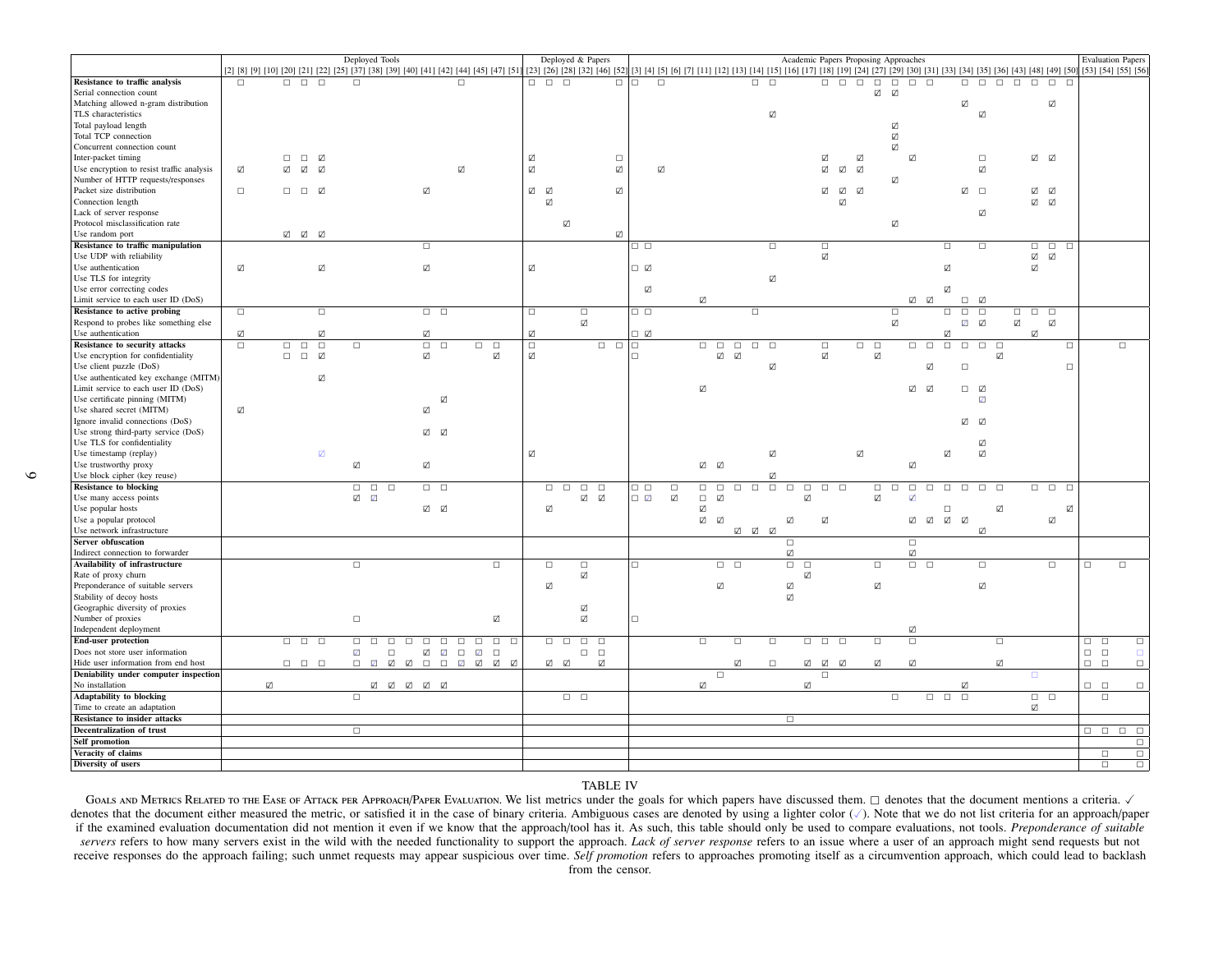points. However, the table caption explains a few opaque ones and the interested reader can find the other definitions in the appendix. Below, we provide some observations about the evaluations we have summarized.

## *A. General Observations*

The provided tables make a few general observations clear. First, publications tend to have more evaluation goals and metrics than deployed tools.

Second, evaluations share many of the same goals, but also differ greatly from work to work in terms of metrics used or even goals mentioned. In some cases, differing expectations about the targeted users' needs and differing ideas about the importance of criteria could justify these differences in goals and metrics. However, evaluations would ideally make such tradeoffs explicit by mentioning unmet goals, which would make comparing approaches easier. Furthermore, we suspect that often developers only mention criteria on which they expect their approach to perform well, given the small number of unchecked boxes for metrics in Table IV.

Recommendation 1. *The needs and censorship context of the intended users—not the capabilities of an approach—should govern the evaluation of the approach.*

Third, there is less agreement on what metrics to use or even which metrics map to which goals, making comparison even more difficult.

Fourth, no metric in use comprehensively evaluates undeployed approaches. The number of users, a reasonable holistic metric of success in use, cannot evaluate approaches for deployment since the approach must already be deployed to calculate it.

Research Gap 2. *Prior evaluations lack holistic metrics for undeployed approaches.*

## *B. Criteria Related to Attacks*

Evaluations of approaches focus particularly (nearly 2/3s) on criteria related to attacks. Our survey of academic papers found that they are typically motivated by overcoming some real attacks on circumvention approaches. However, looking at their evaluations, they tend to focus on more complex hypothetical attacks, per our discussion in Section VII.

*Evaluation by Techniques Used.* Even without such empirical evidence, a noteworthy pattern emerges in Table IV: the large number of metrics starting with the word "Use". These correspond to binary metrics measuring whether an approach employed a technique, such as authentication or encryption, to avoid a type of exploit, rather than on considerations regarding the censor's capabilities. For example, one such metric is *Use popular hosts*. This metric suggests a different metric about a property of the censor: *Blocking requires disrupting a popular host*. This property does not presuppose any mechanism for achieving it, making cross-approach comparison easier. Furthermore, it considers all the vulnerabilities of the approach rather than focusing on a single technique. For example, a system using many hosts might still be blockable without disrupting a popular host if the circumventing traffic can be identified and dropped. Such censor-oriented versions of metrics push developers to fully consider the space of concerns.

Research Gap 3. *Approaches should be evaluated based on the properties they provide rather than the techniques they use.*

## *C. Other Criteria*

While we focus in this paper on evaluation related to censorship attacks, some aspects of other criteria (detailed in Table VII in the appendix) merit discussion.

*Ability to Deploy.* In some approaches, advocates consume resources to maintain a forwarder (e.g., Psiphon [41]). In others, they pay for others to maintain it (e.g., Meek [26] and CloudTransport [36]). In others, they rely upon volunteers (e.g., Infranet [4] and Flash Proxy [17]). In rare cases, the forwarder might be found and free, but the advocate must still maintain an approach for making use of it (e.g., CacheBrowser [50]).

In all these cases, the advocate faces costs and inconveniences. While some commercial services explain their fees providing some light on their costs, few of the documents we examined discuss cost to advocate to maintain and run the system.

# Research Gap 4. *Only 6 of 33 papers mention the costs for advocates maintaining the system.*

This observation reflects the nearly absent goals of *Client performance*, *Infrastructure cost*, and *Sustainable network and development*. The exceptions include the CloudTransport, which uses cloud services as a rendezvous point to transfer data between a client and a server [36], which reports the cost of browsing a webpage in USD; and Meek, which uses CDNs and App Engine, and reports the total cost of running the system from early 2014 until April 2015 [26].

The related criterion *Preponderance of suitable servers* measures the number of potential forwarders, and appeared in several works [12, 16, 26, 27, 35]. Some approaches may require particular functionality from servers that act as forwarders, such as specific implementation quirks. While this criterion may appear unsuitable for undeployed approaches, such as the number of users or forwarders, it differs by representing an *upper bound* on the number of forwarders possible that can be determined without deploying the approach.

*Usability.* For usability, previous research and deployed approaches have examined many metrics, such as cost to user, ease of setup, and usage flexibility. Cost-to-user looks at whether users must pay to use a deployment of an approach. Some tools like Psiphon [41], Ultrasurf [39], and Facet [34] do not require any installation, which relieves censored users from acquiring software, or require only a small download (e.g., 4.3MB for lantern-installer-beta.dmg) [42].

Some approaches have restrictions in terms of functionality, network, and system architecture. Facet only provides access to videos [34]. CacheBrowser can only serve websites hosted on a CDN [50]. Flash Proxy is incompatible with NAT [17].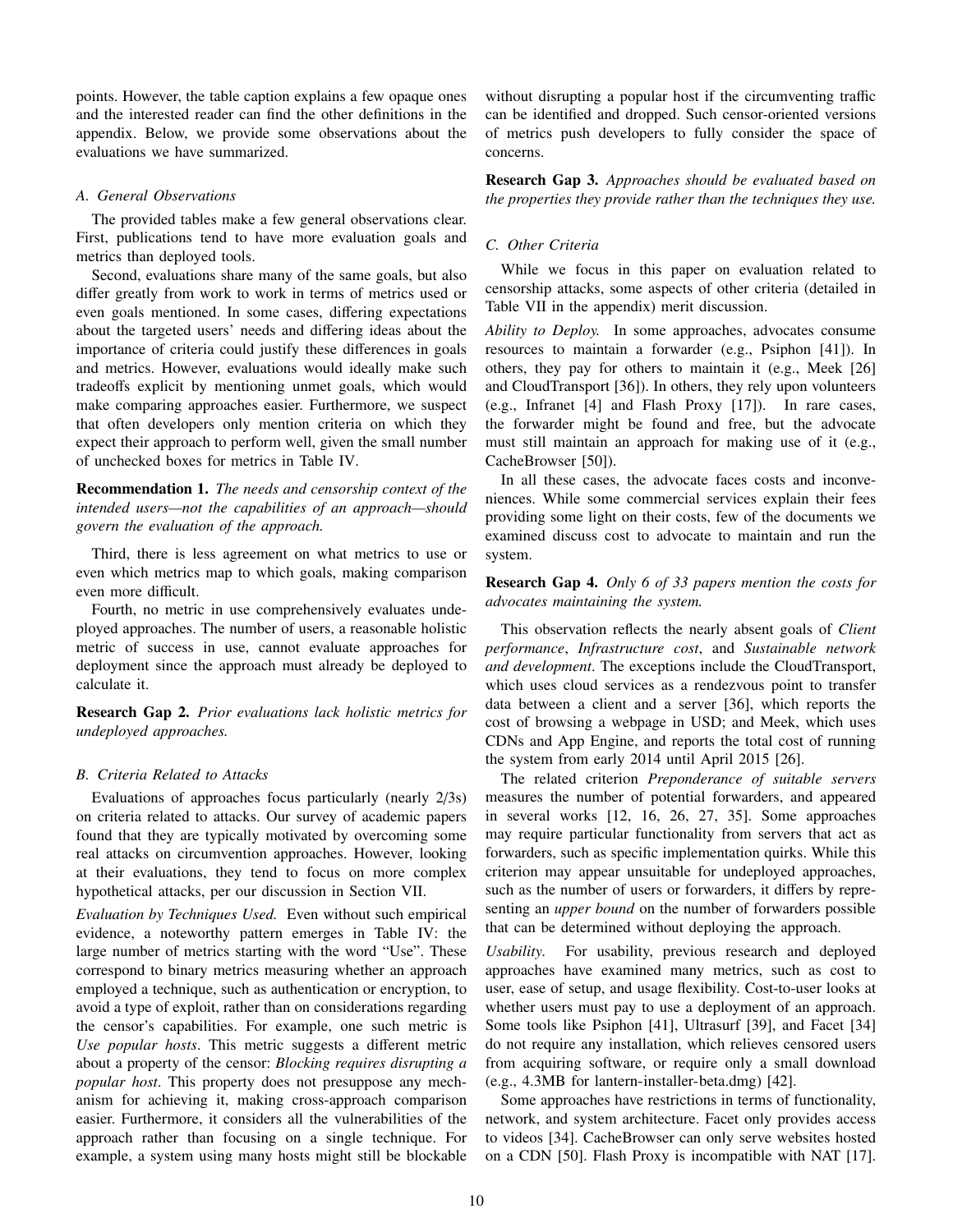Ultrasurf only works on Windows [39]. Some tools are not accessible from certain countries. For example, in 2010 FreeGate and Ultrasurf outright blocked connections from all but the few countries that they cared to serve (China and, for Ultrasurf, Iran) [56].

Deployed tools are more likely to evaluate usability than are undeployed research proposals. General circumvention evaluation papers, not tied to any single approach, were the most comprehensive in their consideration of usability.

Research Gap 5. *Only 9 of 33 research papers mentioned the goal of usability, and none assessed it with metrics involving actual users.*

## VII. Comparing Resistance Criteria to Real Censors

We now take a closer look at criteria assessing an approach's resistance to a censor attempting to block it. We wish to classify the vulnerabilities and exploits found in both real attacks and papers to better understand how they relate and what censors are doing in practice.

Unfortunately, we have limited information about the exploits used by real censors, forcing us to make tentative classifications when required details are missing.

Similarly, research papers often point to vulnerabilities (or partially specified exploits) rather than to concrete exploits. When a classification depends upon the implementation details of an exploit, we infer a reasonable exploit from the vulnerability (and any partial specification provided) to classify the vulnerability. Such classifications must be understood as predicated upon the exploit we inferred; future work might find more clever exploits for seemly expensive vulnerabilities.

Recommendation 2. *Papers identifying weaknesses in other approaches should provide not just vulnerabilities but specific exploits to illustrate the practicality of exploiting the vulnerability.*

In some cases more than one obvious exploit might exist, in particular, one for a censor preferring overblocking and one for a censor preferring underblocking. We use the one with a preference toward underblocking due to the sensitivities of the censors who primarily concern us.

Table V shows our classification of real-world censorship vulnerabilities (or, rather the most natural exploit for a vulnerability) under three criteria: the phase of the circumvention approach in which the vulnerability appears; whether the inferred exploit is passive, reactive, or proactive; and how robust the feature is to lost packets.

Table VI shows the same classification for tests of vulnerabilities found in the academic papers of Table IV, along with two additional papers. The additional papers focus on traffic analysis and not full approaches, but introduce a large number of additional criteria related to traffic analysis [1, 76]. While Table VI shows vulnerabilities at more detail than the metrics in Table IV, some rows correspond to a combination of similar vulnerabilities.<sup>2</sup>

2Furthermore, we did not add reactive exploits for which a closely related proactive attack exists, since the proactive exploits can be converted into reactive ones by waiting for the probe to arise from user traffic.

Before we explain our classifications in detail and the implications of how the two tables differ, we note a general difference. Many of the tests found in papers (Table VI) test whether the circumvention approach looks like some *cover protocol*, a generally allowed non-circumventing protocol that the approach attempts to steganographically match. Most, but not all, real-world exploits look for signs of circumvention rather than checking whether the traffic matches some allowed protocol.

## *A. Phase Exploited*

First, we examine the phase exploited. These phases include acquiring needed identifiers (IDM), channel setup, and channel use. We also include a *subsidiary* phase, which refers to how the approach behaves when not engaged in any of its main phases, such as when contacted by a non-user with a malformed packet. While such subsidiary behavior does not play a role in facilitating the channels, a censor can fingerprint an approach by studying the subsidiary behavior it exhibits in response to active probes.

Table V shows real-world censors exploiting features of either the channel setup or the IDM. In some cases, when exploiting the setup the censor looks for features inherent to the setup, such as initialization parameters of a protocol handshake. In other cases, the censor looks at features present in all packets of a channel, such as the destination IP address, but exploits the setup simply because it occurs first. Either way, the censor need not examine a connection for long. When exploiting the IDM, the censor either harvests identifiers using methods similar to how a real user would acquire them, or attempts to make reaching the IDM impossible.

We conjecture that censors focus on channel setups and IDMs not only to reduce how long it must watch a connection, but also since such setup and IDM traffic shows little variation across all the users of an approach, unlike channel usage, which varies depending upon how each user uses the channel. While the latter variation of usage could be handled using statistics over long traces of usage traffic, such approaches require that a censor retain more state, and impose tuning issues for balancing false positives and negatives.

Recommendation 3. *Circumventors should concern themselves more with vulnerabilities of the channel setup than of the channel usage.*

Table III shows that that deployed tools obey this recommendation, numerous academic approaches do not.

Table VI shows that while papers also include numerous attacks on the channel setup, they often deal with features that require analyzing channel usage. We also find many exploits of subsidiary behaviors, which real attacks ignore. This discrepancy appears to be a case of research running ahead of practice. These attacks are from Houmansadr et al., who showed that mimicry-based approaches for looking like allowed traffic is fingerprintable by such subsidiary behavior (as well as other means) [1]. While such approaches appear in the research literature, they have had little impact in practice, making the attacks unneeded by current censors.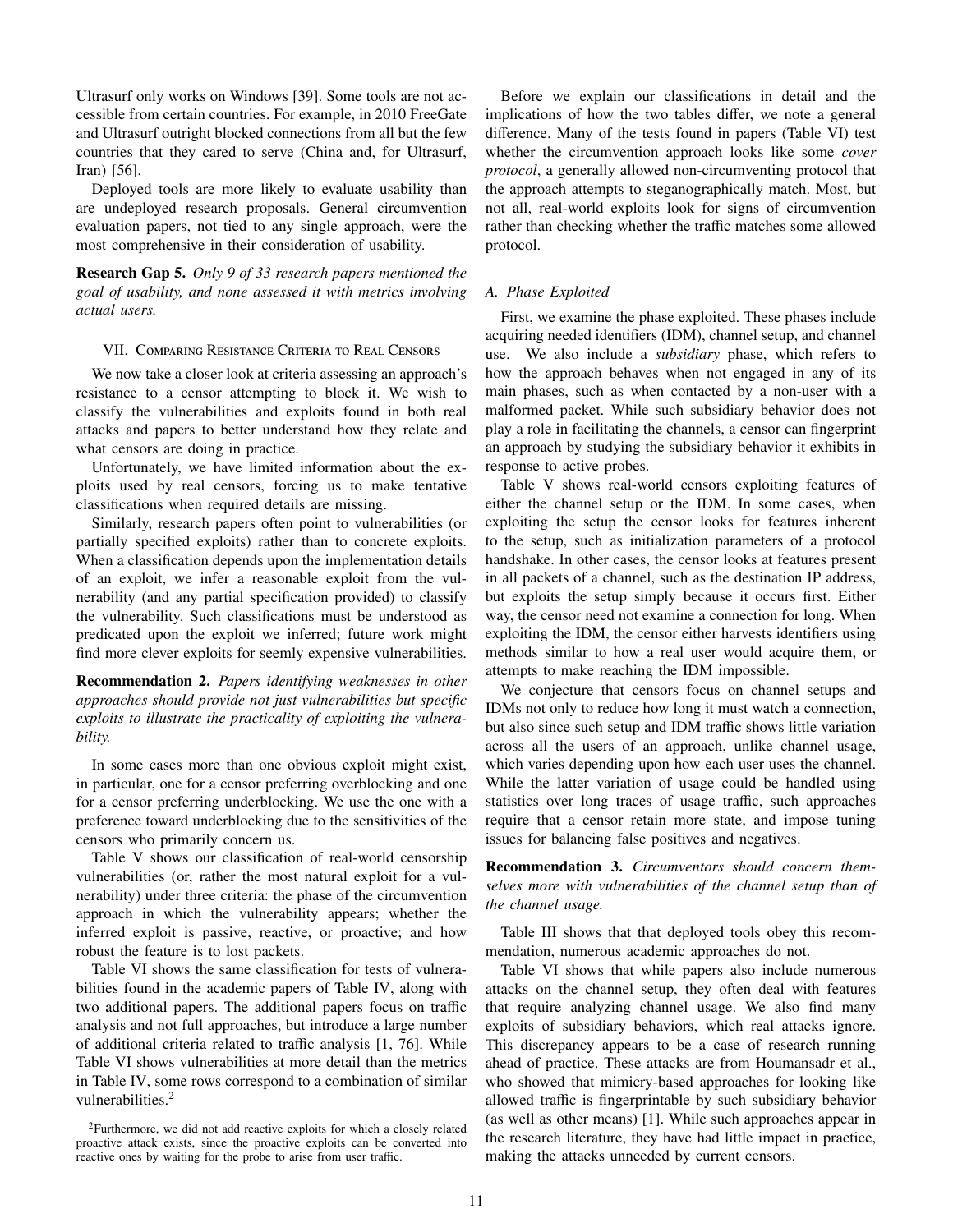| Description and where seen                                                                       | Phase      | Nature    | Meas. loss               | Network loss             |
|--------------------------------------------------------------------------------------------------|------------|-----------|--------------------------|--------------------------|
| Detect attempts to get instructions for using Tor                                                |            |           |                          |                          |
| Check DNS requests for whether they are for Tor's website [63, 94]                               | <b>IDM</b> | passive   | UB                       | $\mathbf n$              |
| Check GET requests for Tor $('/tor')$ [63, 115]                                                  | <b>IDM</b> | passive   | UB                       | $\mathbf n$              |
| Check requests for Tor ('.torproject.org') [61]                                                  | <b>IDM</b> | passive   | UB                       | $\mathbf n$              |
| Search for 'Tor' as a keyword, e.g., as a search term [120]                                      | <b>IDM</b> | passive   | UB                       | $\mathbf n$              |
| Detect identifiers needed to setup a Tor channel                                                 |            |           |                          |                          |
| Find IP addresses of Tor directory authorities [124]                                             | <b>IDM</b> | proactive | $\overline{?}$           | $\overline{\mathcal{L}}$ |
| Get Tor relays' IP addresses from public list [62, 63]                                           | <b>IDM</b> | proactive | ub                       | ub                       |
| Get Tor bridges' IP addresses from webpage [62, 63]                                              | <b>IDM</b> | proactive | ub                       | ub                       |
| Get Tor bridges' IP addresses from email [63, 66]                                                | <b>IDM</b> | proactive | ub                       | ub                       |
| Detect the Tor protocol                                                                          |            |           |                          |                          |
| Identify SSL for Tor (method unknown) [63, 117]                                                  | setup      | passive   | $\overline{\mathcal{C}}$ | $\overline{\cdot}$       |
| DPI for Tor's DH parameter in SSL [63, 116]                                                      | setup      | passive   | UB                       | $\mathbf n$              |
| DPI for Tor's SSL and TLS certificate lifetime [63, 118, 122]                                    | setup      | passive   | UB                       | $\mathbf n$              |
| DPI for Tor's TLS renegotiation [63, 128]                                                        | setup      | passive   | UB                       | $\mathbf n$              |
| DPI for TLS 'Server Hello' for cipher 0x0039 sent by the Tor relay or bridge [114, 125–127, 129] | setup      | passive   | UB                       | n                        |
| DPI for Tor's TLS 'Client Hello' for cipherlist [63, 67, 70, 82, 112, 113, 125]                  | setup      | passive   | UB                       | $\mathbf n$              |
| DPI for TLS 'Client Hello' for SNI that resolves to Tor relay/bridge [119]                       | setup      | passive   | UB                       | n                        |
| DPI on TLS for client key exchange [119]                                                         | setup      | passive   | UB                       | n                        |
| Probe server for circumvention handshake (looking for what?) [70, 113]                           | setup      | proactive | $\overline{?}$           | $\overline{?}$           |
| Probe server for circumvention handshake looking for version cell [63, 67, 70, 82, 112, 113]     | setup      | proactive | ub                       | ub                       |
| Observe suspected circumvention flow (method unknown) [70, 113]                                  | chan.?     | passive   | $\overline{?}$           | $\overline{\mathcal{L}}$ |
| Detect the destination of packets                                                                |            |           |                          |                          |
| Check whether server IP is in blacklist [61-63, 66, 116, 128]                                    | setup      | passive   | UB                       | $\mathbf n$              |
| Check whether server IP-port pair is in blacklist [62, 63, 67, 70, 82, 112, 113, 120, 124]       | setup      | passive   | UB                       | $\mathbf n$              |
| Detect encryption                                                                                |            |           |                          |                          |
| Identify SSL (method unknown) [63, 115]                                                          | setup      | passive   | $\overline{\mathcal{L}}$ | $\overline{\mathcal{L}}$ |
| Identify SSL handshake [120, 121]                                                                | setup      | passive   | $\overline{\mathcal{C}}$ | $\overline{\mathcal{L}}$ |
| Check for encryption (method unknown) [123]                                                      | setup?     | passive   | $\overline{\cdot}$       | $\overline{?}$           |
| Detect anything beyond basic web usage                                                           |            |           |                          |                          |
| Check whether port is not 80 or 443 [63]                                                         | setup      | passive   | UB                       | $\mathbf n$              |
| Check whether port is not 80 (and client IP is on a graylist?) [63]                              | setup      | passive   | UB                       | $\mathbf n$              |
| Check for port 80 and whether protocol is non-HTTP (method unknown) [123]                        | setup?     | passive   | $\overline{?}$           | $\overline{?}$           |

TABLE V

Classification of Exploits Inferred from Real-world Attacks. "setup" means that vulnerability is exposed during channel setup (and possibly usage as well) whereas "use" means it is exposed only during channel use; "mw" means that it is exposed during identifier distribution. "OB" means overblocking; "UB", underblocking; "ub", underblocking that a censor can easily recover from by retransmitting its own probe; and "n", neither under- nor overblocking.

We lack empirical evidence as to whether such mimicry approaches would enjoy a period of success long enough to warrant their deployment.

Research Gap 6. *We do not understand the speed with which censors block new approaches. Thus, we lack the ability to gauge the value of deploying low-overhead approaches with known weaknesses.*

We do have some information on this question. On March 8, 2013, Iran blocked most VPNs, forcing users to switch to more sophisticated circumvention tools [123]. The Iranian government adapted sufficiently to these new tools for users to complain of them no longer working within two months (by May 5 [123]).

Another illustration involves two Tor incidents: Iran 2011/09 and Iran 2013/03. In the first incident, Iran learned to fingerprint an abnormal TLS certificate lifetime used by Tor. It took Iran about 1.5 years to fingerprint the less odd but still static and easily identifiable lifetime Tor used next.

Finally, while the research papers we examined lacked IDM exploits, we note that this reflects an artifact of aforementioned split of research into papers looking IDM and those looking at channels proper, for which we only selected papers in the second category for this detailed analysis.

## *B. Nature of Exploit Detection Activity*

Houmansadr et al. distinguish between passive, reactive, and proactive exploits [1].<sup>3</sup> An exploit can *passively* monitor traffic passing through the censor's border (say), or interact with clients and servers *reactively* to modify traffic or *proactively* by producing traffic. For example, suppose that a circumvention approach attempting to look like a normal web server reacts differently to a request for a non-existent webpage  $[1]$ . The censor could passively wait until a real user makes such a request and the deviation naturally arises to detect it. Alternately, the censor could reactively modify a request to point to a non-existent page, which converts what might be a low probability vulnerability into a high one. Another alternative is to proactively probe the circumvention approach by sending it such a request at the censor's convenience.

<sup>3</sup>They call exploits "attacks" and reactive exploits "active attacks".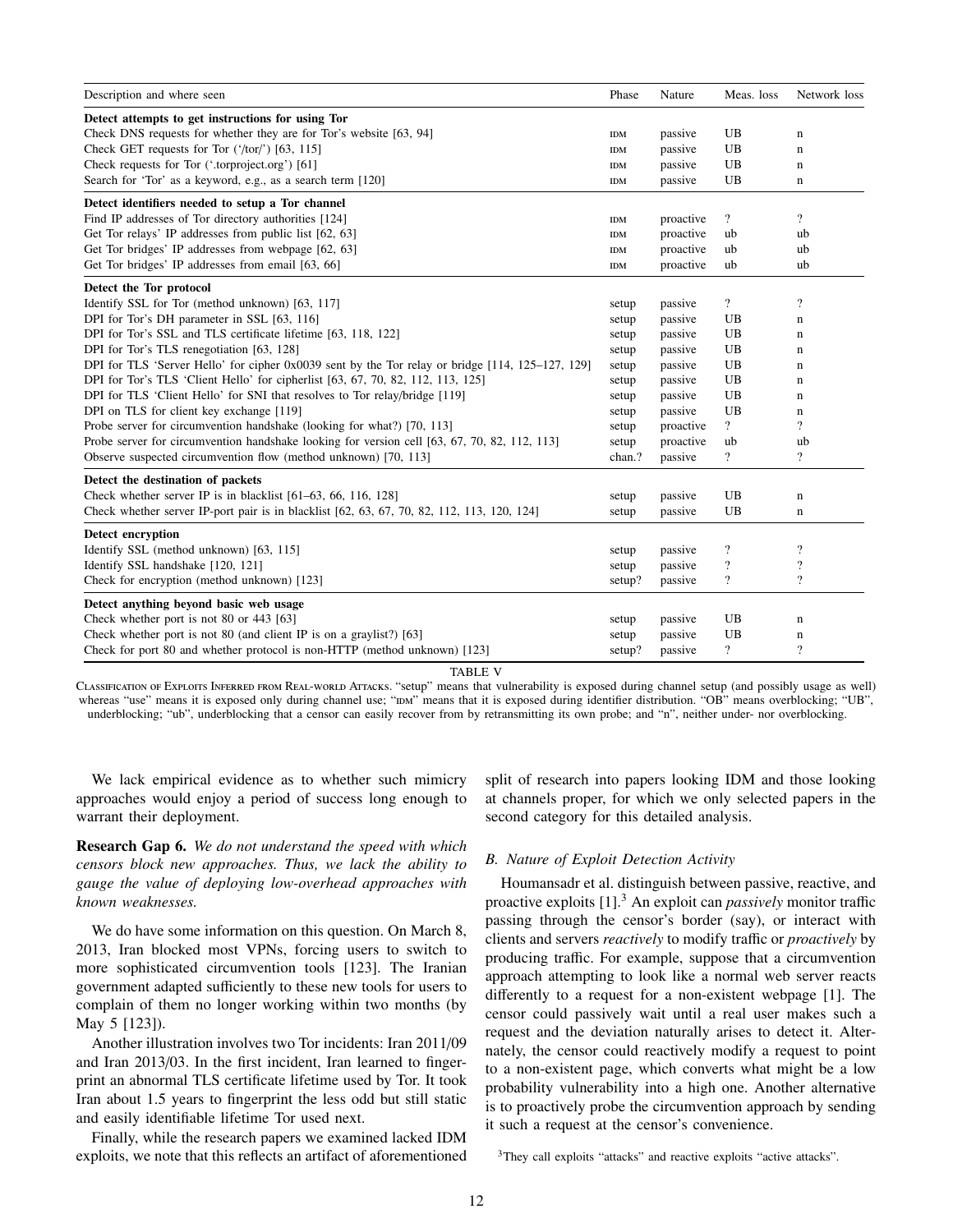| Description and where seen                                                                                  | Phase      | Nature           | Network loss |
|-------------------------------------------------------------------------------------------------------------|------------|------------------|--------------|
| Detect a feature of a packet that differs from the cover protocol                                           |            |                  |              |
| Different packet sizes for packets with fixed length from Skype [1]                                         | setup      | passive          | UB           |
| Absence of start-of-message fields of Skype UDP packets [1]                                                 | setup      | passive          | $\mathbf n$  |
| Different ciphersuite for TLS handshake than Chrome on Linux [35]                                           | setup      | passive          | $\mathbf n$  |
| Detect a feature of content that differs from the cover protocol                                            |            |                  |              |
| Different HTTP response length than Firefox downloading Amazon.com [29]                                     | use        | passive          | OB&UB        |
| Check for discrepancies in the file-format semantics of PDF xrefs [1]                                       | use        | passive          | UB           |
| Detect packets produced by a probe that differ from the cover protocol's                                    |            |                  |              |
| Manipulating the tag field in SIP OK to close a connection that normally would be kept open [1]             | setup      | reactive         | UB           |
| Verify standard supernode behavior by flushing supernode cache [1]                                          | subsidiary | proactive        | <b>OB</b>    |
| Check for the correct response to HTTP GET request for an existing page [1]                                 | subsidiary | proactive        | <b>OB</b>    |
| Wrong response to HTTP GET request for non-existing page or wrong protocol [1]                              | subsidiary | proactive        | $\mathbf n$  |
| Detect the presence of packets that the cover protocol would not produce                                    |            |                  |              |
| Detect the presence of packets from a TCP close or delay that Skype would not produce [1]                   | setup      | reactive         | $\,$ n       |
| Detect the absence of packets that the cover protocol would produce                                         |            |                  |              |
| Absence of standard Skype control traffic [1]                                                               | setup      | passive          | OB           |
| Absence of standard Skype user traffic [1]                                                                  | use        | passive          | <b>OB</b>    |
| Absence of normal server replies to client [35]                                                             | setup      | proactive        | <b>OB</b>    |
| Absence of expected Skype setup packets in response to network inferference [1]                             | setup      | reactive         | <b>OB</b>    |
| Absence of expected SIP setup packets in response to malformed requests [1]                                 | setup      | reactive         | <b>OB</b>    |
| Absence of call termination after dropping SIP RTP packets [1]                                              | use        | reactive         | <b>OB</b>    |
| Absence of response to odd HTTP requests [1]                                                                | subsidiary | proactive        | <b>OB</b>    |
| Detect making connections in a way that the cover protocol does not                                         |            |                  |              |
| Connecting to a tainted IP during setup even if the channel does not [76]                                   | setup      | passive          | UB           |
| Many long-lived connections to one bridge node vs. few short-lived [76]                                     | use        | passive          | n / UB       |
| Check for abnormal number of concurrent connections while downloading [29]                                  | use        | passive          | $n / OB\&UB$ |
| Has an abnormally large number of outgoing connections per session [27]                                     | use        | passive          | UB           |
| Many HTTP/Skype connections to a single server [1]                                                          | setup      | passive          | UB           |
| Different number of TCP connections per session than Firefox downloading Amazon.com [29]                    | use        | passive          | $n / OB\&UB$ |
| Having a non-standard connection duration [26, 48, 49]                                                      | use        | passive          | $n / OB\&UB$ |
| Detect abnormal traffic feature (e.g., timing or size) distributions                                        |            |                  |              |
| Check for dependencies between supposedly separate connections [1]                                          | setup      | passive/reactive | OB&UB        |
| Non-random-looking TLS handshake client nonce [15]                                                          | setup      | passive          | $\mathbf n$  |
| Non-random packet length distribution [24]                                                                  | use        | passive          | OB&UB        |
| Different number of HTTP request-response pairs per connection when downloading Amazon.com [29]             | use        | passive          | OB&UB        |
| Different distribution of packet lengths from normal traffic [18, 19, 22, 23, 48, 49]                       | use        | passive          | OB&UB        |
| Different distribution of flow sizes from normal TCP [19]                                                   | use        | passive          | OB&UB        |
| Different distribution of connection times from normal TCP [19]                                             | use        | passive          | $n / OB\&UB$ |
| Different distribution of interpacket arrival times or rate from normal traffic [1, 18, 22, 23, 30, 48, 49] | use        | passive          | OB&UB        |
| Different average packet size than Skype [30]                                                               | use        | passive          | OB&UB        |
| Different average difference in packet length over time from Skype voice [76]                               | use        | passive          | OB&UB        |
| Different standard deviation of distribution of packet lengths from Skype voice [76]                        | use        | passive          | OB&UB        |
| Fits the pattern of pre-recorded traffic [1]                                                                | use        | passive          | OB&UB        |
| Different n-grams distribution over packet lengths than normal traffic [34, 49]                             | use        | passive          | OB&UB        |
| $m \cdot m \cdot m \cdot m$                                                                                 |            |                  |              |

TABLE VI

Classification of Exploits Inferred from Vulnerabilities Found in Papers. The notation is the same as in Table V. "Subsidiary" means that it is an active exploit on how the approach behaves when not acting as a channel, such as in response to port scanning. The results of measurement loss may be inferred from those of network loss: cases where neither would be blocked ("n") become underblocking ("UB"). When there is not enough information to make a definitive classification, we separate the possibilities with "/". We put exploits discussed in only the traffic analysis papers [1, 76] in grey.

Proactive exploits can operate indiscriminately by scanning the Internet looking for circumvention servers. However, given the Internet's size, we observe that such exploits tend to be triggered by some other event. For example, a passive exploit may identify suspicious traffic coming from a server, which might then trigger a proactive probe to confirm with higher confidence that the server is running a circumvention tool. The confirmation may then trigger the blacklisting of the server's IP address (as seen in China [70]). This overall attack starts with a cheap, low-confidence passive exploit, moves onto a more expensive high-confidence one, and ends with a highconfidence simple exploit that finally blocks traffic.

Table V shows real-world censors using passive and proactive exploits, but not reactive ones.

We conjuncture that censors avoid reactive attacks since such exploits must operate not just at line speed, like passive ones, but also manipulate traffic at that speed. Thus, censors may prefer to use proactive exploits of a vulnerability even when a reactive exploit for it also exists.

Recommendation 4. *Today's landscape indicates that circum-*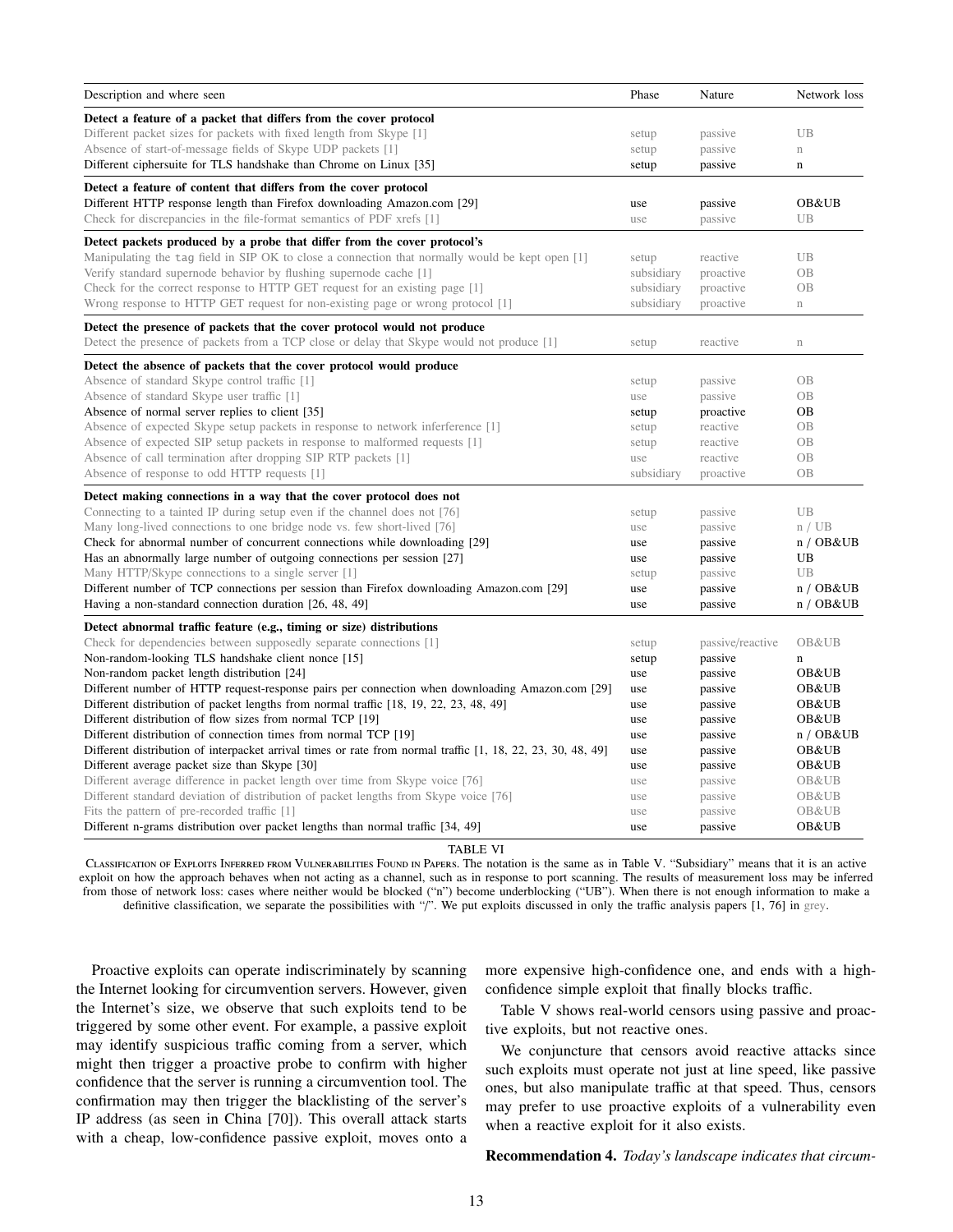*ventors should concern themselves more with low-cost passive and proactive exploits than reactive ones.*

Table VI shows 5 reactive exploits (all from [1]) out of 37 exploits found in the papers examined, even after we discarded reactive versions of proactive exploits.

## *C. Packet Loss*

Lastly, we look at the robustness of vulnerabilities to lost packets. A censor's monitor can fail to observe a particular packet for a flow (whether benign or circumventing) due to several reasons: the measurement apparatus cannot keep up with the traffic stream and fails to capture the packet; a routing change, or multipath routing, causes the packets to take a route that does not transit the monitored link; or the packet is genuinely lost by the network, such as due to congestion.

In the first two instances, the loss is only from the perspective of the monitor, not from the client or server. For either, suppose that allowed traffic normally includes a packet absent from the circumventing traffic, a type of vulnerability flagged many times in Table VI. In this case, the apparent loss will make allowed traffic look disallowed, and simple exploits of the vulnerability will overblock. Exploits could attempt to avoid such overblocking by not acting immediately and checking for the presence of exculpatory packets over period of time long enough to produce multiples instances of it, or, in the case of proactive exploits, probing again. However, such complexity adds storage costs, slows blocking, and could still overblock in the face of multiple lost packets.

If instead the circumventing traffic has a packet not found in allowed traffic, such missing packets will cause simple exploits to underblock, which, per the empirical evidence presented previously, censors tend to prefer to overblocking. More complex vulnerabilities involving the distribution of some feature over time may cause both over- and under-blocking over time. On the other hand, genuine packet loss in some cases will not particularly affect the exploit. Such packets will register as dropped to the end-points, often causing retransmission, providing the exploit another detection opportunity.

Table V shows that real censors tend to use vulnerabilities that produce underblocking but not overblocking for lost packets. Table VI, on the other hand, shows papers focusing on vulnerabilities that may produce overblocking for lost packets.

Recommendation 5. *Censors use exploits for which packet loss results in underblocking instead of overblocking. Circumventors should protect against such exploits.*

## VIII. RESEARCH AGENDA

Our empirical investigations of censors and circumventors above has identified 6 research gaps and 5 recommendations. We now consider future directions for research in more detail.

## *A. Guiding Abstractions*

Researchers often benefit from abstractions to guide their work. We already discussed a few that provide perspectives on the space of circumvention approaches: steganography vs. polymorphism, setup vs. usage of channels, and the nature of the exploit's detection activity.

We now consider abstractions designed to guide the researcher's thinking when selecting how to evaluate an approach. We view these through the lens of the central question for circumvention evaluation: *How do we define success?* Since environments and use cases vary, we do not seek to provide a fixed list of criteria that approaches must consider. Rather, we aim to illuminate the tradeoffs involved in adopting various evaluation criteria by considering notions of success concrete enough to serve as common guides, but flexible enough to adapt to different environments and use cases.

For example, we might consider the volume of *goodput* that a tool enables, where goodput refers to *productive evading traffic*. If we view our overarching goal as resisting the impediments to free communication that censorship imposes, then we might well deem deployed approach *A* as doing better in this regard than deployment *B* if, at the end of the day and for whatever reasons—*A* will allow users to successfully conduct more overall circumventing traffic than *B* will.

We can refine this abstraction based on the premise that censors and evaders engage in an ongoing arms race with an ebb and flow largely determined by economic concerns. That perspective leads us to consider an abstract metric of success based on costs: the amount of goodput that an approach provides at a given cost to the advocates who must select among proposed approaches. This metric highlights that circumvention approaches are tools for converting resources (costs) into products (goodput).

We consider such metrics as *abstract* for two reasons. First, while intuitive and recognizable enough to help us organize the problem space, they are parametric in how we calculate goodput and cost. In this framework, just what constitutes *goodput* is by design a value judgement: a dissident communicating a single picture from a demonstration might have much more productive value than thousands of users accessing banned YouTube videos. Similarly, different advocates may assign different prices to goodput for the same approach if they value resources differently.

Second, we do not expect evaluations to actually compute these values, since they require information often unknown. But these abstract metrics provide fruitful *touchstones*: they underscore how for assessing utility of an approach many considerations can come into play beyond purely technical concerns such as worst-case blocking vulnerabilities. From this perspective, we can rate the concrete evaluation criteria such as those identified in our survey based on how well in isolation and in combination, they predict abstract metrics such as goodput-per-cost. We might then look to approach-specific evaluations to provide evidence that an approach could *in practice* drive up a censor's costs.

Our perspective challenges the narrower views of some prior evaluations. By examining total cost, we remind the evaluator that every aspect of the traffic produced by the evasion approach matters, not simply those considered by its designer. We seek with such a universal view to encourage designers to widen their focus and identify often simple countermeasures that have undermined past approaches.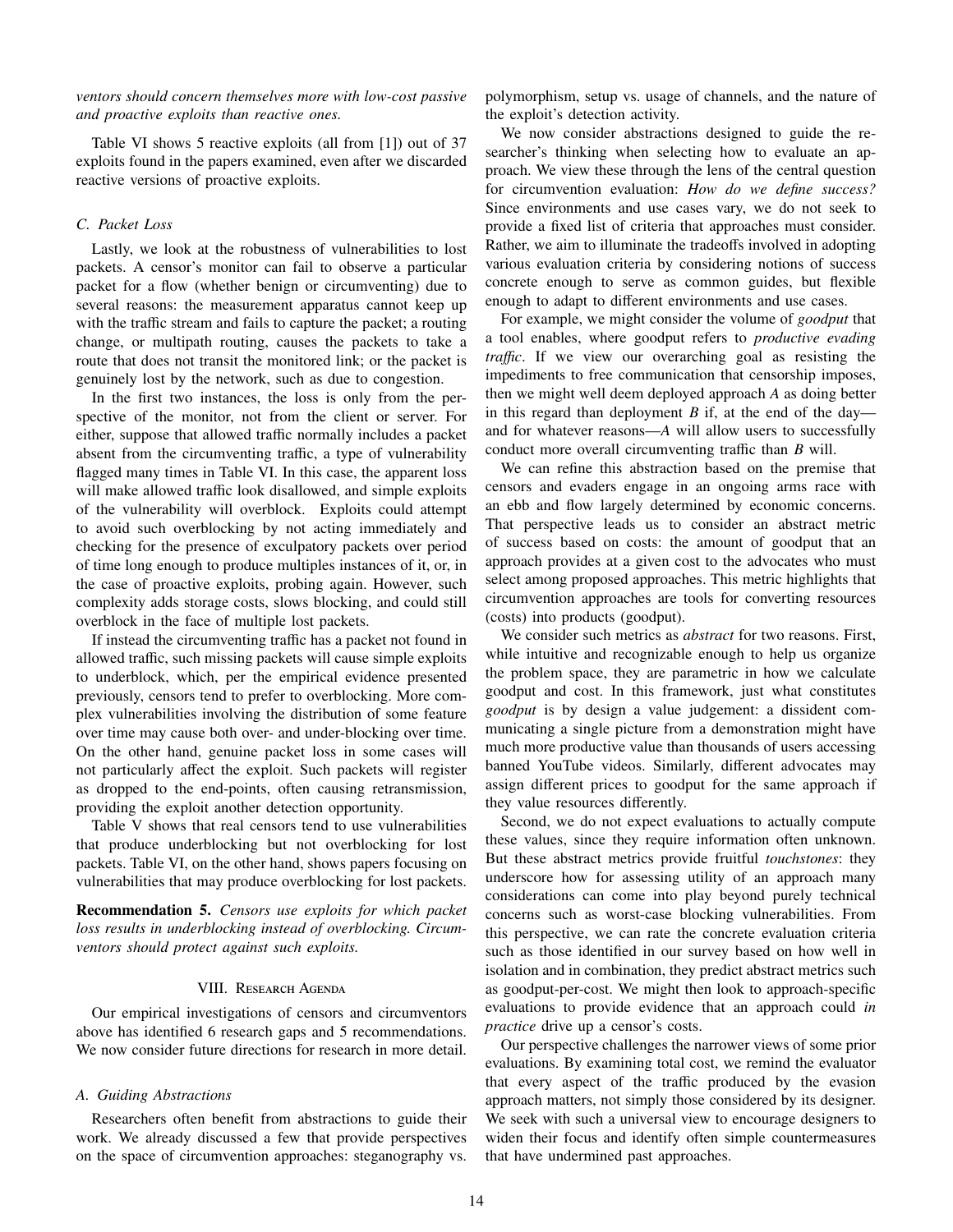While as stated we pose the cost-of-goodput metric solely in terms of an advocate's costs, it naturally extends to the costs of censors and users. An approach inexpensively blocked by the censor will produce no goodput for the advocate's investment; an approach whose high cost to users drives them away will likewise make for a poor investment.

This relationship also highlights possibilities for *cost shifting*. Users could promote approaches they value by paying advocates to maintain them (such as reflected by the common practice of many paid VPN services).

Research Gap 7. *Little research exists in informing censorship circumvention approaches with cost shifting. Approaches aiming to also provide anonymity may pose additional research questions in this direction given the challenges of anonymous billing.*

# *B. Understanding Censors and Their Technical Measures*

Since practical evaluation criteria will depend in part upon the nature of the relevant censors, we need good methods of understanding censors to determine the most effective ways to evaluate circumvention tools. As noted above (Gap 1), little research examines how censors operate.

To this end, the circumvention community would benefit from tools that systematically experiment on censors to determine how they block traffic from a given circumvention technology. Such tools will not only speed up the response to censorship events, but also complement *in situ* and retrospective measurement studies. The improved models learned from the responses of censors will enable developers to design evasion approaches that better anticipate future censorship countermeasures.

Furthermore, such tools would allow circumventors to respond more quickly to new censorship attacks. When a censor blocks a tool, circumvention developers respond by determining the features that the censor has started using to distinguish evading traffic from allowed traffic. For example, currently the Tor project mostly relies on end-users under a censorship regime reporting blocking events, and then finding a fix by tweaking evading traffic until it gets past the censor, making adjustments in an ad hoc fashion. This unsystematic process proves time-consuming and provides only narrow illumination of the censor's behavior. A survey we conducted of Tor's issues tracker [148] found that it can take from a couple of hours (e.g., Iran's DPI exploit based on certificate lifetime) to a couple of months (e.g., China's active probing of bridges) to identify the censorship mechanism. It also requires significant time and burdens the developer community. Thus, a debugging-like tool to identify how a censor blocks a given evasion tool would have significant utility.

#### *C. Understanding the Arms Race*

As noted above (Gap 6), we know little about how long it takes for a censor to deploy new technology in response to a new circumvention approach. Thus, it is difficult to know whether easy-come-easy-go approaches proposed by others would be worth the effort of deployment [58, 59, 149]. The circumvention community would benefit from automated systems for detecting new censorship actions, which would enable early detection of censorship events, detailed measurements as these events unfold, and comprehensive analyses to understand the speed of the arms race.

The community would also benefit from a better understanding of the internal dynamics of the organizations that implement the censor's policies. Understanding their organizational structure could lead to approaches that cut across it, leading to a diffusion of responsibility and perhaps delayed responses.

Furthermore, as observed in Section IV, the responses of censors appear as driven by political developments as technical. Much as they ratchet up censorship by deploying new attacks around politically sensitive times, circumventors could hold back new approaches for release during those times, helping channels to operate when they are needed most.

## *D. Evaluation Engines*

Moving forward, researchers could develop evaluation engines that implement recommendations such as those we frame in this work. In particular, researchers could create automated evaluation systems that identify the types of vulnerabilities exploited by real censors. As discussed before Recommendation 5, academic work has largely examined complex but well-known features, such as packet size distributions and entropy (e.g., [18, 19, 22–24, 26, 34, 41, 48, 49, 52]). The community would benefit from engines that identify subtle but simple vulnerabilities, such as using telltale cipher suites. In particular, the employment of machine learning with an emphasis on using it to illuminate feature selection could provide a useful starting point for such engines.

## IX. CONCLUSION

We have focused in this work on comparing theory to practice in order to stimulate research addressing the circumvention problems of today. We do not mean to suggest that forward-looking research serves no purpose; clearly, censors continually evolve toward increasingly sophisticated blocking, and thus the future will require increasingly sophisticated approaches to circumvention. However, our examination highlights significant gaps in the research literature. Among these, we note that the field lacks methods of evaluating approaches against vulnerabilities that are difficult to find, but easy for the censor to exploit once found, like those used in practice. Given the limited resources available for research, our survey points up significant concerns that the current focus on sophisticated attacks that *could* arise in the future may come at the expense of more effectively addressing the realistic attacks of today.

*Acknowledgements.* We thank the numerous tool authors who responded to our questions about their evaluations and the anonymous reviewers of our submission. We gratefully acknowledge funding support from the Freedom 2 Connect Foundation, Intel, the National Science Foundation (grants 0424422, 1237265, 1223717, and 1518918), the Open Technology Fund, the US Department of State Bureau of Democracy, Human Rights, and Labor. The opinions in this paper are those of the authors and do not necessarily reflect the opinions of any funding sponsor or the United States Government.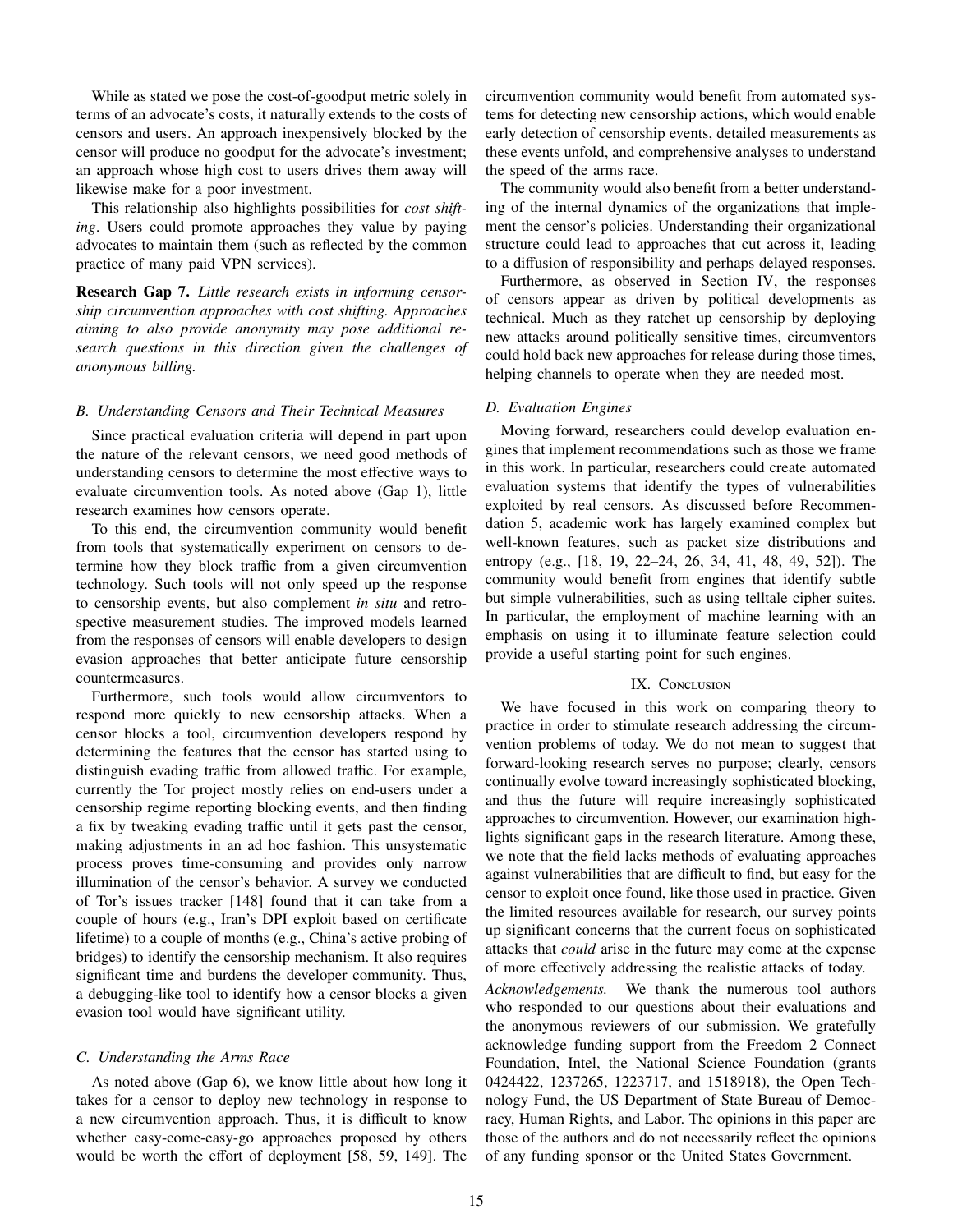#### **REFERENCES**

- [1] A. Houmansadr, C. Brubaker, and V. Shmatikov, "The parrot is dead: Observing unobservable network communications," in *2013 IEEE Symp. on Security and Privacy*, ser. SP '13. IEEE Computer Society, 2013, pp. 65–79.
- [2] "BridgeDB," https://bridges.torproject.org/.
- [3] P. Lincoln, I. Mason, P. Porras, V. Yegneswaran, Z. Weinberg, J. Massar, W. Simpson, P. Vixie, and D. Boneh, "Bootstrapping communications into an anti-censorship system," in *Free and Open Communications on the Internet*. USENIX, 2012.
- [4] N. Feamster, M. Balazinska, G. Harfst, H. Balakrishnan, and D. R. Karger, "Infranet: Circumventing web censorship and surveillance," in *USENIX Security Symp.*, 2002, pp. 247–262.
- [5] T. Ruffing, J. Schneider, and A. Kate, "Identity-based steganography and its applications to censorship resistance," in *Hot Topics in Privacy Enhancing Technologies*. Springer, 2013.
- [6] L. Invernizzi, C. Kruegel, and G. Vigna, "Message In A Bottle: Sailing past censorship," in *Annual Computer Security Applications Conf.* ACM, 2013.
- [7] C. Connolly, P. Lincoln, I. Mason, and V. Yegneswaran, "TRIST: Circumventing censorship with transcoding-resistant image steganography," in *Free and Open Communications on the Internet*. USENIX, 2014.
- [8] Ludde, uau, The 8472, Parg, and Nolar, "Message stream encryption," https://wiki.vuze.com/w/Message\_Stream\_Encryption, Feb. 2006, accessed Aug. 10, 2015.
- [9] S. Ho, "Feed Over Email," https://code.google.com/p/foe-project/.
- [10] "Mailmyweb," https://www.mailmyweb.com/index.php/en/.
- [11] S. Cao, L. He, Z. Li, and Y. Yang, "SkyF2F: Censorship resistant via skype overlay network," in *Intl. Conf. on Information Engineering*. IEEE, 2009, pp. 350–354.
- [12] S. Burnett, N. Feamster, and S. Vempala, "Chipping away at censorship firewalls with user-generated content," in *USENIX Security Symp.* USENIX, 2010.
- [13] A. Houmansadr, G. T. K. Nguyen, M. Caesar, and N. Borisov, "Cirripede: Circumvention infrastructure using router redirection with plausible deniability," in *Computer and Communications Security*. ACM, 2011, pp. 187–200.
- [14] J. Karlin, D. Ellard, A. W. Jackson, C. E. Jones, G. Lauer, D. P. Mankins, and W. T. Strayer, "Decoy routing: Toward unblockable Internet communication," in *Free and Open Communications on the Internet*. USENIX, 2011.
- [15] E. Wustrow, S. Wolchok, I. Goldberg, and J. A. Halderman, "Telex: Anticensorship in the network infrastructure." in *USENIX Security Symp.*, 2011.
- [16] Q. Wang, X. Gong, G. T. K. Nguyen, A. Houmansadr, and N. Borisov, "CensorSpoofer: Asymmetric communication using IP spoofing for censorship-resistant web browsing," in *Computer and Communications Security*. ACM, 2012.
- [17] D. Fifield, N. Hardison, J. Ellithorpe, E. Stark, D. Boneh, R. Dingledine, and P. Porras, "Evading censorship with browser-based proxies," in *12th Intl. Conf. on Privacy Enhancing Technologies*, ser. PETS'12. Springer-Verlag, 2012, pp. 239–258.
- [18] H. Mohajeri Moghaddam, B. Li, M. Derakhshani, and I. Goldberg, "SkypeMorph: Protocol obfuscation for Tor bridges," in *2012 ACM conf. on Computer and communications security*, 2012, pp. 97–108.
- [19] Z. Weinberg, J. Wang, V. Yegneswaran, L. Briesemeister, S. Cheung, F. Wang, and D. Boneh, "StegoTorus: A camouflage proxy for the Tor anonymity system," in *2012 ACM conf. on Computer and communications security*. ACM, 2012, pp. 109–120.
- [20] G. Kadianakis and N. Mathewson, "obfs2 (the twobfuscator)," Jan. 2011, https://gitweb.torproject.org/pluggable-transports/obfsproxy. git/tree/doc/obfs2/obfs2-protocol-spec.txt.
- [21] ——, "obfs3 (the threebfuscator)," Jan. 2013, https://gitweb.torproject. org/pluggable-transports/obfsproxy.git/tree/doc/obfs3/obfs3-protocolspec.txt.
- [22]  $\hat{Y}$ . Angel and P. Winter, "obfs4 (the obfourscator)," May 2014, https://gitweb.torproject.org/pluggable-transports/obfs4.git/tree/doc/ obfs4-spec.txt.
- [23] P. Winter, T. Pulls, and J. Fuss, "ScrambleSuit: A polymorphic network protocol to circumvent censorship," in *Wksp. on Privacy in the Electronic Society*. ACM, 2013, uRL: http://www.cs.kau.se/philwint/ pdf/wpes2013.pdf.
- [24] B. Wiley, "Dust: A blocking-resistant Internet transport protocol," Available at http://blanu.net/Dust.pdf, 2011.
- [25] "GoAgent," https://github.com/goagent/goagent.
- [26] D. Fifield, C. Lan, R. Hynes, P. Wegmann, and V. Paxson, "Blockingresistant communication through domain fronting," *Privacy Enhancing Technologies*, vol. 1, no. 2, 2015.
- [27] D. Fifield, G. Nakibly, and D. Boneh, "OSS: Using online scanning services for censorship circumvention," in *Privacy Enhancing Technologies Symp.* Springer, 2013.
- [28] K. P. Dyer, S. E. Coull, T. Ristenpart, and T. Shrimpton, "Protocol misidentification made easy with format-transforming encryption," in *Computer and Communications Security*. ACM, 2013.
- [29] K. P. Dyer, S. E. Coull, and T. Shrimpton, "Marionette: A programmable network traffic obfuscation system," in 24th USENIX Se*curity Symposium (USENIX Security 15)*, Aug. 2015.
- [30] A. Houmansadr, T. J. Riedl, N. Borisov, and A. C. Singer, "I want my voice to be heard: IP over Voice-over-IP for unobservable censorship circumvention." in *NDSS*, 2013.
- [31] W. Zhou, A. Houmansadr, M. Caesar, and N. Borisov, "SWEET: Serving the web by exploiting email tunnels," in *Hot Topics in Privacy Enhancing Technologies*. Springer, 2013.
- [32] D. Nobori and Y. Shinjo, "VPN Gate: A volunteer-organized public VPN relay system with blocking resistance for bypassing government censorship firewalls," in *Networked Systems Design and Implementation*. USENIX, 2014.
- [33] B. Jones, S. Burnett, N. Feamster, S. Donovan, S. Grover, S. Gunasekaran, and K. Habak, "Facade: High-throughput, deniable censorship circumvention using web search," in *Free and Open Communications on the Internet*. USENIX, 2014.
- [34] S. Li, M. Schliep, and N. Hopper, "Facet: Streaming over videoconferencing for censorship circumvention," in *WPES*, 2014.
- [35] E. Wustrow, C. M. Swanson, and J. A. Halderman, "TapDance: Endto-middle anticensorship without flow blocking," in *USENIX Security Symp.* USENIX, 2014.
- [36] C. Brubaker, A. Houmansadr, and V. Shmatikov, "CloudTransport: Using cloud storage for censorship-resistant networking," in *Privacy Enhancing Technologies Symp.* Springer, 2014.
- [37] "uProxy," https://www.uproxy.org/.
- [38] J. Marshall, "CGIProxy," http://www.jmarshall.com/tools/cgiproxy/.
- [39] Ultrareach Internet Corporation, "Ultrasurf," http://ultrasurf.us/.
- [40] Dynamic Internet Technology, Inc., "Freegate," http://dit-inc.us/ freegate.html.
- [41] "Psiphon 3 circumvention system README," https://bitbucket.org/ psiphon/psiphon-circumvention-system.
- [42] "Lantern," https://getlantern.org/.
- [43] D. Octavian, "bit-smuggler," https://github.com/danoctavian/bitsmuggler.
- [44] "GTunnel," http://www.internetfreedom.org/GTunnel.html.
- [45] AnchorFree, "Hotspot Shield," http://www.hotspotshield.com/.
- [46] "JAP," https://anon.inf.tu-dresden.de/index en.html.
- [47] "Your Freedom," https://www.your-freedom.net/.
- [48] B. Hahn, R. Nithyanand, P. Gill, and R. Johnson, "Games without frontiers: Investigating video games as a covert channel," in *IEEE European Symp. on Security and Privacy (Euro S*&*P)*, 2016, to appear. ArXiv report available: http://arxiv.org/abs/1503.05904.
- [49] P. Vines and T. Kohno, "Rook: Using video games as a low-bandwidth censorship resistant communication platform," 2015.
- [50] J. Holowczak and A. Houmansadr, "CacheBrowser: Bypassing Chinese censorship without proxies using cached content," in *Computer and Communications Security*. ACM, 2015.
- [51] Simurgh Proxy, Inc., "Green Simurgh," http://simurghesabz.net/.
- [52] Y. Wang, P. Ji, B. Ye, P. Wang, R. Luo, and H. Yang, "GoHop: Personal VPN to defend from censorship," in *Intl. Conf. on Advanced Communication Technology*. IEEE, 2014.
- [53] C. Callanan, H. Dries-Ziekenheiner, A. Escudero-Pascual, and R. Guerra, "Leaping over the firewall: A review of censorship circumvention tools," Freedom House, Tech. Rep., 2011.
- [54] A. Escudero-Pascual, "Circumvention is not privacy!" Jul. 2010.
- [55] H. Roberts, E. Zuckerman, and J. Palfrey, "2011 circumvention tool evaluation," Berkman Center for Internet and Society, Tech. Rep., Aug. 2011.
- [56] R. Dingledine, "Ten things to look for in a circumvention tool," Tech. Rep., Jul. 2010.
- [57] T. Elahi and I. Goldberg, "CORDON–a taxonomy of Internet censorship resistance strategies," Centre for Applied Cryptographic Research (CACR), University of Waterloo, Tech. Rep. 2012-33, 2012.
- [58] T. Elahi, C. M. Swanson, and I. Goldberg, "Slipping past the cordon: A systematization of Internet censorship resistance," Centre for Applied Cryptographic Research (CACR), University of Waterloo, Tech. Rep. 2015-10, Aug. 2015.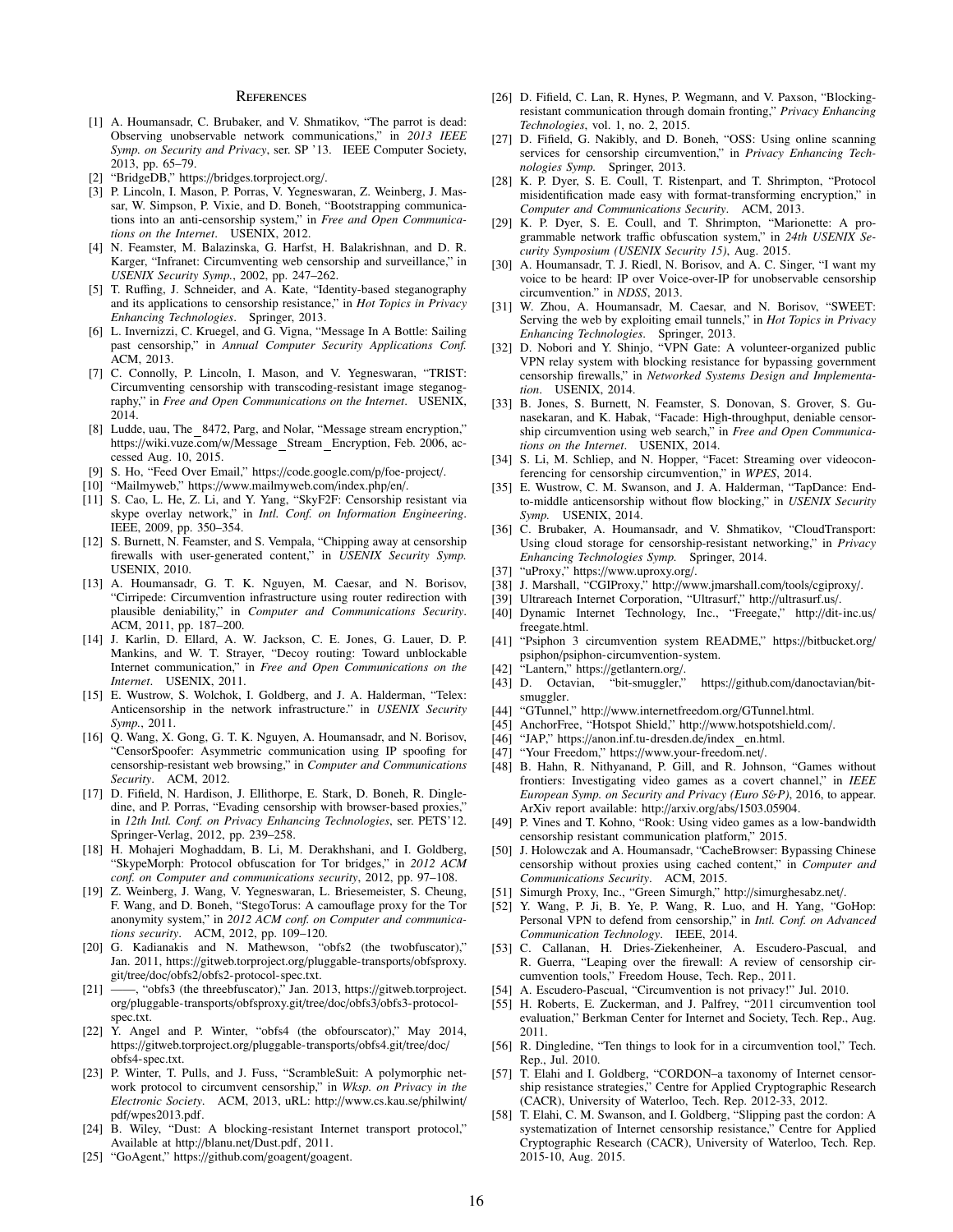- [59] S. Khattak, L. Simon, and S. J. Murdoch, "Systemization of pluggable transports for censorship resistance," ArXiv CoRR, Tech. Rep. 1412.7448, 2014.
- [60] R. Dingledine, N. Mathewson, and P. Syverson, "Tor: The secondgeneration onion router," in *13th USENIX Security Symp.*, Aug. 2004.
- [61] Anonymous, "Torproject.org blocked by GFW in China: Sooner or later?" Tor Blog, Jun. 2008, https://blog.torproject.org/blog/ torprojectorg-blocked-gfw-china-sooner-or-later.
- [62] A. Lewman, "Tor partially blocked in China," Tor Blog, Sep. 2009, https://blog.torproject.org/blog/tor-partially-blocked-china, Accessed Oct. 29, 2014.
- [63] R. Dingledine and J. Appelbaum, "How governments have tried to block Tor," 28th Chaos Communication Congress, Dec. 2012.
- [64] R. Dingledine and N. Mathewson, "Design of a blocking-resistant anonymity system," The Tor Project, Tech. Rep., 2006.
- [65] R. Dingledine, "Please run a bridge relay! (was Re: Tor 0.2.0.13-alpha is out)," https://lists.torproject.org/pipermail/tor-talk/2007-December/ 003854.html, Dec. 2007.
- [66] A. Lewman, "China blocking Tor: Round two," https://blog.torproject. org/blog/china-blocking-tor-round-two, Mar. 2010, accessed Oct. 29, 2014.
- [67] G. Kadianakis, "GFW probes based on Tor's SSL cipher list," Tor Trac ticket, https://bugs.torproject.org/4744.
- [68] N. Mathewson, "TLS history," https://trac.torproject.org/projects/tor/ wiki/org/projects/Tor/TLSHistory, May 2012.
- [69] T. Wilde, "Great Firewall Tor Probing Circa 09 DEC 2011," https: //gist.github.com/twilde/da3c7a9af01d74cd7de7, Jan. 2012, accessed Oct. 29, 2014.
- [70] R. Ensafi, D. Fifield, P. Winter, N. Feamster, N. Weaver, and V. Paxson, "Examining how the Great Firewall discovers hidden circumvention servers," in *Internet Measurement Conf.* ACM, 2015.
- [71] S. Köpsell and U. Hillig, "How to achieve blocking resistance for existing systems enabling anonymous web surfing," in *2004 ACM Wksp. on Privacy in the Electronic Society*, ser. WPES '04. ACM, 2004, pp. 47–58.
- [72] D. Robinson, H. Yu, and A. An, "Collateral freedom: A snapshot of Chinese Internet users circumventing censorship," Apr. 2013.
- [73] C. S. Leberknight, M. Chiang, H. V. Poor, and F. Wong, "A taxonomy of Internet censorship and anti-censorship," http://www.princeton.edu/ ⇠chiangm/anticensorship.pdf, Dec. 2010, accessed Nov. 18, 2014.
- [74] C. S. Leberknight, M. Chiang, and F. M. F. Wong, "A taxonomy of censors and anti-censors part II: Anti-censorship technologies," *Int. J. E-Polit.*, vol. 3, no. 4, pp. 20–35, Oct. 2012.
- [75] A. Pfitzmann and M. Hansen, "A terminology for talking about privacy by data minimization: Anonymity, unlinkability, undetectability, unobservability, pseudonymity, and identity management," 2010.
- [76] J. Geddes, M. Schuchard, and N. Hopper, "Cover your ACKs: Pitfalls of covert channel censorship circumvention," in *Computer and Communications Security*. ACM, 2013.
- [77] B. Marczak, N. Weaver, J. Dalek, R. Ensafi, D. Fifield, S. McKune, A. Rey, J. Scott-Railton, R. Deibert, and V. Paxson, "An analysis of China's "Great Cannon"," in *Free and Open Communications on the Internet (FOCI)*. USENIX, 2015.
- [78] J. Zittrain and B. G. Edelman, "Internet filtering in China," *IEEE Internet Computing*, vol. 7, no. 2, pp. 70–77, Mar. 2003.
- [79] S. Khattak, M. Javed, P. D. Anderson, and V. Paxson, "Towards illuminating a censorship monitor's model to facilitate evasion," in *The 3rd USENIX Wksp. on Free and Open Communications on the Internet*. USENIX, 2013.
- [80] S. Aryan, H. Aryan, and J. A. Halderman, "Internet censorship in Iran: A first look," *Free and Open Communications on the Internet, Washington, DC, USA*, 2013.
- [81] Z. Nabi, "The anatomy of web censorship in Pakistan," in *Presented as part of the 3rd USENIX Wksp. on Free and Open Communications on the Internet*. USENIX, 2013.
- [82] P. Winter and S. Lindskog, "How the Great Firewall of China is blocking Tor," in *Free and Open Communications on the Internet*. USENIX, 2012.
- [83] R. Clayton, S. J. Murdoch, and R. N. M. Watson, "Ignoring the Great Firewall of China," in *Privacy Enhancing Technologies*. Springer, 2006, pp. 20–35.
- [84] R. Clayton, "Failures in a hybrid content blocking system," in *Privacy Enhancing Technologies*. Springer, 2006, pp. 78–92.
- [85] J. R. Crandall, D. Zinn, M. Byrd, E. Barr, and R. East, "Concept-Doppler: A weather tracker for Internet censorship," in *Computer and Communications Security*. ACM, 2007, pp. 352–365.
- [86] C. Anderson, "Dimming the Internet: Detecting throttling as a mechanism of censorship in Iran," *arXiv preprint arXiv:1306.4361*, 2013.
- [87] X. Xu, Z. M. Mao, and J. A. Halderman, "Internet censorship in China: Where does the filtering occur?" in *Passive and Active Measurement Conf.* Springer, 2011, pp. 133–142.
- [88] J.-P. Verkamp and M. Gupta, "Inferring mechanics of web censorship around the world," in *Free and Open Communications on the Internet*. USENIX, 2012.
- [89] A. Sfakianakis, E. Athanasopoulos, and S. Ioannidis, "CensMon: A web censorship monitor," in *Free and Open Communications on the Internet*. USENIX, 2011.
- [90] J. C. Park and J. R. Crandall, "Empirical study of a national-scale distributed intrusion detection system: Backbone-level filtering of HTML responses in China," in *Distributed Computing Systems*. IEEE, 2010, pp. 315–326.
- [91] D. Anderson, "Splinternet behind the Great Firewall of China," *Queue*, vol. 10, no. 11, p. 40, 2012.
- [92] Anonymous, "Towards a comprehensive picture of the Great Firewall's DNS censorship," in *Free and Open Communications on the Internet*. USENIX, 2014.
- [93] Y. Akdeniz, "Report of the OSCE representative on freedom of the media on Turkey and Internet censorship," http://www.osce.org/fom/41091?download=true.
- [94] C. Anderson, P. Winter, and Roya, "Global network interference detection over the RIPE Atlas network," in *4th USENIX Wksp. on Free and Open Communications on the Internet (FOCI 14)*. USENIX Association, Aug. 2014.
- [95] M. Marquis-Boire, J. Dalek, and S. McKune, "Planet Blue Coat: Mapping global censorship and surveillance tools," Jan. 2013.
- [96] A. Chaabane, T. Chen, M. Cunche, E. D. Cristofaro, A. Friedman, and M. A. Kaafar, "Censorship in the wild: Analyzing Internet filtering in Syria," in *Internet Measurement Conf.* ACM, 2014.
- [97] A. Dainotti, C. Squarcella, E. Aben, K. C. Claffy, M. Chiesa, M. Russo, and A. Pescapé, "Analysis of country-wide Internet outages caused by censorship," in *Internet Measurement Conf.* ACM, 2011, pp. 1–18.
- [98] S. Wolfgarten, "Investigating large-scale Internet content filtering," Tech. Rep., Aug. 2006.
- [99] OpenNet Initiative, "Internet filtering in China in 2004-2005: A country study," https://opennet.net/sites/opennet.net/files/ONI China Country Study.pdf, 2005.
- [100] ——, "Internet Filtering in Iran," https://opennet.net/sites/opennet.net/ files/ONI Iran 2009.pdf, 2009.
- [101] Citizen Lab, " $\overline{O}$  Pakistan, we stand on guard for thee: An analysis of Canada-based Netsweeper's role in Pakistan's censorship regime," Jun. 2013, https://citizenlab.org/2013/06/o-pakistan/.
- [102] J. Dalek, B. Haselton, H. Noman, A. Senft, M. Crete-Nishihata, P. Gill, and R. J. Deibert, "A method for identifying and confirming the use of URL filtering products for censorship," in *Internet Measurement Conf.* ACM, 2013.
- [103] R. Ensafi, P. Winter, A. Mueen, and J. R. Crandall, "Analyzing the Great Firewall of China over space and time," *Privacy Enhancing Technologies*, vol. 1, no. 1, 2015.
- [104] M. Dornseif, "Government mandated blocking of foreign Web content," in 17. DFN-Arbeitstagung über Kommunikationsnetze, ser. Lecture Notes in Informatics, J. Von Knop, W. Haverkamp, and E. Jessen, Eds., 2003, pp. 617–648.
- [105] G. Lowe, P. Winters, and M. L. Marcus, "The great DNS wall of China," New York University, Tech. Rep., 2007.
- [106] P. Gill, M. Crete-Nishihata, J. Dalek, S. Goldberg, A. Senft, and G. Wiseman, "Characterizing web censorship worldwide: Another look at the OpenNet Initiative data," *Transactions on the Web*, vol. 9, no. 1, 2015.
- [107] OpenNet Initiative, "Pakistan," 2010, https://opennet.net/sites/opennet. net/files/ONI Pakistan 2010.pdf.
- [108] Citizen Lab, "Behind Blue Coat: Investigations of commercial filtering in Syria and Burma," Nov. 2011, https://citizenlab.org/2011/11/behindblue-coat/.
- [109] OpenNet Initiative, "Internet Filtering in Iran in 2004–2005," https: //opennet.net/sites/opennet.net/files/ONI Country Study Iran.pdf, 2005.
- [110] M. Bevand, "My experience with the Great Firewall of China," Zorinaq: mrb's blog, Jan. 2016, http://blog.zorinaq.com/?e=81.
- [111] G. Esfandiari, "Iran admits throttling internet to 'preserve calm' during election," Radio Free Europe/Radio Liberty, Jun. 2013, http://www. rferl.org/content/iran-internet-disruptions-election/25028696.html.
- [112] hrimfaxi, "Bridge easily detected by GFW," Tor Trac ticket, https: //bugs.torproject.org/4185.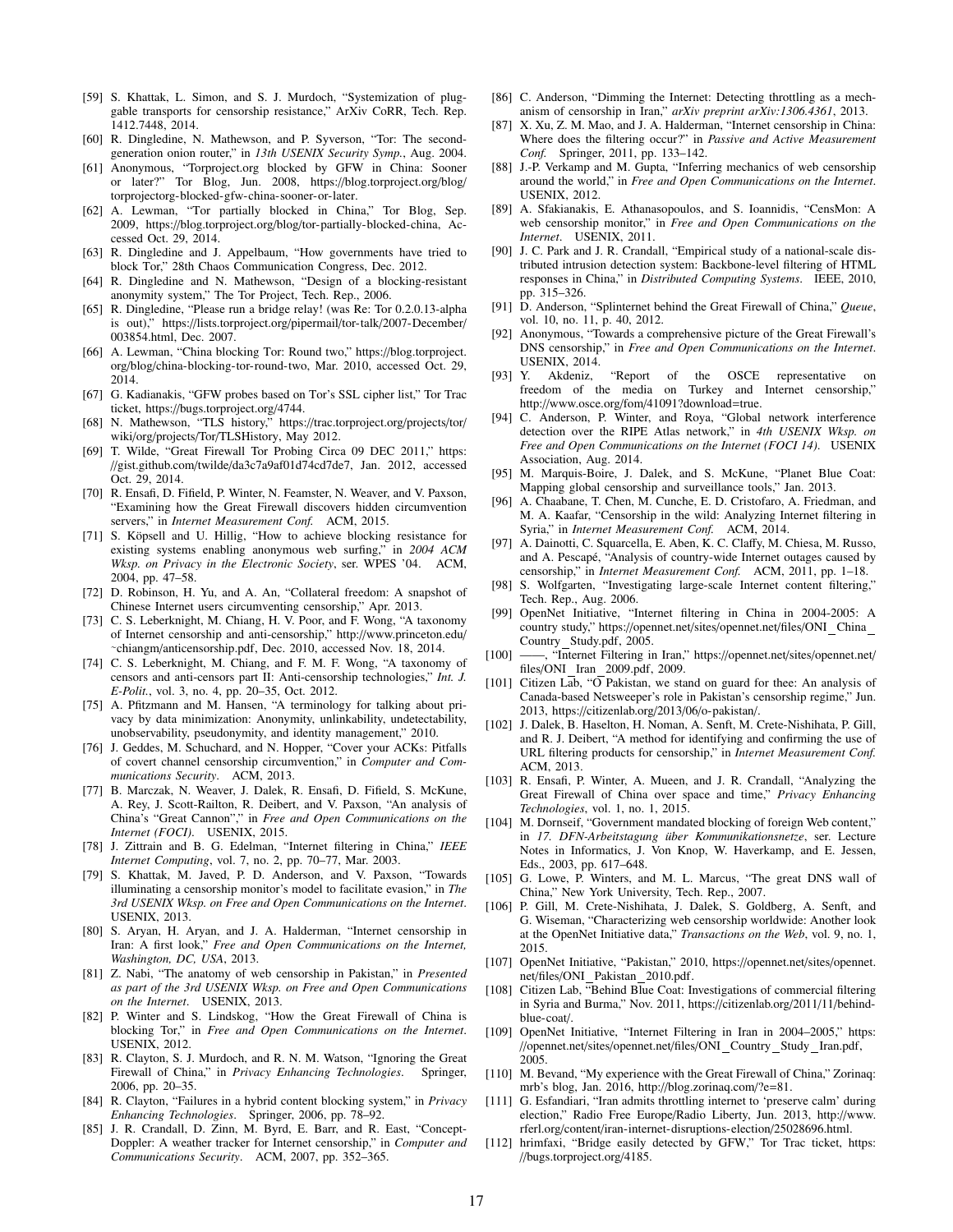- [113] P. Winter, "GFW actively probes obfs2 bridges," Tor Trac ticket, Mar. 2013, https://bugs.torproject.org/8591.
- [114] G. Kadianakis, "Ethiopia blocks Tor based on ServerHello," Tor Trac ticket, https://bugs.torproject.org/6045.
- [115] G. Kadianakis, P. Winter, I. A. Lovecruft, and Anonymous, "Censorship by country: Iran," OONI Censorship Wiki, https://trac.torproject.org/projects/tor/wiki/doc/OONI/censorshipwiki/ CensorshipByCountry/Iran.
- [116] A. Lewman, "Update on Internet censorship in Iran," Tor Blog, https: //blog.torproject.org/blog/update-internet-censorship-iran.
- [117] R. Dingledine, "Hack up stunnel to test a transport that uses a vanilla SSL handshake," Tor Trac ticket, https://bugs.torproject.org/4248.
- -, "Iran blocks Tor; Tor releases same-day fix," Tor Blog, https: //blog.torproject.org/blog/iran-blocks-tor-tor-releases-same-day-fix.
- [119] P. Winter, "How is Iran blocking Tor?" Tor Trac ticket, https://bugs. torproject.org/7141.
- [120] A. Lewman, "Iran partially blocks encrypted network traffic," Tor Blog, Feb. 2012, https://blog.torproject.org/blog/iran-partially-blocksencrypted-network-traffic.
- [121] Iran Media, "Persian cyberspace report: internet blackouts across Iran; BBC journalists interrogated, family members imprisoned," blog post, Feb. 2012, http://iranmediaresearch.com/en/blog/101/12/02/09/840.
- [122] R. Dingledine, "SSL handshake filtered when MAX SSL KEY LIFETIME ADVERTISED is 365 days," Tor Trac ticket, Mar. 2013, https://bugs.torproject.org/8443.
- [123] Small Media, "Iranian Internet infrastructure and policy report," white paper, Apr. 2013, http://smallmedia.org.uk/InfoFlowReportAPRIL.pdf.
- [124] C. Anderson, "Vanilla Tor connectivity issues in Iran directory authorities blocked?" Tor Trac ticket, Jul. 2014, https://bugs.torproject. org/12727.
- [125] R. Sandvik, "Kazakhstan uses DPI to block Tor," https://bugs. torproject.org/6140, Jun. 2012, accessed Oct. 29, 2014.
- [126] P. Winter, "Censorship by country: The Philippines," OONI Censorship Wiki, https://trac.torproject.org/projects/tor/wiki/doc/OONI/ censorshipwiki/CensorshipByCountry/The Philippines.
- [127] ——, "The Philippines are blocking Tor?" Tor Trac ticket, Jun. 2012, https://bugs.torproject.org/6258.
- [128] ——, "Censorship by country: Syria," OONI Censorship Wiki, https://trac.torproject.org/projects/tor/wiki/doc/OONI/censorshipwiki/ CensorshipByCountry/Syria.
- [129] R. Sandvik, "UAE uses DPI to block Tor," Tor Trac ticket, Jun. 2012, https://bugs.torproject.org/6246.
- [130] ——, "Ethiopia introduces deep packet inspection," https: //blog.torproject.org/blog/ethiopia-introduces-deep-packet-inspection, May 2012, accessed Oct. 29, 2014.
- [131] C. Anderson, "Dimming the Internet: Detecting throttling as a mechanism of censorship in Iran," University of Pennsylvania, Tech. Rep., 2013.
- [132] J. Appelbaum, "Recent events in Egypt," Tor Blog, Jan. 2011, https: //blog.torproject.org/blog/recent-events-egypt.
- [133] H. Post, "Libya Internet shut down amid protests, later restored (update)," http://www.huffingtonpost.com/2011/02/18/libya-internet-shutdown- n 825473.html, Feb. 2011, accessed Oct. 29, 2014.
- [134] M. Chulov, "Syria shuts off internet access across the country," The Guardian, Nov. 2012, http://www.theguardian.com/world/2012/nov/29/ syria-blocks-internet Accessed Oct. 29, 2014.
- [135] P. Boehler, "US-funded Lantern program allows Chinese to dodge Great Firewall and view banned websites," South China Morning Post, Dec. 2013, http://www.scmp.com/news/china-insider/article/1372661/ use-lantern-software-means-view-banned-websites-grows-china.
- [136] ——, "Anti-firewall tool Lantern infiltrated by Chinese censors," South China Morning Post, Dec. 2013, http://www.scmp.com/news/chinainsider/article/1378201/anti-firewall-tool-lantern-infiltrated-chinesecensors.
- [137] D. Pauli, "Massive DDoS racks up \$30,000-a-day Amazon bill for China activists," The Register, Mar. 2015, http://www.theregister.co. uk/2015/03/20/greatfire chinese activists under ddos/.
- [138] C. Smith, "We are under attack," GreatFire blog, Mar. 2015, https: //en.greatfire.org/blog/2015/mar/we-are-under-attack.
- [139] Fox-IT, "DigiNotar certificate authority breach," Sep. 2011, https://www.rijksoverheid.nl/ministeries/bzk/documenten/rapporten/ 2011/09/05/diginotar-public-report-version-1.
- [140] J. Appelbaum, "The DigiNotar debacle, and what you should do about it," Tor Blog, Aug. 2011, https://blog.torproject.org/blog/diginotardebacle-and-what-you-should-do-about-it.
- [141] M. Johnson, "China, GitHub and the man-in-the-middle," GreatFire blog, Jan. 2013, https://en.greatfire.org/blog/2013/jan/china-githuband-man-middle.
- [142] M. Marquis-Boire, "Iranian anti-censorship software 'Simurgh' circulated with malicious backdoor," Research Brief, The Citizen Lab, May 2012, https://citizenlab.org/2012/05/iranian-anti-censorshipsoftware-simurgh-circulated-with-malicious-backdoor-2/.
- [143] K. P. Dyer, S. E. Coull, T. Ristenpart, and T. Shrimpton, "Protocol misidentification made easy with format-transforming encryption," in *2013 ACM SIGSAC Conf. on Computer* & *Communications Security*. ACM, 2013, pp. 61–72.
- [144] J. Holowczak and A. Houmansadr, "CacheBrowser: Bypassing chinese censorship without proxies using cached content," in *22nd ACM SIGSAC Conf. on Computer and Communications Security*. ACM, 2015, pp. 70–83.
- [145] N. Feamster, M. Balazinska, W. Wang, H. Balakrishnan, and D. Karger, "Thwarting web censorship with untrusted messenger discovery," in *Privacy Enhancing Technologies*, ser. LICS, R. Dingledine, Ed. Springer Berlin Heidelberg, 2003, vol. 2760, pp. 125–140.
- [146] R. Smits, D. Jain, S. Pidcock, I. Goldberg, and U. Hengartner, "BridgeSPA: Improving Tor bridges with single packet authorization," in *10th Annual ACM Wksp. on Privacy in the Electronic Society*, ser. WPES '11. ACM, 2011, pp. 93–102.
- [147] Q. Wang, Z. Lin, N. Borisov, and N. Hopper, "rbridge: User reputation based tor bridge distribution with privacy preservation." in *NDSS*. The Internet Society, 2013.
- [148] The Tor Project, "Tor's combined bug tracker and wiki website," https: //trac.torproject.org/, accessed Nov. 17, 2014.
- [149] S. J. Murdoch and G. Kadianakis, "Pluggable transports roadmap," The Tor Project, Tech. Rep. 2012-03-003, 2012.

#### **APPENDIX**

Adaptability to blocking: Assesses the system's resilience to unexpected blocking events and new kinds of blocking.

Application support: Assesses the system's usefulness for a wide variety of applications (e.g. web browsing, chat, email).

Availability of documentation: Assesses the quality of user and developer documentation.

Availability of infrastructure: This criterion considers the availability of the infrastructure used by an approach for users and the feasibility of deployment. Byte overhead: How many extra bytes are introduced by the tool.

CPU usage by users: Assesses the percentage of CPU cycles consumed by the client or server part of the system.

Clean uninstall: Assesses whether the client software leaves traces after being uninstalled.

Client performance: Assesses an approach's client program efficiency in terms of CPU and memory usage.

Concurrent connection count: They measured the number of simultaneous connections to a server.

Connection length: Measures the duration of flows (e.g., TCP connections) and evaluates whether the duration can be a distinguisher. (If a connection is suspiciously long, for example.)

Cost of external services: Estimates the cost of external services, e.g., cloud services, CDNs, that are required to deploy an approach.

Decentralization of trust: Evaluates the degree to which trust is centralized; i.e., all trust is placed in a single server/company, or spread out among many parties.

Deniability under computer inspection: Whether the circumvention tool users can plausibly deny using it even when their computers are inspected. Developed by experts: Assesses whether the developers of the tool are known security experts.

Diversity of users: Assesses the diversity of types of users of the system. Does not store user information: Does not log user information.

End-user protection: Assesses whether an approach protects user's privacy from intermediate and end nodes.

Fraction of clients that can utilize the network: Assesses the number of clients (source hosts) in the Internet that would be able to join a system. Free/low cost: Cost in USD to use the system.

Geographic diversity of proxies: Examines the diversity of proxies in terms of geographic location.

Goodput: The amount of useful throughput the tool enables.

Has a GUI: Assesses whether the client software has a graphical user interface.

Hide user information from end host: The tool hides information about the user from the end host (destination) to which the user connects to provide some degree of anonymity.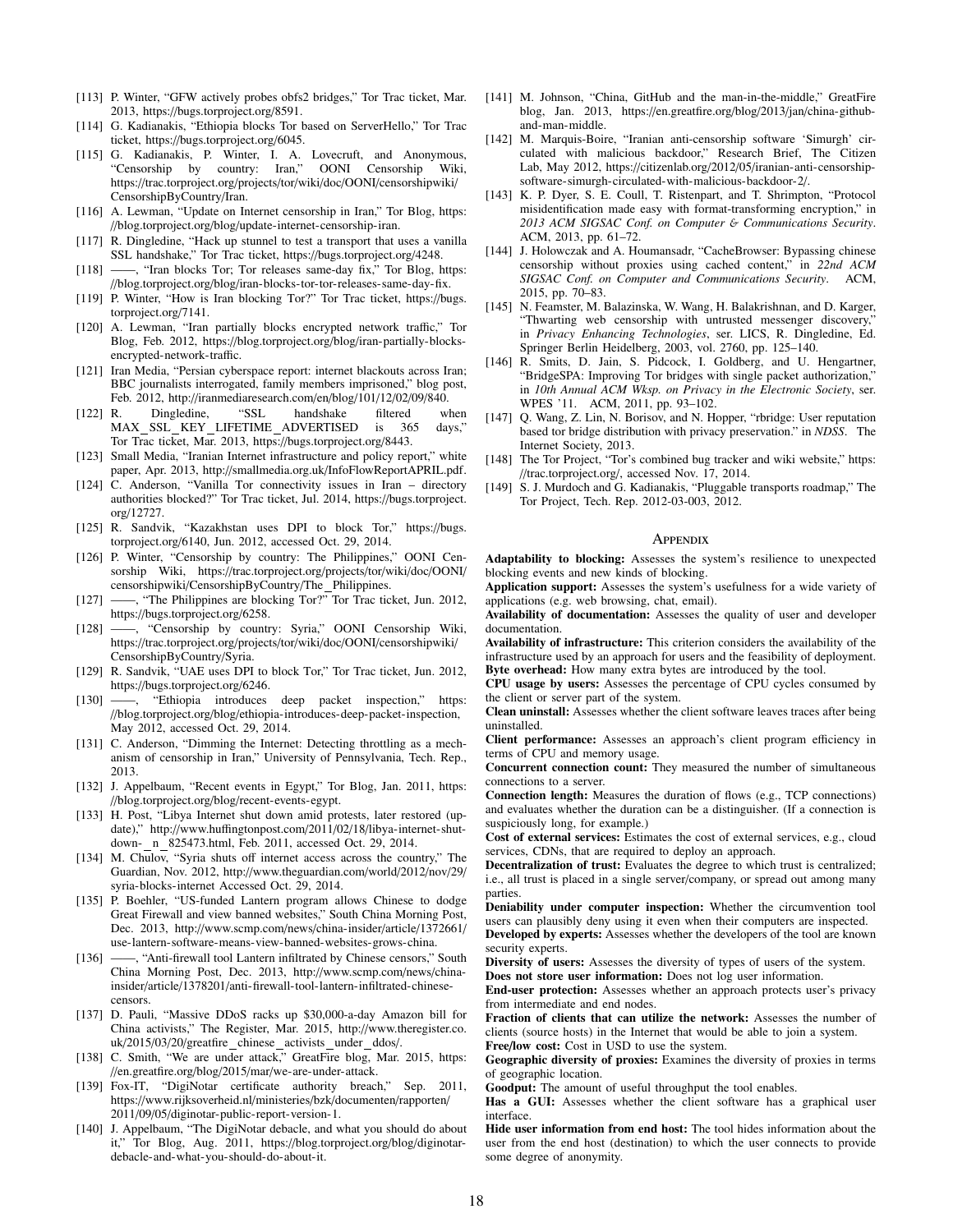|                                                  |                                                                                        | Deployed Tools          |                                                                         |            | Deployed & Papers                          |                 |    |             |                       |    | Academic Papers Proposing Approaches |          |             |                                |            |                 |               | <b>Evaluation Papers</b> |          |
|--------------------------------------------------|----------------------------------------------------------------------------------------|-------------------------|-------------------------------------------------------------------------|------------|--------------------------------------------|-----------------|----|-------------|-----------------------|----|--------------------------------------|----------|-------------|--------------------------------|------------|-----------------|---------------|--------------------------|----------|
|                                                  | [2] [8] [9] [10] [20] [21] [22] [25] [37] [38] [39] [40] [41] [42] [44] [45] [47] [51] |                         |                                                                         |            | $[23]$                                     |                 |    |             |                       |    |                                      |          |             |                                |            |                 | [50]          | [53] [54] [55] [56]      |          |
| Network performance                              |                                                                                        | О                       |                                                                         | □          | о<br>о<br>□<br>□                           | о               | □  | □<br>□      | □                     | □  | □<br>□<br>Ο                          | □        | □<br>□<br>□ | □<br>о                         | □<br>□     | □<br>Ο<br>□     | □<br>□        | □<br>$\Box$              | O<br>□   |
| Fraction of clients that can utilize the network |                                                                                        |                         |                                                                         |            |                                            |                 |    |             | $\Box B B$            |    |                                      |          |             |                                |            |                 |               |                          |          |
| Throughput                                       |                                                                                        |                         |                                                                         | ⊠          | РB<br><b>Z Z</b>                           | DВ              |    |             |                       | Ø  | <b>Z Z</b><br>Ø                      |          |             |                                |            | Ø               | РB            |                          |          |
| Goodput                                          |                                                                                        |                         |                                                                         |            | Ø                                          |                 |    | Δ           |                       |    | Ø                                    | Δ        | ⊠<br>Δ<br>⊠ |                                | Ø          | d               |               | □                        | □        |
| Number of requests needed to retrieve data       |                                                                                        |                         |                                                                         |            |                                            |                 | Ø  |             |                       |    |                                      |          |             | D                              |            |                 |               |                          |          |
| Time overhead                                    |                                                                                        |                         |                                                                         |            |                                            | DВ              |    | ⊠           | D D                   | Ø  |                                      |          | Ø           |                                |            |                 |               |                          |          |
| Byte overhead                                    |                                                                                        |                         |                                                                         |            | ⊠<br>Ø<br>Ø                                |                 | Ø  |             |                       |    | Ø                                    |          |             |                                |            |                 |               |                          |          |
| Latency                                          |                                                                                        |                         |                                                                         |            |                                            |                 |    | D           |                       |    |                                      | Δ        | $\Box$      | N □<br>$\boxtimes$ $\boxtimes$ | $\Box$     | Ø<br><b>DDD</b> |               | $\Box$                   | □        |
| Speed of downloading a webpage                   |                                                                                        |                         |                                                                         |            | ⊠<br>d                                     | Ø               |    |             |                       |    | d                                    |          |             |                                |            |                 | Ø             |                          | □        |
| Registration performance                         |                                                                                        |                         |                                                                         |            |                                            |                 |    |             |                       | Ø  |                                      |          |             |                                | $D D D$    |                 |               |                          |          |
| Client performance                               |                                                                                        |                         |                                                                         |            | 口区                                         |                 |    |             |                       |    |                                      |          |             |                                |            |                 |               |                          |          |
| Memory usage by users                            |                                                                                        |                         |                                                                         |            |                                            |                 |    |             | $\Box \Box \Box \Box$ |    |                                      |          |             |                                | $\Box B B$ |                 |               |                          |          |
| CPU usage by users                               |                                                                                        |                         |                                                                         |            |                                            |                 |    |             |                       |    |                                      |          | Δ           |                                | Δ          |                 |               |                          |          |
| Startup time                                     |                                                                                        |                         |                                                                         |            |                                            |                 |    |             |                       |    |                                      |          |             |                                |            |                 |               | $\Box$                   |          |
| Infrastructure cost                              |                                                                                        |                         |                                                                         |            |                                            |                 |    |             |                       |    |                                      |          |             |                                |            | O Ø             |               |                          |          |
| Cost of external services                        |                                                                                        |                         |                                                                         |            | ㅁ ? ㅁ                                      |                 |    | ㅁ ? ㅁ<br>ΠŊ |                       |    |                                      |          |             | 미 집 미                          |            |                 | $\Box$ $\Box$ |                          |          |
| Usability                                        | □                                                                                      | □<br>□<br>□             | □<br>□<br>$\Box$<br>О<br>О                                              | □<br>□     |                                            | □               | □  |             |                       |    | □                                    |          |             |                                | O          | □               | O             | □<br>□                   | □<br>0 O |
| Number of errors per webpage                     |                                                                                        |                         |                                                                         |            |                                            |                 |    |             |                       |    |                                      |          |             |                                |            |                 |               |                          |          |
| Small download file                              | ⊠                                                                                      | ⊠                       | <b>Z Z</b>                                                              | <b>Z Z</b> |                                            |                 |    |             |                       |    |                                      |          |             |                                |            | ⊠               |               | $\Box$                   | □        |
| Free/low cost                                    |                                                                                        | <b>DDD</b>              | Б<br>$\boxtimes$ $\boxtimes$ $\boxtimes$<br><b>DDD</b><br>$\Box$ $\Box$ | Ъ          |                                            | Ø               |    |             |                       |    |                                      |          |             |                                |            |                 |               | 00000                    | $\Box$   |
| No installation                                  | Ø                                                                                      | ₪                       |                                                                         |            |                                            |                 |    | Ø           |                       |    | Ø                                    |          |             |                                | Δ          |                 |               |                          | □        |
| Clean uninstall                                  |                                                                                        |                         |                                                                         |            |                                            |                 |    |             |                       |    |                                      |          |             |                                |            |                 |               |                          |          |
| No usage limitation                              |                                                                                        |                         |                                                                         |            |                                            |                 |    |             |                       |    |                                      |          |             |                                |            |                 |               |                          |          |
| Software updates                                 |                                                                                        |                         | $\mathbf{D}$                                                            |            |                                            |                 |    |             |                       |    |                                      |          |             |                                |            |                 |               |                          |          |
| Availability of documentation                    |                                                                                        |                         |                                                                         |            |                                            |                 |    |             |                       |    |                                      |          |             |                                |            |                 |               | 00000000<br>00000        | 00000    |
| Localization                                     |                                                                                        | $\Box$                  | D Р                                                                     |            |                                            |                 |    |             |                       |    |                                      |          |             |                                |            |                 |               |                          |          |
| Portability                                      |                                                                                        |                         |                                                                         |            |                                            |                 |    |             |                       |    |                                      |          |             |                                |            |                 |               |                          |          |
| Application support                              |                                                                                        |                         |                                                                         |            |                                            |                 |    |             |                       |    |                                      |          |             |                                |            |                 |               |                          |          |
| Has a GUI                                        |                                                                                        |                         | ⊠                                                                       |            |                                            |                 |    |             |                       |    |                                      |          |             |                                |            |                 |               |                          |          |
| Usage                                            |                                                                                        |                         |                                                                         | $\Box$     | □<br>□<br>□                                | □<br>□          |    |             |                       |    | $\Box$                               |          |             |                                |            |                 |               | □                        | □        |
| Number of unique connections                     |                                                                                        |                         |                                                                         |            |                                            |                 |    |             |                       |    |                                      |          |             |                                |            |                 |               |                          |          |
| Number of users                                  |                                                                                        |                         |                                                                         | ⊠          | OBBB<br>$B \setminus \Box   C \setminus C$ |                 |    |             |                       |    |                                      |          |             |                                |            |                 |               |                          |          |
| Test deployment                                  |                                                                                        |                         |                                                                         |            | Δ<br>Δ                                     | ⊠               |    |             |                       |    | ₪                                    |          |             |                                |            |                 |               | $\Box$                   | □        |
| Openness of design                               | O B<br>ם ⊿<br>O B<br>$\Box$ $\Box$<br>$\Box$                                           | O B<br>Ω⊡<br>O B<br>O B | $\Box$ $\Box$<br>O B                                                    |            | 口区<br>口区<br>口区                             | 口区<br><b>DO</b> | ΩΒ | ΠŊ          | Ω                     | ΠŊ | ロロ<br>ΠŊ                             | ロロ<br>ΩΒ | ΩΒ<br>ㅁ ?   | ΠŊ                             | ΩΒ<br>ΠŊ   | ㅁ ?<br>ロロ       |               | 0 O                      | □<br>□   |
| Open source                                      |                                                                                        |                         |                                                                         |            |                                            |                 |    |             |                       |    |                                      |          |             |                                |            |                 |               |                          |          |
| Sustainable network and development              |                                                                                        |                         |                                                                         |            |                                            |                 |    |             |                       |    |                                      |          |             |                                |            |                 |               | 0000<br>□                | □        |
| Developed by experts                             |                                                                                        |                         |                                                                         |            |                                            |                 |    |             |                       |    |                                      |          |             |                                |            |                 |               | □                        |          |
|                                                  |                                                                                        |                         |                                                                         |            |                                            | TA BI E VII     |    |             |                       |    |                                      |          |             |                                |            |                 |               |                          |          |

TABLE VII<br>GOALS AND METRICS NOT RELATED TO THE CENSOR BY APPROACH/PAPER. Metrics are listed under the goals for which papers have used them. Goals and Merrics Not Related to the Censor by Approach/Paper. Metrics are listed under the goals for which papers have used them. TABLE VII